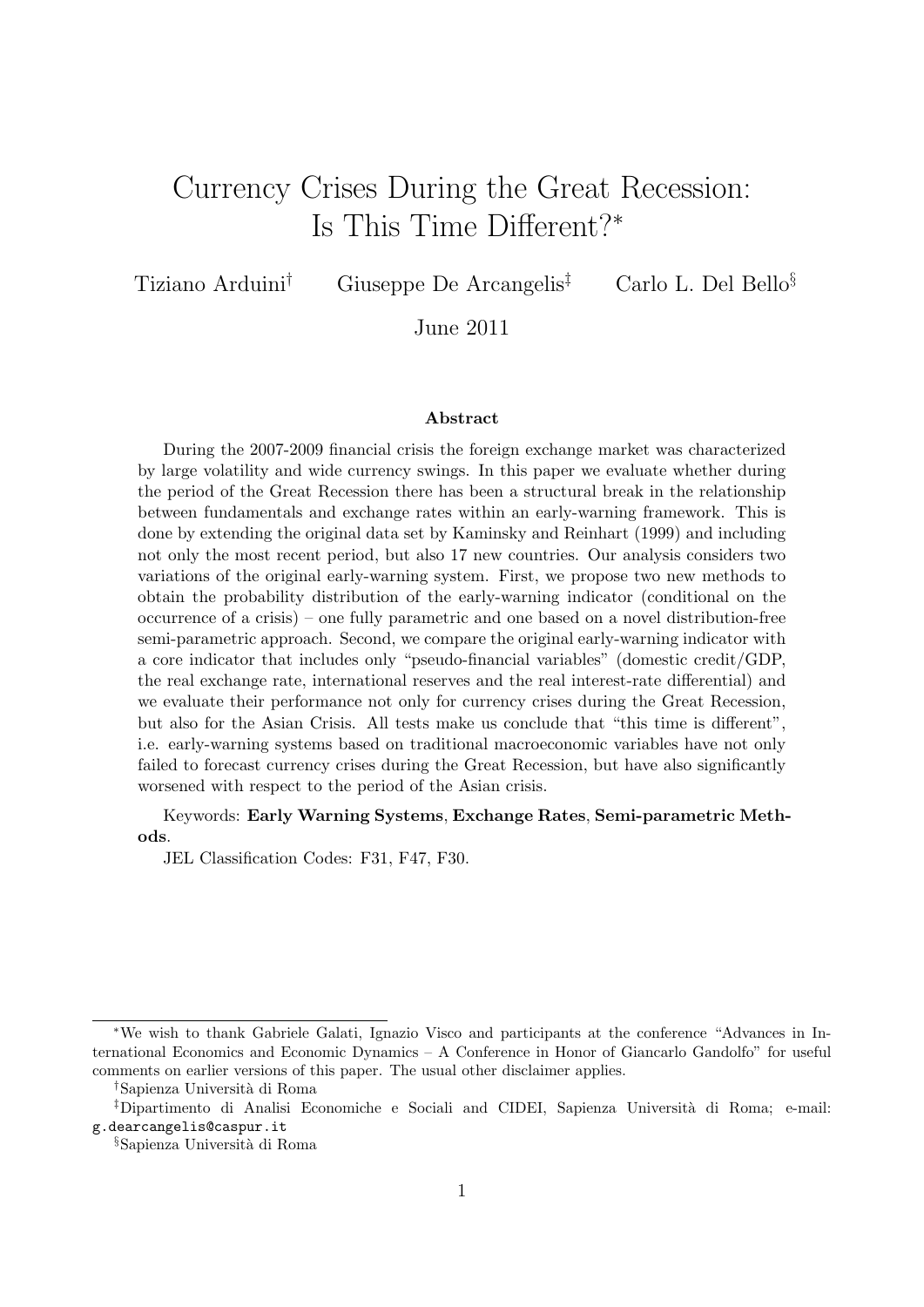## Contents

| 1              | Introduction<br>3                                                                                                                                                                                                                                                                          |                                                            |  |  |  |  |
|----------------|--------------------------------------------------------------------------------------------------------------------------------------------------------------------------------------------------------------------------------------------------------------------------------------------|------------------------------------------------------------|--|--|--|--|
| $\overline{2}$ | Early Warning Systems: the Basics and the Related Literature<br>2.1<br>2.2<br>2.3<br>The Probability Distribution of the Composite Indicator $\ldots \ldots \ldots \ldots$<br>2.4                                                                                                          | $\mathbf{5}$<br>5<br>$\overline{5}$<br>$\overline{7}$<br>8 |  |  |  |  |
| 3              | A Country-Time Extension of the KR EWS: Critical Issues<br>First Issue: Identifying Currency Crises<br>3.1<br>Second Issue: How to Compare the Results for the Extended Sample? $\ldots$ .<br>3.2<br>Third Issue: Obtaining the Probability Distribution of the Composite Indicator<br>3.3 | 10<br>10<br>11<br>11                                       |  |  |  |  |
| $\overline{4}$ | The In-Sample Performance of the Original EWS after 1995<br>Robustness: Our Replication of the Original KR EWS<br>4.1<br>Country- and Time-Extension: Indications from the Performance of the Origi-<br>4.2                                                                                | 12<br>12<br>14                                             |  |  |  |  |
| $\bf{5}$       | Advancement 1: A Semi-parametric Approach for the Probability Distri-<br>bution of the Composite Indicator<br>Semi-parametric Methods and the Sieve Approach<br>5.1<br>Semi-parametric Methods for Binary-Choice Models and the Khan (2011) Ap-<br>5.2                                     | 17<br>18<br>20                                             |  |  |  |  |
| 6              | What Insights from Using Different Methods to Obtain the Probability<br>Distribution of the Composite Indicator?                                                                                                                                                                           | 21                                                         |  |  |  |  |
| 7              | Advancement 2: An Alternative Pseudo-Financial EWI                                                                                                                                                                                                                                         | 23                                                         |  |  |  |  |
| 8              | Is There a Structural Break during the Great Recession?                                                                                                                                                                                                                                    | 24                                                         |  |  |  |  |
| 9              | Conclusions<br>33                                                                                                                                                                                                                                                                          |                                                            |  |  |  |  |
|                | A Description of the Data                                                                                                                                                                                                                                                                  | 37                                                         |  |  |  |  |
|                | <b>B</b> Dating the Crises                                                                                                                                                                                                                                                                 | 39                                                         |  |  |  |  |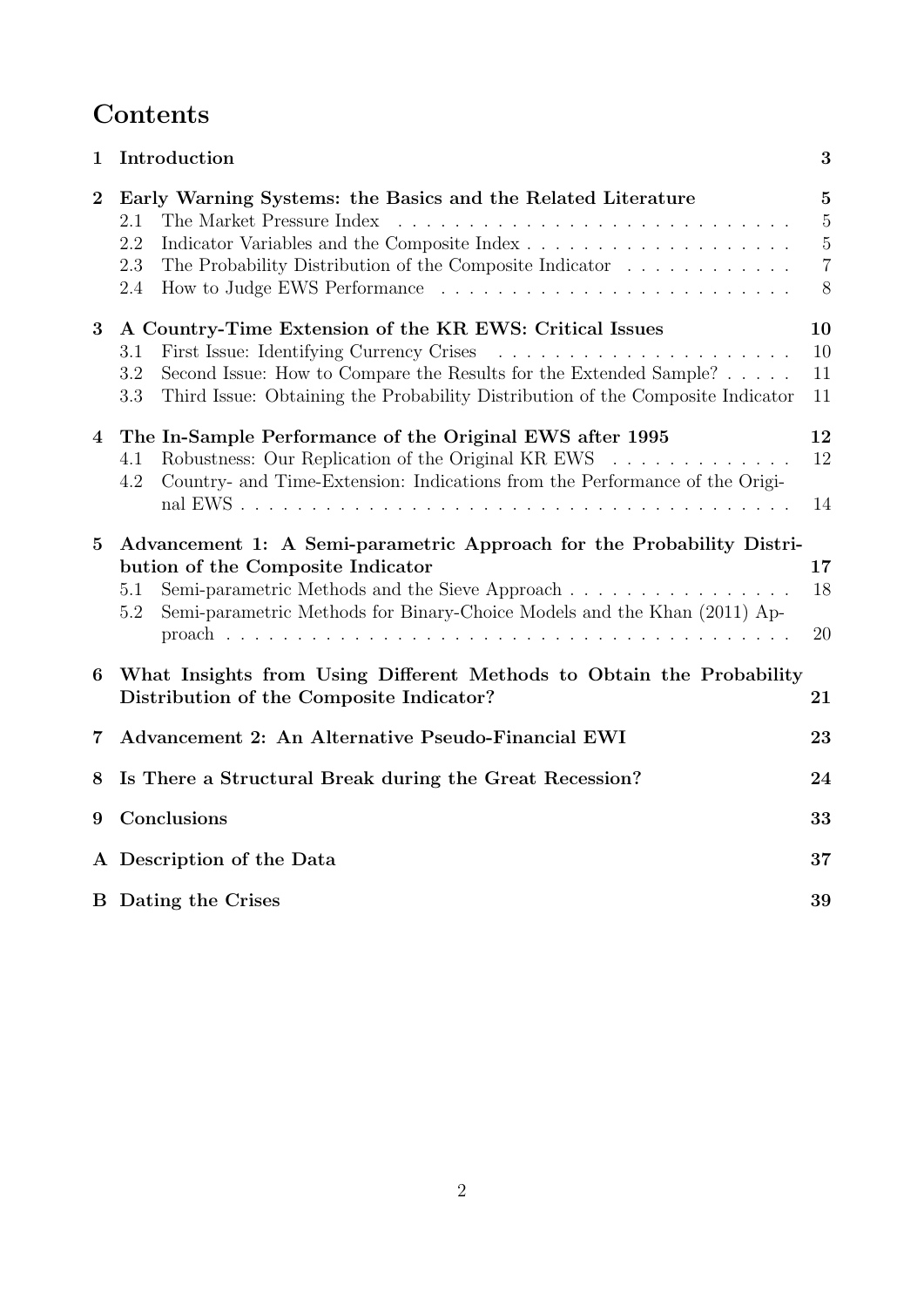## 1 Introduction

One important aspect of the 2007-2009 financial crisis is the rapid increase in volatility in the foreign exchange market and the occurrence of large currency swings. Currencies of some emerging economies depreciated sharply against the dollar and the euro, while capital flows have been redirected to advanced economies in a typical "flight to safety" phenomenon. For instance, in September 2008 Ireland and Colombia experienced respectively 22 and 13 per cent depreciation of their currencies with respect to the dollar. In November 2008 the Korean won lost 13 per cent of its value with respect to the dollar. In January 2009 Venezuela had a big drop in its foreign reserves, close to 40 per cent in dollar terms.

These sudden changes indifferently hit countries with very strong fundamentals that had experienced high GDP growth in the previous years and were following cautious macroeconomic policies, as well as other countries with weaker fundamentals. Hence, all types of currency crises occurred, both self-fulfilling as well as traditional Krugman (1979) type.

The financial crisis has given a new momentum to the literature on the identification of currency crises and, in particular, to the development of "Early Warning Systems" (EWS). For instance, the International Monetary Fund and the Financial Stability Board started an "early warning exercise" in November 2008<sup>1</sup> and some recent studies have considered the relationship between the recent financial crisis, international exposure and currency swings (see, for instance, Obstfeld and Rogoff, 2009, Lane and Milesi-Ferretti, 2010, Shi and Gao, 2010, Anzuini and Gandolfo, 2003, etc.), while others showed evidence of the difficult predictability of the recent crisis (see Rose and Spiegel, 2009; Frankel and Saravelos, 2010, provide a recent survey).

In this paper we deal with two main issues related to the rapid and wide changes in exchange rates during the period of the Great Recession 2007-2009.

The first issue regards the correct identification of the signal that comes from an early warning system. More exactly, the original EWS hinges on the construction of a composite indicator, whose support is simply positive with no upper bound, and the key empirical task is to obtain the probability of a future crisis associated with the values of the indicator. In this paper we propose two alternative methods for mapping the (positive and unbounded) values of the early warning indicator into its conditional distribution. Besides a simple probit model within the original KLR framework, in this paper we consider a semi-parametric distributionfree approach, based on Khan (2011), which results particularly suitable for our econometric framework.

The second issue deals with the dynamics of exchange rates during the Great Recession. More exactly, we want to evaluate the stability in the relationship between the fundamentals used in the original early-warning indicators and the exchange rates before and during the

 $1$ See  $\langle$ http://www.imf.org/external/np/exr/facts/ewe.htm>.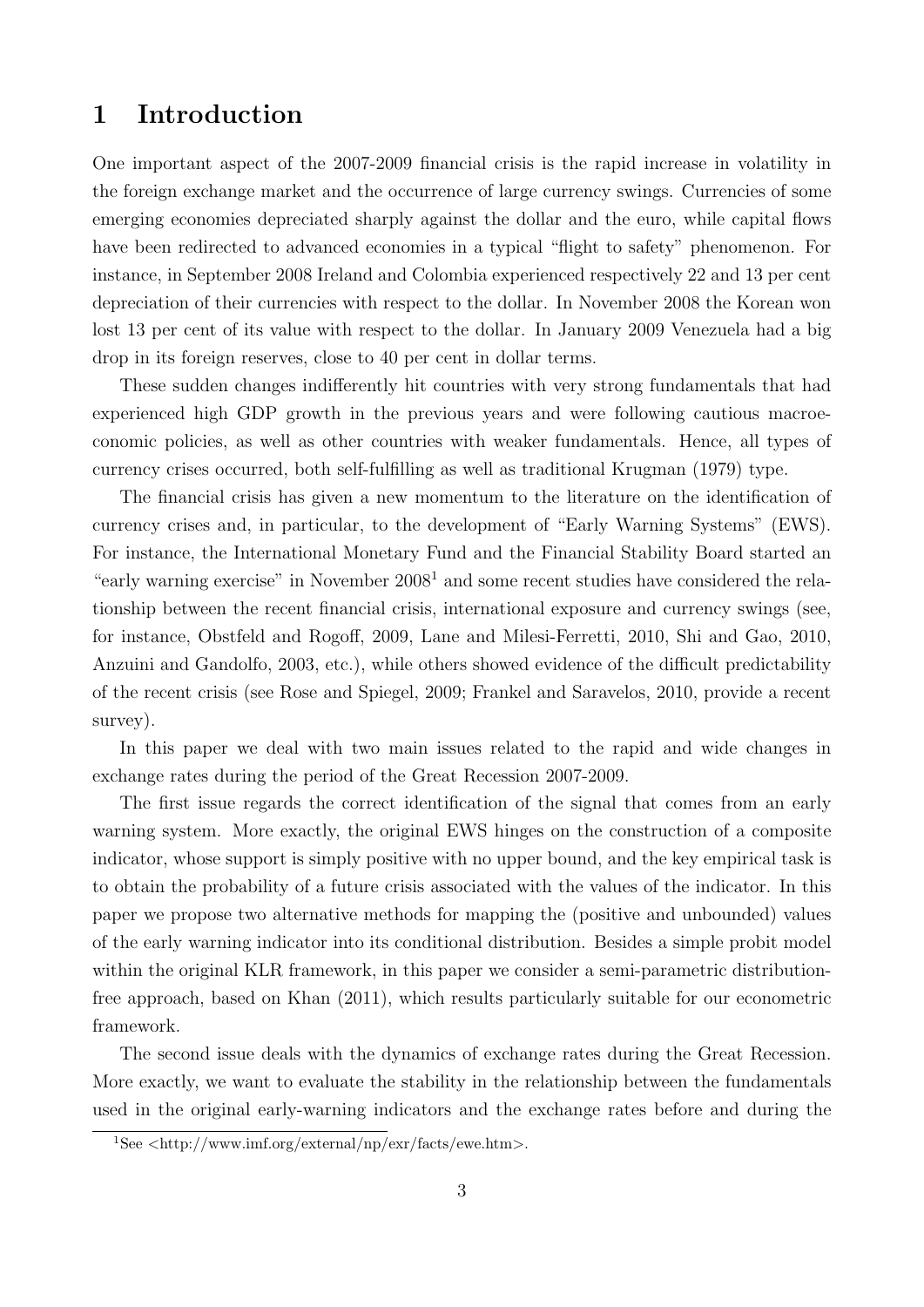Great Recession. This is done not only by considering structural-stability tests, but also introducing an alternative early-warning indicator based on a core of mainly financial variables that we name "pseudo-financial indicator" and includes: domestic credit/GDP, the real exchange rate, international reserves and the real interest-rate differential. Given the financial nature of the currency crises in the last two decades, this latter indicator should perform at least as well as the original wider indicator. Indeed, we evaluate in-sample and out-of-sample performances of the original and the pseudo-financial indicators. In particular, we compare their out-of-sample performances not only during the last period, but also for the Asian Crisis. In the end, no striking differences appear between the original and our pseudo-financial indicator, but both indicators underperform in prediction during the Great Recession with respect to the Asian crisis. Together with all the other in-sample evidence, we conclude that the dynamics of exchange rates and their relationships with a large class of common real and financial fundamentals has changed when judged with their out-of-sample forecasting abilities.

Both analysis are conducted by means of an updated dataset of the original work on EWS by Kaminsky, Lizondo and Reinhart (1996) and Kaminsky and Reinhart (1999) (henceforth KLR and KR respectively). More specifically, the original sample of 20 countries is updated till January 2010 and we included other 17 new countries.

The paper is structured as follows. In Section 2 we summarize the construction of early warning systems and review part of the literature (this section can be skipped by readers who are familiar with this approach). Section 3 presents the critical issues when extending the original dataset and explains our way of dealing with those issues. In Section 4 we present the in-sample performance of the original KLR system in our new data set after replicating the original work by KLR. The two original advances of this paper are presented on the next sections.

First, Section 5 presents intuitively the distribution-free semi-parametric method due to Khan (2011) to construct the probability distribution of our indicators and Section 6 reports the performance of the original KLR composite indicator when using alternative methods to obtain its conditional probability distribution, i.e. the Khan (2011) semi-parametric methods, our parametric version of the KLR original method and three methods already used in the literature.

Second, in Section 7 we introduce a new pseudo-financial composite indicator to improve upon the original KLR indicator in the choice of the relevant macroeconomic variables and we report its in-sample performance.

Finally, in Section 8 we focus on the out-of-sample performances of the original and the pseudo-financial indicator by using the different methodologies proposed. We evaluate their their ability to signal the currency crises during the Asian Crisis in 1997 and the period of the Great Recession, 2006-2009. Section 9 concludes.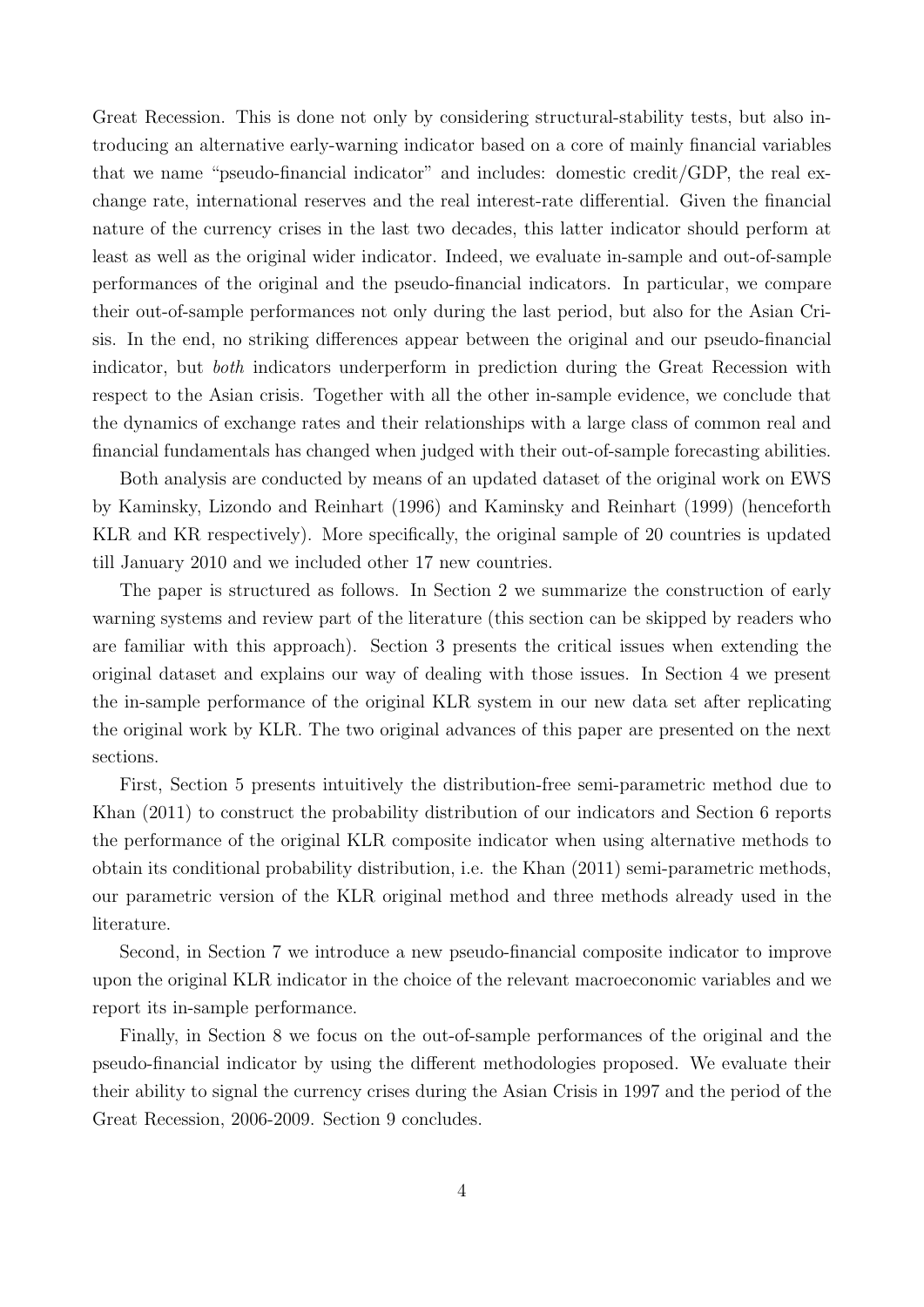# 2 Early Warning Systems: the Basics and the Related Literature

The challenge of this strand of literature on Early Warning Systems (EWS) is to find a sensible combination of variables that could anticipate the occurrence of a crisis. Similarly to the geological problem of anticipating earthquakes, the main difficulty is to identify variables that could reliably signal the future occurrence of the event.

However, with more difficulties than for geologists, economists face the problem of correctly identifying crises in the first place (exchange-rate crisis in our case). Just like geologists measure earth vibrations and define an "earthquake" as an event where the vibration index surpasses a certain threshold, similarly economists would define a currency crisis as a situation when some specific (usually catastrophic) events occur.

However, differently from geologists, economists have to construct the index that would signal the presence of a currency-crisis and this measure would be less objective than the measures of earth vibration that geologists use. The construction of this index is key to identify the events under study and should be inspired by the main exchange-rate models.

#### 2.1 The Market Pressure Index

KLR borrowed the "market pressure index" initially proposed by Eichengreen, Rose and Wyplosz (1994). The so-called "short" version of this index for country i at time t is given by:

$$
I_{i,t} = \frac{\Delta E_{i,t}}{E_{i,t-1}} - \frac{\sigma_{E,i}}{\sigma_{R,i}} \frac{\Delta R_{i,t}}{R_{i,t-1}}
$$
(1)

where  $E_{i,t}$  is the exchange rate of the currency of country i against the dollar at time t (quantity of domestic currency per 1 US dollar),  $R_{i,t}$  represents a measure of international reserves (minus gold) for country i at time t,  $\sigma_{E,i}$  and  $\sigma_{R,i}$  are the standard deviations of the monthly percent change, respectively, in the exchange rate and in the reserves. The ratio of the standard deviations works as an adjusting weight for the different volatilities and for the different units of measure of the two components of the index.

### 2.2 Indicator Variables and the Composite Index

Once the index is constructed, the next step is to determine the threshold that would identify a "currency-crisis" event. KLR proposed to consider a value for the threshold that is 3 standard deviations above the average of the index over the whole sample, but country-specific.

When the episodes of exchange rate crises are identified, then it is possible to consider a large set of (macroeconomic) variables whose time-series behavior is thoroughly observed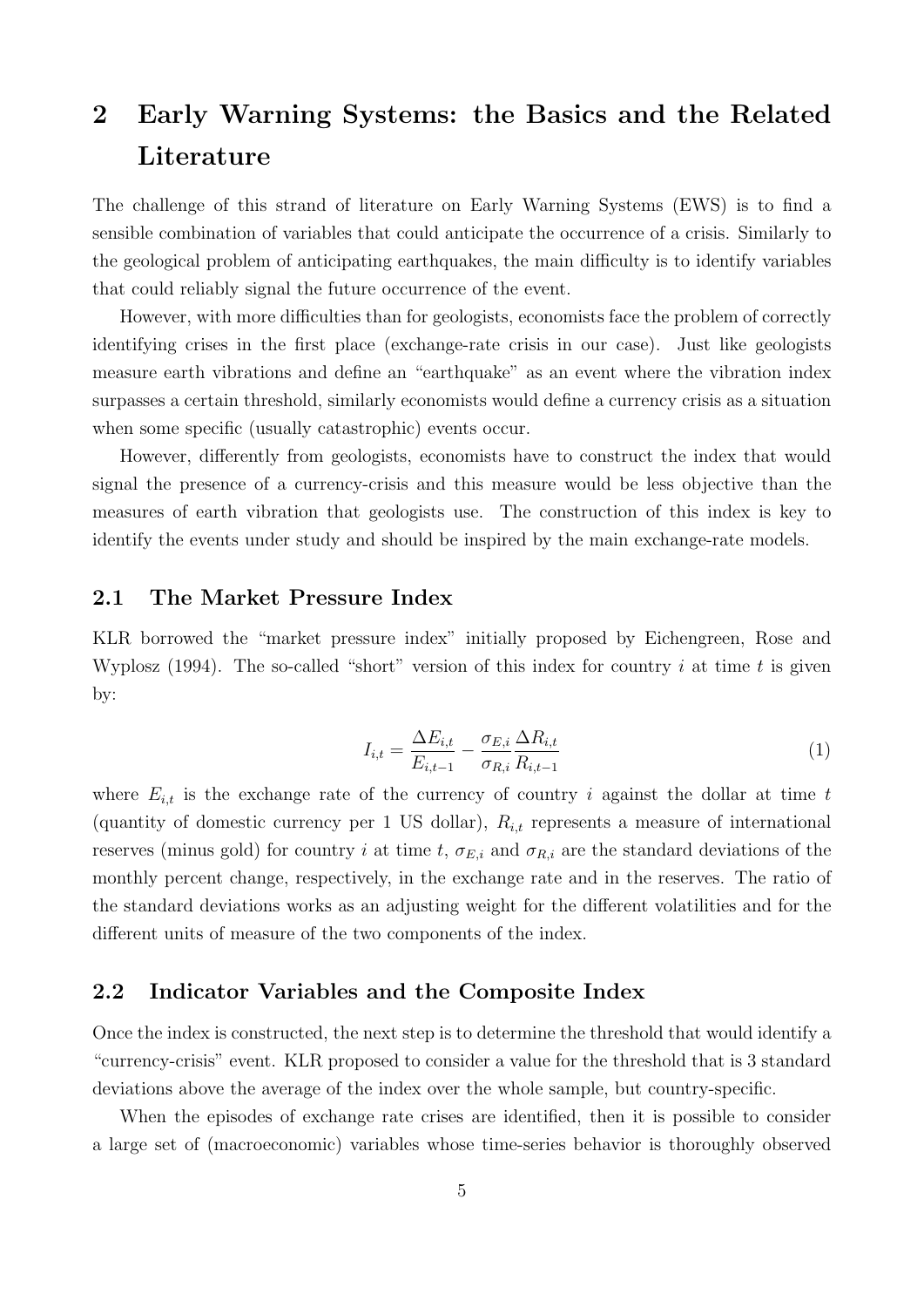around the crisis episodes in order to uncover which of them is able to anticipate the catastrophic event.

Following KLR, many studies have considered the 24-month window that anticipate the exchange rate crisis and observed whenever the time series of each variable was showing anomalous variations that could signal the forthcoming event. More specifically, for each of the selected macroeconomic variables the authors considered the 30 percentiles of their distribution and observed when each of these percentiles was crossed. This was considered a *signal* when the crossing was occurring in the 24-month pre-crisis period or a *noise* if no crisis was happening within the next 24 months.

| Table 1. Classification of signals and holse |                            |                                                                      |  |  |  |  |  |  |  |
|----------------------------------------------|----------------------------|----------------------------------------------------------------------|--|--|--|--|--|--|--|
|                                              |                            | Crisis in the next 24 months $\vert$ No crisis in the next 24 months |  |  |  |  |  |  |  |
| Signal                                       | $A_{k,\pi}$                | $B_{k,\pi}$ (Type II Error)                                          |  |  |  |  |  |  |  |
| No signal                                    | $C_{k,\pi}$ (Type I Error) | $\nu_{k,\pi}$                                                        |  |  |  |  |  |  |  |

Table 1: Classification of signals and noise

Table 1 reports how to distribute the number of times each variable crosses the threshold of the π-th percentile  $(\pi = 1, \ldots, 30)$ . Hence,  $A_{k,\pi}$  is the number of times the variable k crosses the π-th percentile and a crisis occurs in the next 24 months;  $D_{k,\pi}$  is the number of times the variable k does not cross the  $\pi$ -th percentile and a crisis does not occur in the next 24 months. In both latter cases our variable (and the relative  $\pi$ -th percentile threshold) is correctly signaling the crisis or its absence.

The other two cases are instead incorrect signals, or noise.  $C_{k,\pi}$  and  $B_{k,\pi}$  are the number of times the variable k (and the relative threshold associated to the  $\pi$ -th percentile), respectively, does not signal the crisis when this actually occur and does signal the crisis when this does not occur in the next 24 months. In other words, they represent respectively type I and type II error. The key element of this stage is then the noise-to-signal ratio (NSR henceforth) constructed as follows:

$$
NSR_{k,\pi} = \frac{B_{k,\pi}/(B_{k,\pi} + D_{k,\pi})}{A_{k,\pi}/(A_{k,\pi} + C_{k,\pi})}, \qquad \pi = 1, \dots, 30
$$
\n(2)

KLR call such a scalar "adjusted NSR".<sup>2</sup>

The initial aim of the analysis is to identify for each variable k the  $\pi$ -th percentile-threshold that would minimize the NSR. This is done by pooling the data for all countries. Once determined the optimal  $\pi^*$  for each variable, the informational content of all the selected variables is combined to form a composite indicator that considers the good signals coming

<sup>&</sup>lt;sup>2</sup>Berg and Pattillo (1999) note that the optimal threshold does not change if one just minimizes  $B_{k,\pi}/A_{k,\pi}$ , since  $(A_{k,\pi}+C_{k,\pi})/(B_{k,\pi}+D_{k,\pi})$  is a function of the frequency of crises in the data and does not depend on the threshold.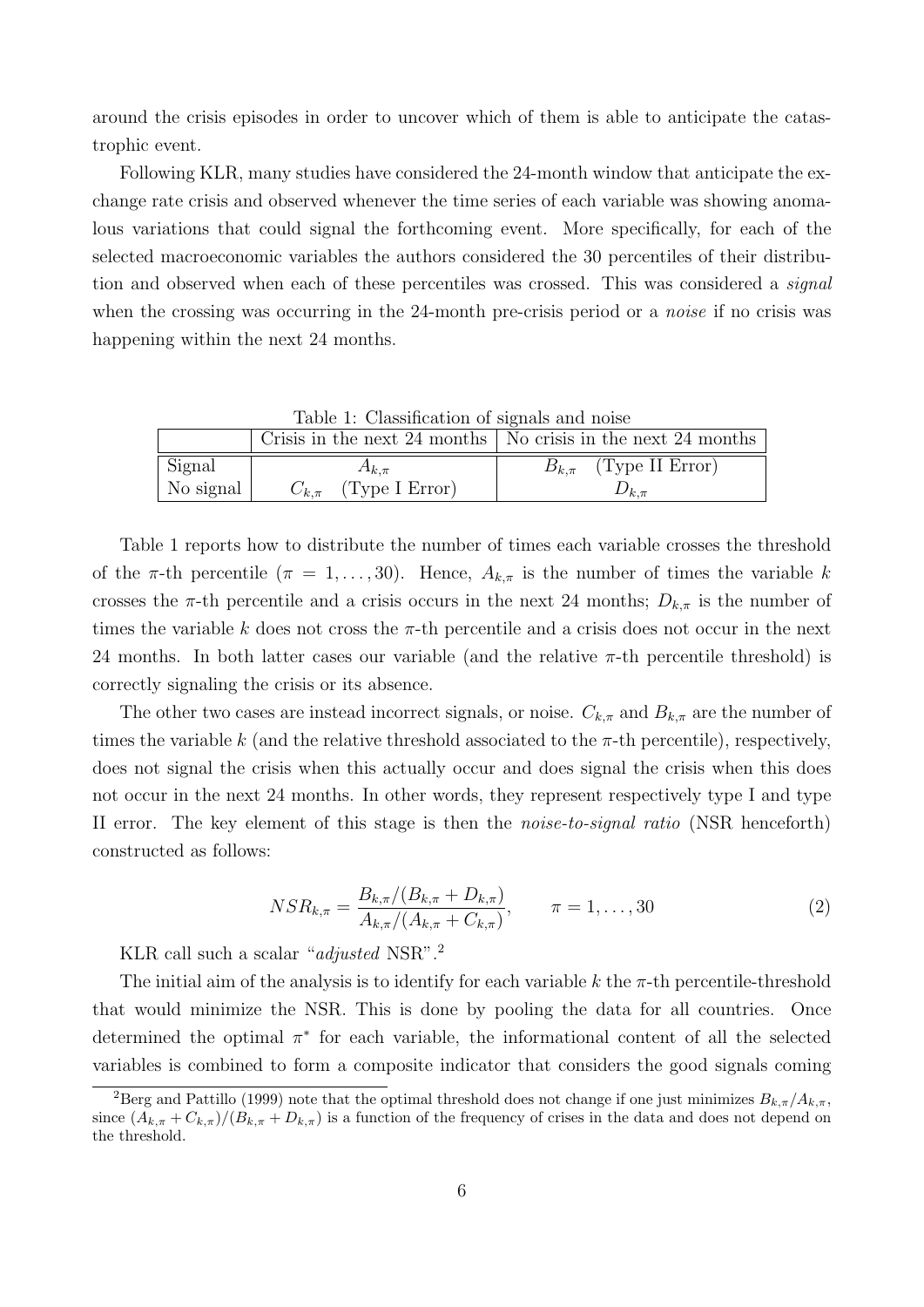from all the variables (when crossing their optimal thresholds).

In other words, when a variable crosses its own threshold, it issues a warning. But the fact that two or more variables are signalling a crisis in the same month brings a lot more information. Kaminsky et al. (1998) proposed the construction of a composite indicator by summing up all the signals issued by each indicator period by period and adjusted by their accuracy in terms of NSR. Let us notice that the composite indicator is now country-specific.

More formally, let us be  $X_{k,i,t}$  one of the  $k = 1, \ldots, K$  signalling macroeconomic variables for country *i* at time *t* and be  $\bar{X}_{k,i}$  the relative threshold corresponding to the  $\pi_k^*$ -th percentile and the minimum NSR  $\omega_k^*$ . Hence, each variable k issues a crisis signal when  $X_{k,i,t} \geq \bar{X}_{k,i}$ . This can be mapped into a dichotomic variable  $S_{k,i,t}$  that takes value 1 if a signal is issued at time t by the variable  $k$  for country  $i$ .

The composite weighted indicator for country i at time  $t, G_{i,t}$ , is then obtained by summing up, period by period, all the signals coming from the all the  $K$  variables, but weighing them with their optimal NSR:

$$
G_{i,t} = \sum_{i=1}^{K} \frac{S_{k,i,t}}{\omega_k^*}.
$$
 (3)

### 2.3 The Probability Distribution of the Composite Indicator

This indicator is a step function with indefinite positive support. The next important step is to obtain its probability distribution conditional on the event of a crisis within the next 24 months. This is done piecewise and is approximated by the following definition:

$$
P(crisis between time t and (t+24) | \overline{G}_l < G_t < \overline{G}_m) = \text{(4)}
$$
\n
$$
\frac{\# \text{ months with } \overline{G}_l < G_t < \overline{G}_m \text{ and crisis between time t and (t+24)}}{\# \text{ months with } \overline{G}_l < G_t < \overline{G}_m}
$$

where the ranges  $\overline{G}_l$  and  $\overline{G}_m$  are subjectively determined depending on the shape of the empirical distribution. Once the conditional probability for each arbitrary interval of  $G$  is known, it is also possible to obtain the time series of conditional probabilities by mapping each value of  $G_t$  into its conditional probability.

This can be named as the "complete" KR-KLR EWS. It has the great advantage that it can issue probability measures of crises in a fully nonparametric approach. However, its main disadvantage is that it relies on too much craftsmanship by the researcher in the determination of the probability distribution.

An near alternative EWS is proposed by Berg and Pattillo (1999). Differently from KLR, it relies on a fully parametric probit specification to generate the conditional probabilities of crises, but the model selection still hinges on the NSR analysis since the included variables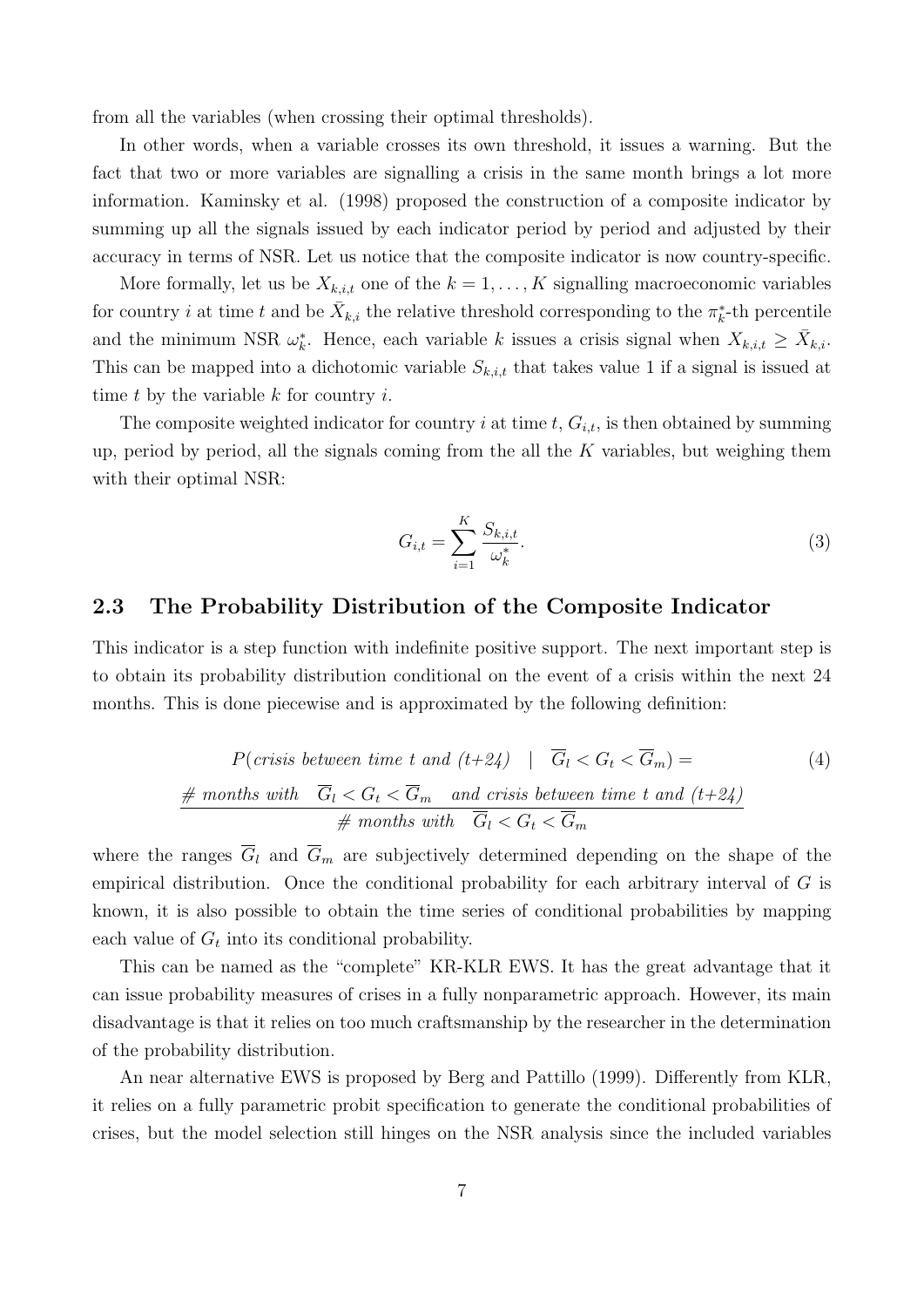Table 2: Methods to obtain the conditional probability distribution of the composite indicator proposed in the literature

| Method    | Characteristics                                                  | Reference                |  |  |
|-----------|------------------------------------------------------------------|--------------------------|--|--|
| KLR       | Nonparametric                                                    | Kaminski et al. (1998)   |  |  |
| BP linear | Parametric by using a probit                                     | Berg and Pattillo (1999) |  |  |
|           | BP piecewise   Parametric by using a probit with nonlinear terms | Berg and Pattillo (1999) |  |  |

are the "best"  $K'(< K)$  variables in the NSR sense.

More specifically, in this paper we will consider two probit models referred to Berg and Pattillo (1999).

The first one we name it *BP linear* and consider the following probit specification:

$$
P(C_{i,t}|\mathbf{X}_{i,t}) = \Phi\left\{\beta_0 + \sum_{k=1,\dots K'} \beta_{1,k} \hat{F}(x_{k,i,t})\right\}
$$
(5)

where  $\hat{F}(x_{k,i,t})$  is the value of the empirical CDF of the variable k in the country i at any time t.

A second specification is named BP piecewise in this paper and, differently from the previous model (5) includes two additional (nonlinear) terms:

$$
P(C_{i,t}|\mathbf{X}_{i,t}) = \Phi\left\{\beta_0 + \sum_{k=1,\dots K'} \beta_{1,k}\hat{F}(x_{k,i,t}) + \sum_{k=1,\dots K'} \beta_{2,k}S(x_{k,i,t}) + \sum_{k=1,\dots K'} \beta_{3,k}S(x_{k,i,t}) \cdot [\hat{F}(x_{k,i,t}) - \pi_k)]\right\}
$$
(6)

where  $S(x_{k,i,t})$  is a dummy that takes the value 1 if the variable k emits a signal at time t in country *i*; in other words, it coincides with the indicator  $S_{k,i,t}$  in equation (3). The last term is a variable that captures possible nonlinearities between the signal and the severity of the signalling itself. As mentioned above, the selection of the best  $K'$  macro variables is obtained by considering their own NSRs. Countries and time are all pooled together.

Table 2 summarizes the existing procedure. In this paper we will propose two additional methods (see Sections 5 and 6).

#### 2.4 How to Judge EWS Performance

The evaluation of the forecasting ability of an EWS is done with two methods that are quite common in the literature: the *quadratic probability score* and an overall Goodness-of-Fit measure based on computed conditional probabilities.

The quadratic probability score (QPS), is defined as  $QPS = \frac{1}{N'}$  $\frac{1}{NT} \sum_{j=1}^{NT} 2 \cdot (P_j - C_j)^2$ . It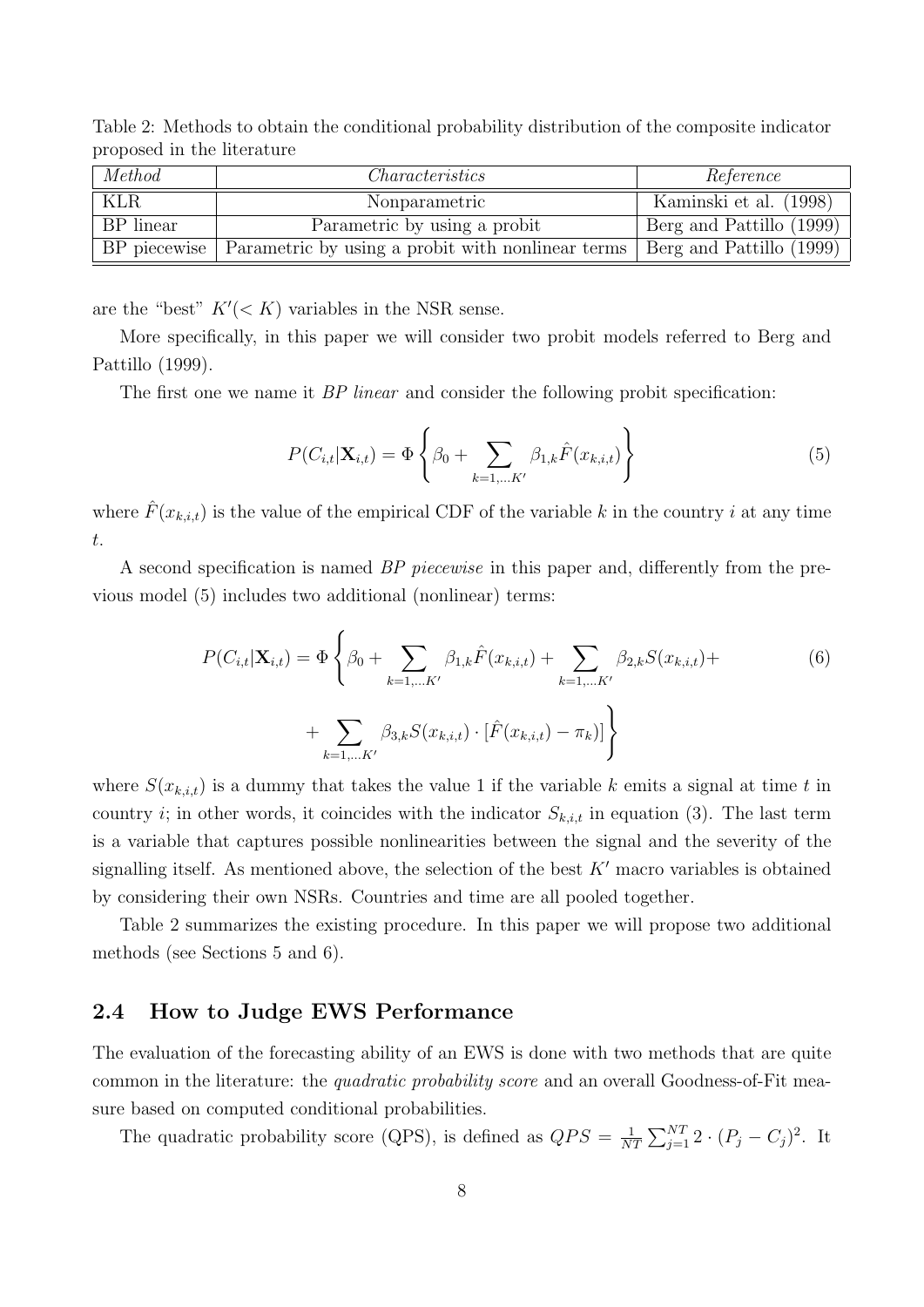measures how distant the predicted probabilities  $P_j$  are (on average with a squared metrics) from the corresponding realizations  $(C_j$  takes value of 1 if there is a crisis at observation j and zero otherwise). This is an overall measure built with pooled data. A value of zero means perfect accuracy.

Evaluating the forecasting performance of an EWS means to judge its ability of signalling correctly the occurrence of a crisis versus tranquil periods. The first question is to determine when the indicator emits a signal. Given the predicted conditional probability of a crisis at any given point in time as determined in (4), we need to select an (arbitrary) probability cutoff  $\tau$  such that there is a signal of a crisis when this is crossed. Then, in formal terms, a signal is emitted if  $P(C|\Omega) > \tau$ , where  $P(C|\Omega)$  is the probability of having a crisis under the information set  $\Omega$  and computed as in (4). The probabilities related to all possible events are reported in Table 3.

|                                                                   | $C=1$ ( <i>Crisis</i> ) | $\mid C = 0$ (No Crisis) |                |
|-------------------------------------------------------------------|-------------------------|--------------------------|----------------|
| $S = 1$ if $P(C \Omega) \geq \tau$ (Signal)                       | $P(C = 1 \cap S = 1)$   | $P(C = 0 \cap S = 1)$    | $P(S = 1)$     |
| $S = 0$ if $P(C \Omega) < \tau$ (No Signal) $P(C = 1 \cap S = 0)$ |                         | $P(C = 0 \cap S = 0)$    | $1 - P(S = 1)$ |
|                                                                   | $P(C=1)$                | $1 - P(C = 1)$           |                |

Table 3: Classification of Signals and Noise given a Probability Cutoff  $(\tau)$ 

Following Berg and Pattillo (1999), we refer to *Sensitivity* and *Specificity* (for a given  $\tau$ ), which are respectively the percentage of crises correctly called — i.e.  $P(S = 1|C = 1)$  and the percentage if tranquil periods correctly called — i.e.  $P(S = 0|C = 0)$ . Moreover, the overall percentage of observations correctly called, that is  $P(C = 1 \cap S = 1) + P(C = 0 \cap S = 0)$ , is also of interest.

All these estimated probabilities are important for policy makers, but their reliability and their actual use depend on the chosen probability cutoff. In fact, a high percentage of observations correctly called does not say anything about the validity of the model, because if for example the cutoff  $\tau$  is too high the model gives almost no false alarms, the percentage is very high, but there is no point in using a model that predicts only tranquil periods.

A model that fits well the data should have all percentages high, and a percentage of false alarms relatively low. Following the literature, two conditions can be used to evaluate the validity of the model: i)  $P(C = 1|S = 1) > P(C = 1)$ , i.e. the probability of a crisis conditional to the information set must be greater than the unconditional probability of having a crisis in 24 months; ii)  $P(S = 1|C = 1) + P(S = 0|C = 0) > 1$ , i.e. the sum of Specificity and Sensitivity should be greater than the unity.

This latter approach is more general than the simple QPS and facilitates the comparison between parametric, semi-parametric and nonparametric methods.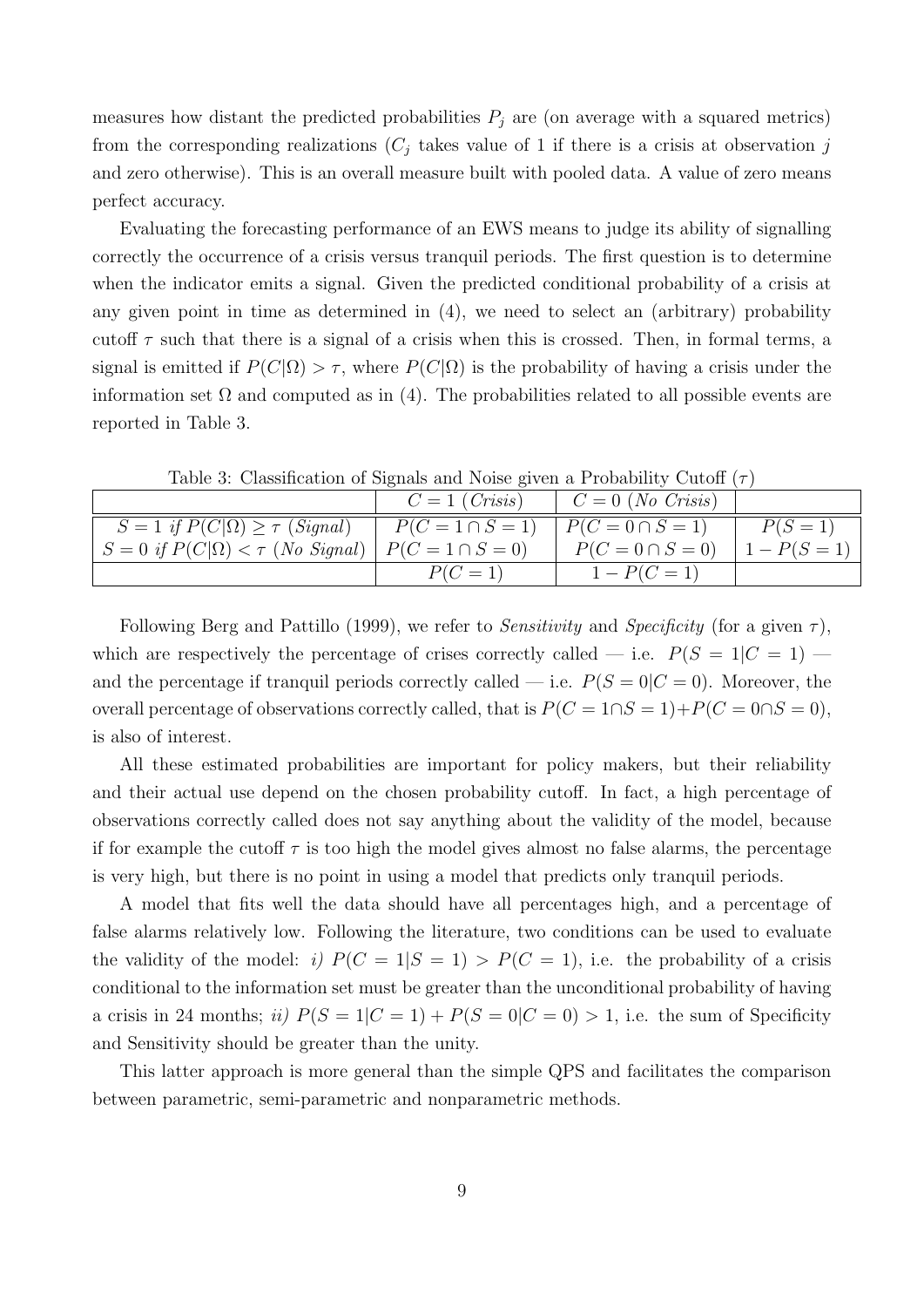# 3 A Country-Time Extension of the KR EWS: Critical Issues

In this section we consider a series of issues that have been raised when extending the original KLR sample both in the spatial dimension (i.e. by including 17 new countries) and in the time dimension (i.e. by considering the more recent period until January 2010). These additions increase the number of degrees of freedom, but increase also the variability and the diversity of situations by implying a revision in some parts of the original KLR EWS.

### 3.1 First Issue: Identifying Currency Crises

As mentioned above, the identification of currency crises is mandated to a "market pressure index" (MPI) and in particular to its outliers. They were originally identified by KLR as the time periods when the index crossed the sample average plus three times the sample standard deviation.

The original dating of all the crises was obtained by KLR not only applying their mechanical algorithm, but also including subjectively some crisis episodes that the algorithm was missing. Indeed, some episodes labeled as crises by KLR-KR are simply not signalled by the MPI. More specifically, Goldstein, Kaminsky and Reinhart (2003) claim that the MPI "suggests" the presence of crises, but that their occurrence should actually be identified by also using institutional data and other sources.

This drawback characterizes also the post-1996 period and our geographically-extended sample. In particular, some evident episodes of currency crises (e.g. the December 2001 Argentine devaluation) were not signalled by the MPI. We deem that the subjective correction proposed in the early literature, although necessary to identify all possible known crises, reveals a failure of the MPI or of its threshold.

Hence, we explored changes in crisis detection, in particular by varying the determination of the MPI threshold along two lines in order to take into consideration the longer time span. First, we considered two time-varying ways of computing mean and standard deviation of the index and, therefore, the signaling threshold:<sup>3</sup> (i) a *rolling* threshold, by keeping the initial date (1970:1) fixed and moving the final date period by period; (ii) a moving threshold by considering a moving window of 60 months to compute the standard deviation. Moreover, we also considered two separate samples, 1970:1-1981:12 and 1982:1-1996:12.

<sup>&</sup>lt;sup>3</sup>We have also changed the level of the threshold by considering two and two and a half standard deviations above the mean, as also experimented in other contributions (see Berg et al., 2004). Of course, this variation induced an increase in the number of crisis episodes. However, it did not improve the average performance of the EWS. Results are available from the authors upon request.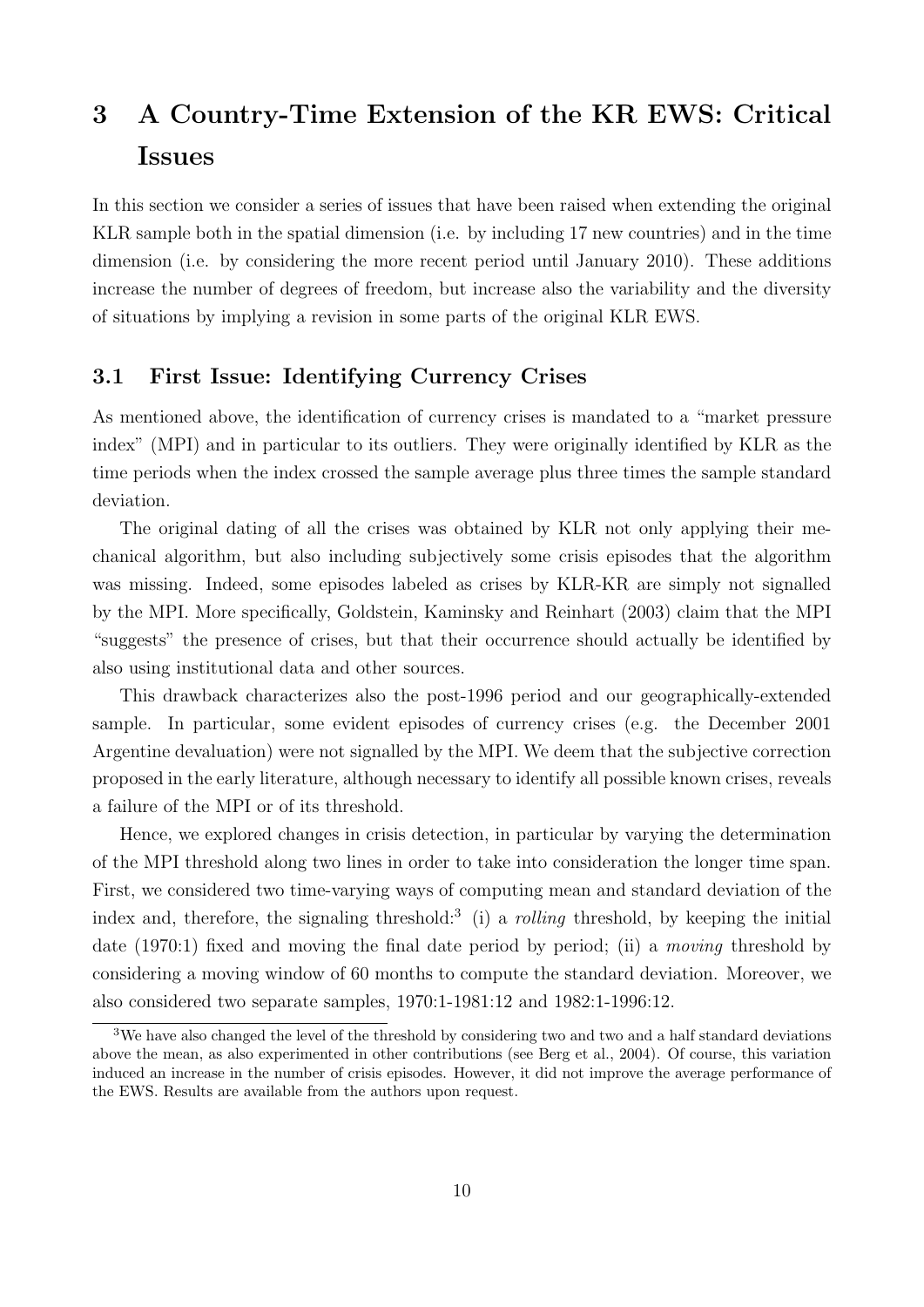## 3.2 Second Issue: How to Compare the Results for the Extended Sample?

We extend the analysis of the original KLR work by considering a new dataset along two lines, the time dimension (from 1970-1996 to 1970-2010) and the country dimension (including 17 new countries).<sup>4</sup> Would the crisis identification mechanism be robust to this extension? Would the same algorithm be able to signal the main crises that occurred (according to common wisdom) after 1996? Which problems of instability may occur by extending the sample in the first decade of the 21st century and widening the country sample?

We address these questions by considering four subsamples from our full sample (named FS, including 37 countries from 1970:1 to 2010:1):

- the original KR sample (named KR, with 20 countries from  $1970:1$  to  $1995:12$ ), which is mainly used to check for robustness with respect to the original analysis;
- the original KR country sample extended till 2010 (named  $KR+T$ , with the original 20 countries from 1970:1 to 2010:12) as a simple time extension of the original country set;
- the original KR country sample extended till 2005 (named KR-FOR, with the original 20 countries from 1970:1 to 2005:12) to check the ability to forecast the recent crisis within the KR sample;
- the full sample till 2005 (named F-FOR, with 37 countries from 1970:1 to 2005:12) to check the ability to forecast the recent crisis within the larger sample.<sup>5</sup>

As mentioned in the previous sections, the metrics of our comparison will be centered on the NSR of each variable included in the EWS and on the changes in the percentile threshold of each variable, indicating a change in its alert value.

In the new full sample FS the number of crisis episodes increases. Table 14 summarizes the crisis episodes identified with our methods and compare them with the original KR dating.

## 3.3 Third Issue: Obtaining the Probability Distribution of the Composite Indicator

In general, we found that the KR-KLR framework relies too much on "human intervention" by the researcher. On the contrary, we believe that an EWS should be as much automatic as possible in order to assure replication and extension. In particular, the mapping from the

<sup>4</sup>See Appendix A.

<sup>&</sup>lt;sup>5</sup>The extension of the original KR time sample 1970-1995 to the new 17 countries would not be possible since most of them are Eastern European countries that either would not exist before the 1990s or were not market economies.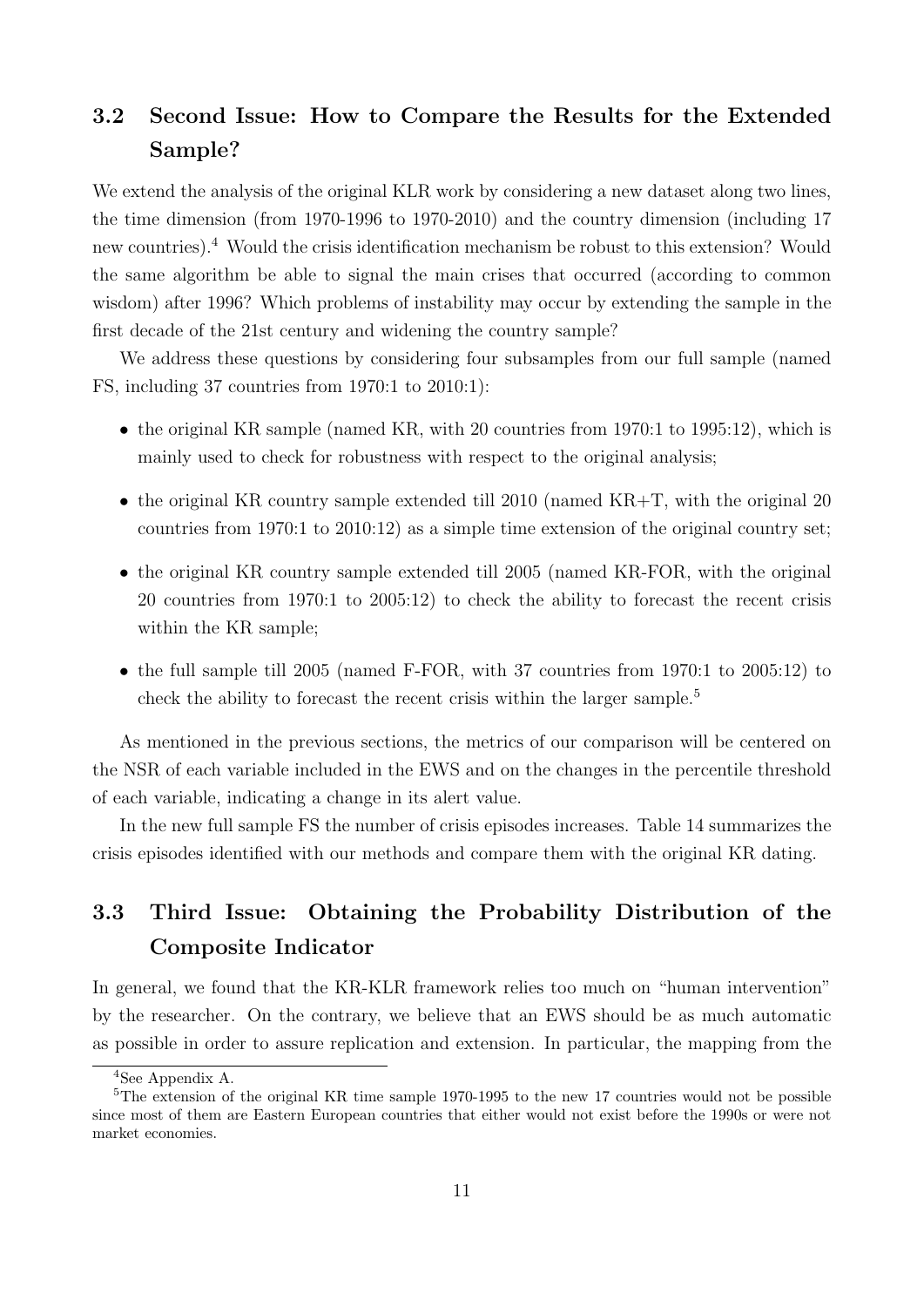composite indicator to its conditional probability reported in (4) requires a lot of tailoring work in choosing the best intervals so as to assure that the probabilities be increasing in  $G$  and be close to the value of 1 when  $G$  is at its maximum. In our replication computed probabilities are not always monotonically increasing and the probability associated to the maximum level of G remains low, as it is common to other studies.

As an alternative, Berg and Pattillo (1999) propose a probit model with two different specifications (see Section 2.3 and Table 2).

In this paper, one of the contributions is to improve upon the existing methods to derive the conditional probability of the composite indicator and we propose two alternatives.

The first one takes a fully parametric approach to obtain the distribution of the indicator by fitting a pooled probit specification to the crisis indicator  $G_j$   $(j = 1, \ldots NT)$ :

$$
P(C_j|G_j) = \Phi(\beta_0 + \beta_1 G_j)
$$

Since this is a mixture of the original KLR method, but adding a probit model to derive the conditional probability of the composite indicator, we name this method as KLR Probit.

The second method that we propose is based on the semi-parametric approach and is based on the recent advancement proposed by Khan (2011) for discrete choice models. This will be presented in Section 5, whereas in the next Section 4 we present the results of our (time and geographic) extensions with the original KLR before considering the other methods.

# 4 The In-Sample Performance of the Original EWS after 1995

In this section we perform a first evaluation of the original EWS proposed by KLR when extending the sample to the most recent period and to a larger set of countries. Within this EWS we already get some important indications on its performance in the most recent period. This is already an important result before considering alternative methods and alternative indicators.

### 4.1 Robustness: Our Replication of the Original KR EWS

As a first step of our analysis, we replicate the original work by using the same set of 16 macroeconomic variables proposed in the literature. This is only the starting point of our analysis before proposing different extensions and considering that the replication of the KR EWS is not banal. In particular, some specific choices and assumptions have to be clearly stated: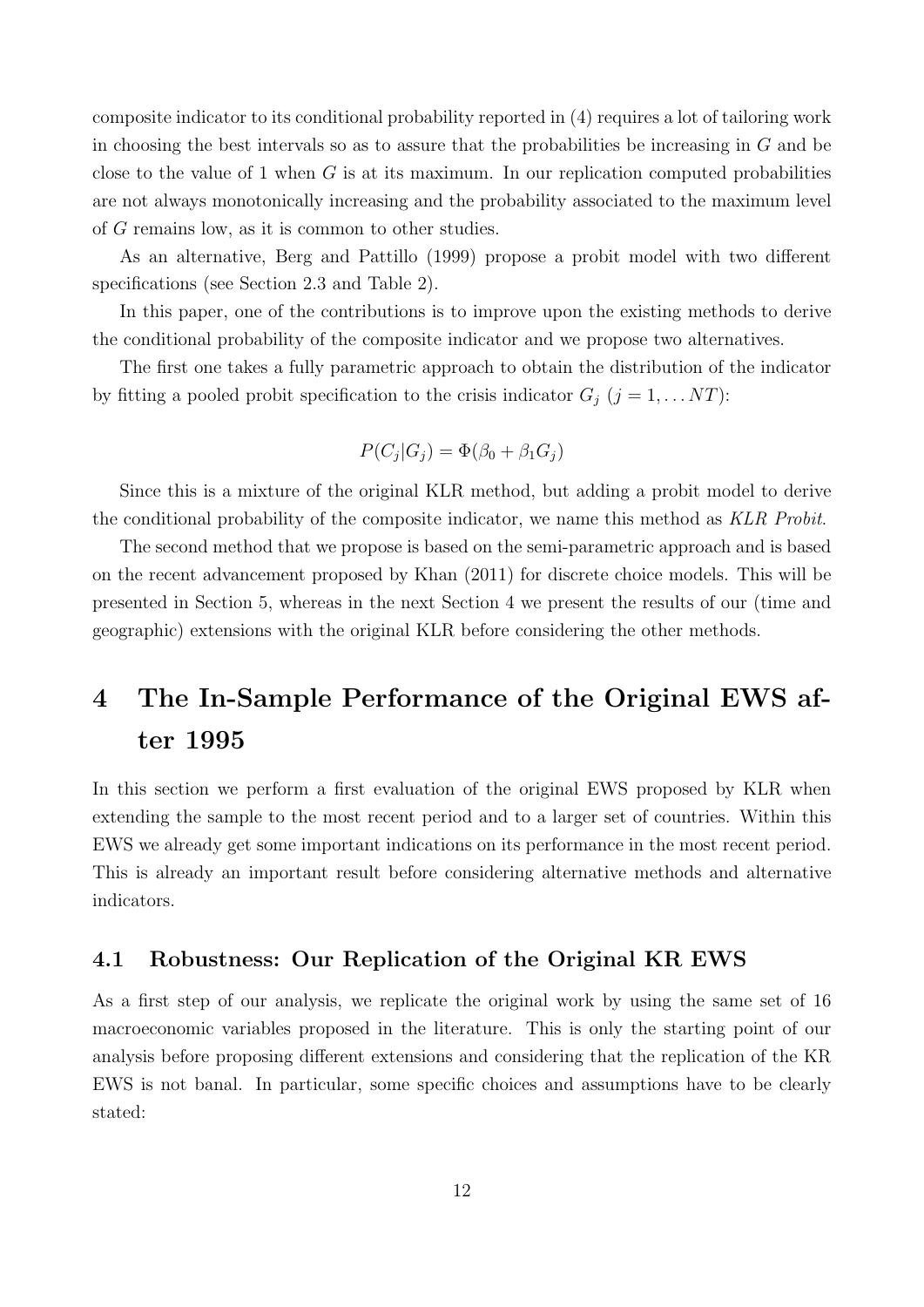- How to treat missing data. Correcting for missing data is a delicate issue. We decided to restrict the set of signals only to the "feasible" signals, i.e. to the ones for which data exists. More exactly, for each indicator we excluded all the observations for which data did not exist. In terms of entries in Table 1, we excluded entries both in the A field (i.e. a signal when the crisis occurs) and in the C field (i.e. absence of signal when the crisis occurs). In other words, we deemed that an indicator could not be blamed for not signaling a crisis if it does not exist. It is not clear what other authors do.
- The minimum threshold. Another issue is that, since the NSR tends to be increasing in  $\pi$ , the percentile where to start is a crucial choice. The optimal critical region of rejection of a tranquil period is generally at the first percentile, or very close to it. But this leads to thresholds that are too restrictive to be useful for early warning purposes since they occur too rarely. Also, the empirical quantile tends to have a higher variance at the tails of the distribution.<sup>6</sup> KLR, Berg and Pattillo (1999) and Edison (2000) start from the 10th percentile, whereas Goldstein, Kaminsky and Reinhart (2000) start from the first one (while KR do not specify). We decided to start from the 5th percentile (which yields better results in terms of low average NSR).

We applied our algorithm with the updated dataset and the new list of currency crises is available in Table 14 in the Appendix. In particular, we report all the crises originally recorded in KR together with the ones we identify with the fixed threshold and with the different time-varying methods cited in Section 3.1. As mentioned above, we choose the fixed threshold method with three standard deviations above the mean for all further analysis.

Results of our reruns are provided in Table 4, along with the original results by KR and previous attempts by other researchers to replicate the same work. In particular, in the Table we consider two different reruns depending on whether we considered the crisis episodes identified by our algorithm (Rerun I) or whether considering the original KR dating (Rerun II).

On average the NSR of the rerun with the KR dates (Rerun II) almost coincides with the original work (0.71 vs. 0.70), but even when considering the crises identified by our algorithm (66 instead of 76 in KR) the performance is not very different (0.77 vs. 0.70). These NSR's are certainly lower and closer to the original KR's than the ones obtained by other attempts in the literature by Berg and Pattillo (1999) and Edison (2000).

We deem that our ability to replicate sufficiently well the original KR contribution of the macroeconomic indicators (notwithstanding the data revisions and the complexity of the construction of the dataset) is a good starting point for the rest of the analysis.

<sup>&</sup>lt;sup>6</sup>The asymptotic variance of the sample quantile function  $\hat{Q}(\pi)$  is:  $AsVar(\hat{Q}(\pi)) = \frac{\pi(1-\pi)}{f(Q(\pi))^2}$ . Hence, it has a U form and attains a minimum at the median. This means that the asymptotic variance is very large in the tails and it is appropriate to eliminate the first, noisier percentiles.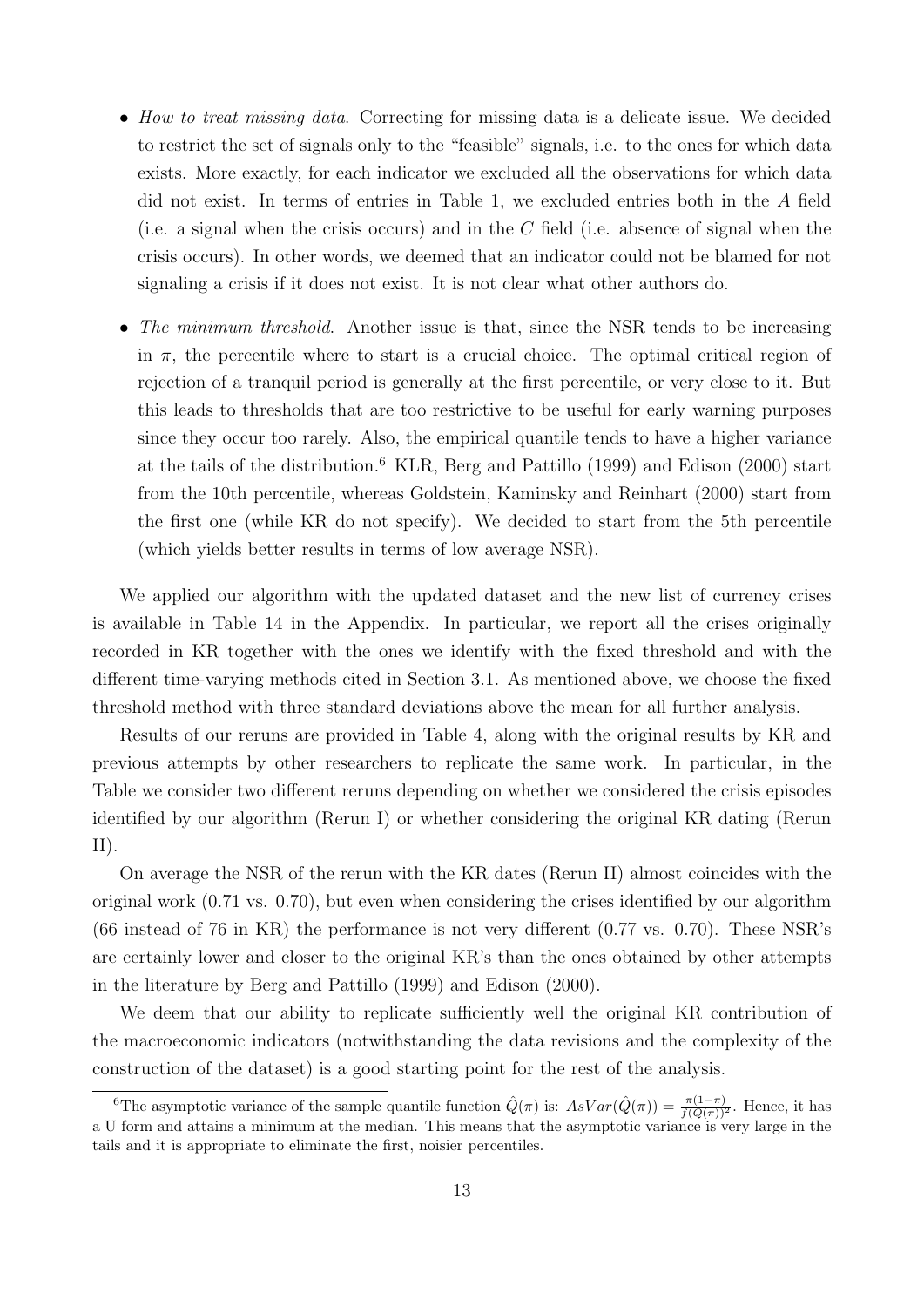|                           | Rerun $\cal I$     |                    | Rerun II   |                    | KR           |         | Berg and             |                 | Edison       |         |  |
|---------------------------|--------------------|--------------------|------------|--------------------|--------------|---------|----------------------|-----------------|--------------|---------|--|
|                           | (our crisis dates) |                    |            | (KR crisis dates)  |              |         |                      | Pattillo (1999) |              | (2000)  |  |
|                           |                    | (66)               | (76)       |                    | (76)         |         | $(14 \text{ diff.})$ |                 | (70)         |         |  |
| Indicators                | $_{\rm NSR}$       | $\overline{\pi^*}$ | <b>NSR</b> | $\overline{\pi^*}$ | $_{\rm NSR}$ | $\pi^*$ | $_{\rm NSR}$         | $\pi^*$         | $_{\rm NSR}$ | $\pi^*$ |  |
| M <sub>2</sub> Multiplier | 0.69               | 5                  | 0.70       | 5                  | 0.67         | 14      | 0.8                  | 16              | 0.89         | 15      |  |
| Domestic Credit/GDP       | 0.72               | 24                 | 0.69       | 21                 | 0.64         | 10      | 0.71                 | 15              | 0.63         | 10      |  |
| Real Interest Rate        | 1.29               | 29                 | 0.88       | 11                 | 0.75         | 12      | 0.74                 | 18              | 0.69         | 15      |  |
| Lending/Deposit rate      | 1.10               | $\,29$             | 1.19       | 29                 | 1.52         | 20      | 1.44                 | 11              | 2.3          | 20      |  |
| Excess M1                 | 0.71               | 5                  | 0.54       | 5                  | 0.56         | 6       | 0.69                 | 10              | 0.6          | 10      |  |
| M2/Reserves               | 0.57               | 5                  | 0.50       | 14                 | 0.52         | 13      | 0.46                 | 13              | 0.54         | 10      |  |
| <b>Bank Deposits</b>      | 0.77               | 21                 | 0.78       | 17                 | 0.67         | 10      | 1.53                 | 10              | 1.05         | 10      |  |
| Exports                   | 0.44               | 6                  | 0.36       | 6                  | 0.40         | 10      | 0.49                 | 10              | 0.52         | 10      |  |
| Terms of Trade            | 1.00               | 17                 | 0.84       | 8                  | 0.70         | 16      | 1.42                 | 20              | ND           | ND      |  |
| Real Exchange Rate        | 0.26               | 6                  | 0.20       | 6                  | 0.14         | 10      | 0.24                 | 10              | 0.22         | 10      |  |
| Imports                   | 1.11               | 6                  | 0.83       | 5                  | 1.10         | 10      | 1.19                 | 10              | 1.2          | 10      |  |
| Reserves                  | 0.38               | 6                  | 0.54       | 9                  | 0.55         | 15      | 0.53                 | 11              | 0.57         | 10      |  |
| Real Interest Rate Diff.  | 0.84               | 5                  | 0.70       | 5                  | 0.90         | 11      | 1.97                 | 18              | 1.2          | 10      |  |
| Industrial Production     | 0.87               | 6                  | 0.63       | 6                  | 0.46         | 11      | 1.23                 | 15              | 0.57         | 12      |  |
| Stock Market              | 0.50               | 8                  | 0.47       | 7                  | 0.38         | 11      | 1.81                 | 13              | 0.57         | 20      |  |
| Gov. Deficit/GDP          | 1.18               | 25                 | 1.47       | 5                  | 1.17         | 14      | NA                   | ΝA              | ΝA           | NA      |  |
| Average                   | 0.77               |                    | 0.71       |                    | 0.70         |         | 1.02                 |                 | 0.83         |         |  |

Table 4: Comparison with the Literature of the Noise-to-Signal Ratios of the Indicators in the EWS (original sample: 20 countries, 1970:1-1995:12; number of identified crises in parenthesis).

Source: authors' computations; for the dataset see Appendix A.

## 4.2 Country- and Time-Extension: Indications from the Performance of the Original EWS

The next exercise is to compare the performance of the original EWS in the new samples. However, since the performance of the EWS is based on the composite indicator, first we want to evaluate the changes in the NSRs and threshold percentiles across all the subsamples. The results are reported in Table 5.

An eyeballing comparison of the NSRs seems to show that they are quite stable across time and countries. The KR EWS is then robust if we expand the sample along both dimensions. Of course, some indicators tend to improve their early-warning ability, while others tend to worsen it. Robustness when including new countries can be checked by comparing the KR-FOR and F-FOR samples. Differences are barely noticeable on average and for the single variables. The same can be said for the time extension, that is by looking at KR and KR-FOR, while a comparison between KR and F-FOR (country-time robustness) yields the same results. The only noticeable changes arise when we expand the sample to include observations from 2005:12 to 2010:1, i.e. comparing the subsamples KR-FOR and F-FOR with the relative full samples, i.e. KR+T and FS. In particular, two relevant real variables (exports and output) experience an increase both in the NSR and in the optimal percentile. This lets us think that something has changed in the predictive power of these variables in the latter five years. We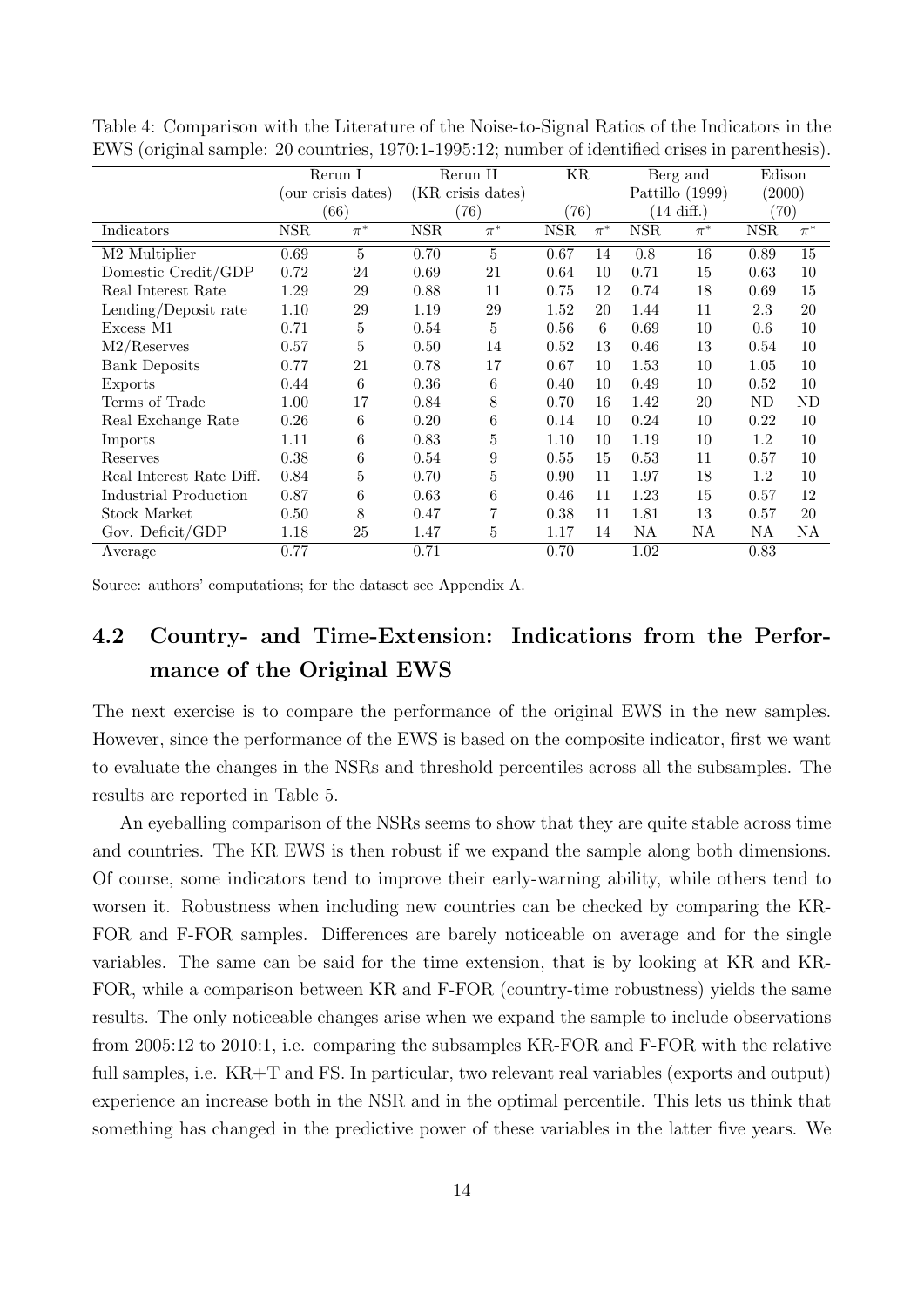|                               | ΚR         |         | $KR+T$     |                | KR-FOR     |         | F-FOR      |                | FS         |                |
|-------------------------------|------------|---------|------------|----------------|------------|---------|------------|----------------|------------|----------------|
|                               | <b>NSR</b> | $\pi^*$ | <b>NSR</b> | $\pi^*$        | <b>NSR</b> | $\pi^*$ | <b>NSR</b> | $\pi^*$        | <b>NSR</b> | $\pi^*$        |
| M2 Multiplier                 | 0.69       | 5       | 0.79       | 5              | 0.84       | 6       | 0.85       | 6              | 0.85       | 5              |
| Domestic Credit/GDP           | 0.72       | 24      | 0.61       | 20             | 0.63       | 21      | 0.64       | 23             | 0.69       | 22             |
| Real Interest Rate            | 1.29       | 29      | 0.62       | 29             | 0.73       | 29      | 0.66       | 29             | 0.66       | 29             |
| Lending/Deposit Rate          | 1.1        | 29      | 1.97       | 28             | 1.72       | 29      | 1.83       | 29             | 1.92       | 29             |
| Excess M1                     | 0.44       | 5       | 0.93       | 16             | 0.6        | 5       | 0.54       | 5              | 0.69       | 5              |
| M2/Reserves                   | 0.57       | 5       | 0.58       | 5              | 0.49       | 5       | 0.53       | 5              | 0.69       | 5              |
| <b>Bank Deposits</b>          | 0.77       | 21      | 0.96       | 27             | 0.93       | 28      | 0.83       | 28             | 0.73       | 16             |
| Exports                       | 0.44       | 6       | 0.65       | $\overline{7}$ | 0.54       | 5       | 0.67       | 7              | 0.77       | 19             |
| Terms of Trade                | 1.00       | 17      | 0.95       | 17             | 1.03       | 17      | 0.97       | 7              | 0.97       | $\overline{7}$ |
| Real Exchange Rate            | 0.26       | 6       | 0.2        | 5              | 0.19       | 5       | 0.24       | 5              | 0.21       | 5              |
| Imports                       | 1.11       | 6       | 0.94       | $\overline{5}$ | 1.00       | 6       | 1.00       | 6              | 1.07       | 5              |
| <b>International Reserves</b> | 0.38       | 6       | 0.46       | 9              | 0.44       | 8       | 0.47       | $\overline{7}$ | 0.5        | 9              |
| Real Interest Rate Diff.      | 0.84       | 5       | 0.61       | 5              | 0.71       | 5       | 0.64       | 22             | 0.66       | 5              |
| Output                        | 0.87       | 6       | 1.06       | 28             | 0.86       | 10      | 0.82       | 10             | 1.03       | 25             |
| Stock                         | 0.5        | 8       | 0.74       | 28             | 0.7        | 14      | 0.68       | 28             | 0.69       | 28             |
| Deficit/GDP                   | 1.18       | 25      | 0.74       | 12             | 0.91       | 14      | 0.86       | 14             | 0.76       | 11             |
| Average                       | 0.76       |         | 0.8        |                | 0.77       |         | 0.76       |                | 0.81       |                |

Table 5: Comparison among the Noise-to-Signal Ratios and threshold percentiles of the Indicators under the original KR sample (our rerun with our crisis dating) and the extended samples.

Source: authors' computations; for the dataset see Appendix A.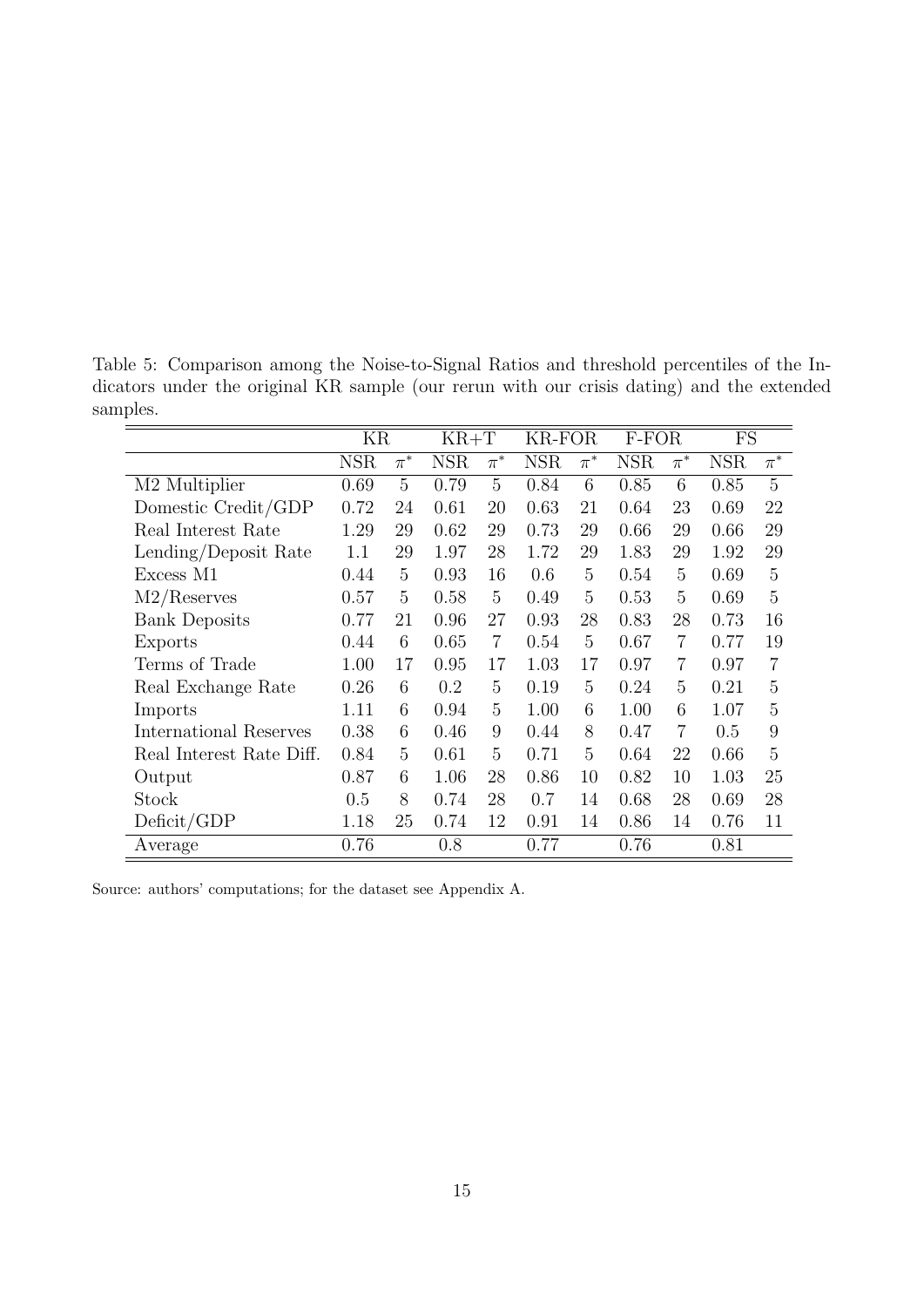will address this issue in detail in Section 8.

The in-sample performance of the original EWS is reported in Table 6 for two different values of the signaling threshold ( $\tau$  equal to 0.25 and 0.50) across all the samples, starting with the original KR sample to the full sample.

When considering the most conservative threshold at 0.50, the EWS performs well in all the subsamples, showing an increase in the percentage of correctly called signals and in the general trustworthiness of the indicator (i.e. a high value in  $P[C|S]$ ). However, signals activated at the 50 per cent probability threshold perform well because they correctly call tranquil periods (see the high value in "Specificity"), but are useless in predicting the occurrence of the crises (i.e. the value of "Sensitivity" is close to zero).

A more interesting result is obtained when looking at the threshold  $\tau = 0.25$ .<sup>7</sup> In this case the value of Sensitivity increases and Specificity is still high. Their sum is always higher than 1 for all the samples. In terms of correctly called crises, the extension of the sample along the time (see both KR+T and KR-FOR) and the country dimension (see F-FOR and FS) seems to improve the performance. But this is mainly due to the improved ability to predict tranquil periods rather than crises — especially when comparing FS with all the other subsamples.

At the threshold  $\tau = 0.25$  other interesting indications come from Sensitivity and Specificity. When looking only at the original KR 20 countries, Sensitivity (i.e. the ability of anticipating crises) is equal to 34 per cent in the original subperiod 1970-1995. Sensitivity drops in the larger sample 1970-2005 for both the original 20 countries (i.e. KR-FOR subsample) and the full sample of the 37 countries (i.e. F-FOR subsample), being respectively 23.01 per cent to 20.63 per cent.

However, a much more remarkable fall is observed when including the more recent years after 2005 in the full sample (FS). Sensitivity collapses to 4.31 per cent. A similar drop is not observed when considering only the original KR 20 countries in the full sample since Sensitivity remains equal to 23.01, i.e. very similar to the value for the KR-FOR sample (23). Hence, a structural break in the performance of the indicator is due to the particular bad performance for the new countries, but only in the recent years after 2005.

Hence, the lower predictive power of the original KR EWS seems to be attributed to the bad performance for the new 17 countries in the sample, although their bad contribution is confined only in the very last period 2006-2010, i.e. the period closely coinciding with the Great Recession.

Hence, we cannot exclude a generalized failure in the performance of the KR EWS due to the peculiarity of the post-2005 period. Using alternative methods for the construction of the conditional probability distribution of the composite indicator (Sections 5 and 6) or introducing a new, more-focused indicator (Section 7), may give more insights as presented in

<sup>7</sup>The choice of this threshold is due also to facilitate comparison with literature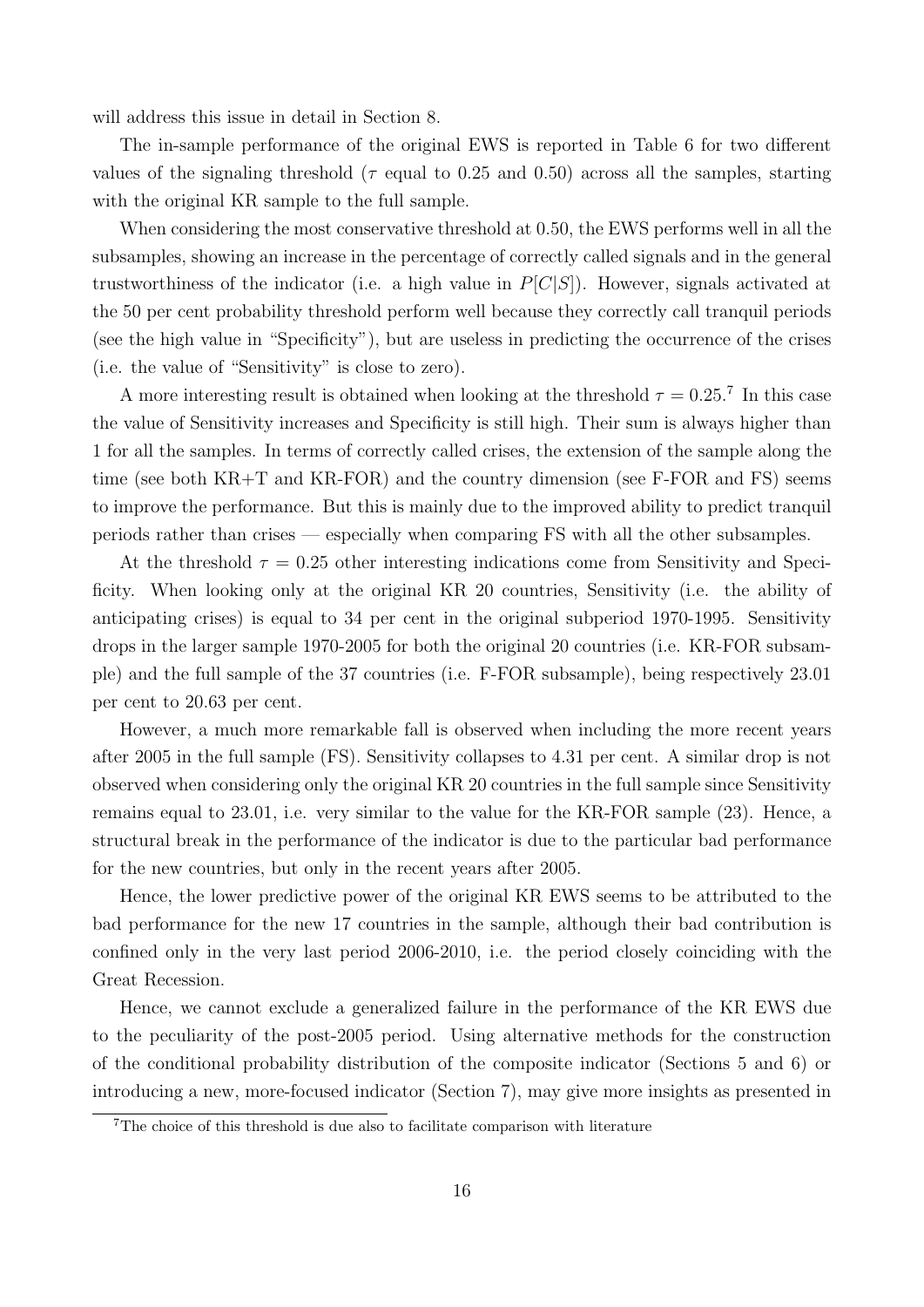Table 6: In-sample Goodness-of-Fit for the Different Samples and for Different Signaling Thresholds: Conditional Probabilities Based on the Intervals of the Composite indicator (KLR method)

|                  | ΚR    | $KR+T$ | KR-FOR | $F$ - $FOR$ | FS    |
|------------------|-------|--------|--------|-------------|-------|
| $\tau = 0.5$     |       |        |        |             |       |
| Correctly called | 80.48 | 84.75  | 83.56  | 88.69       | 88.53 |
| Sensitivity      | 0.16  | 1.36   | 1.19   | 0.00        | 0.29  |
| Specificity      | 99.00 | 99.83  | 99.00  | 100.00      | 99.00 |
| $1 - P(C S)$     | 33.33 | 41.18  | 34.62  | None called | 40.00 |
| $\tau = 0.25$    |       |        |        |             |       |
| Correctly called | 75.00 | 80.44  | 82.00  | 85.57       | 87.84 |
| Sensitivity      | 34.00 | 23.01  | 23.00  | 20.63       | 4.31  |
| Specificity      | 85.00 | 90.82  | 93.00  | 93.85       | 99.00 |
| $1-P(C S)$       | 63.90 | 68.81  | 59.88  | 70.04       | 70.37 |

Source: authors' computations; for the dataset see Appendix A.

the following sections.

# 5 Advancement 1: A Semi-parametric Approach for the Probability Distribution of the Composite Indicator

As pointed out in Section 3.3, one of the critical steps when building the EWI is the construction of the probability distribution of the composite indicator. In the literature two approaches have been followed so far: a nonparametric method, as in KLR and following studies, and a fully parametric approach, as in Berg and Patillo (1999) and others.

The recent new advances in the field of semi-parametric methods of estimation offer a new possibility that we consider here as a first advancement with respect to the original approach. A failure in the scarce performance of different EWS may be due to the use of improper methods as required by the nature of the data and of the phenomena in the construction of the probability distribution of the composite indicator.

In the following section we give a short presentation of semiparametric methods and, although still at an intuitive level, we illustrate more thoroughly the sieves approach and the Khan (2011) method.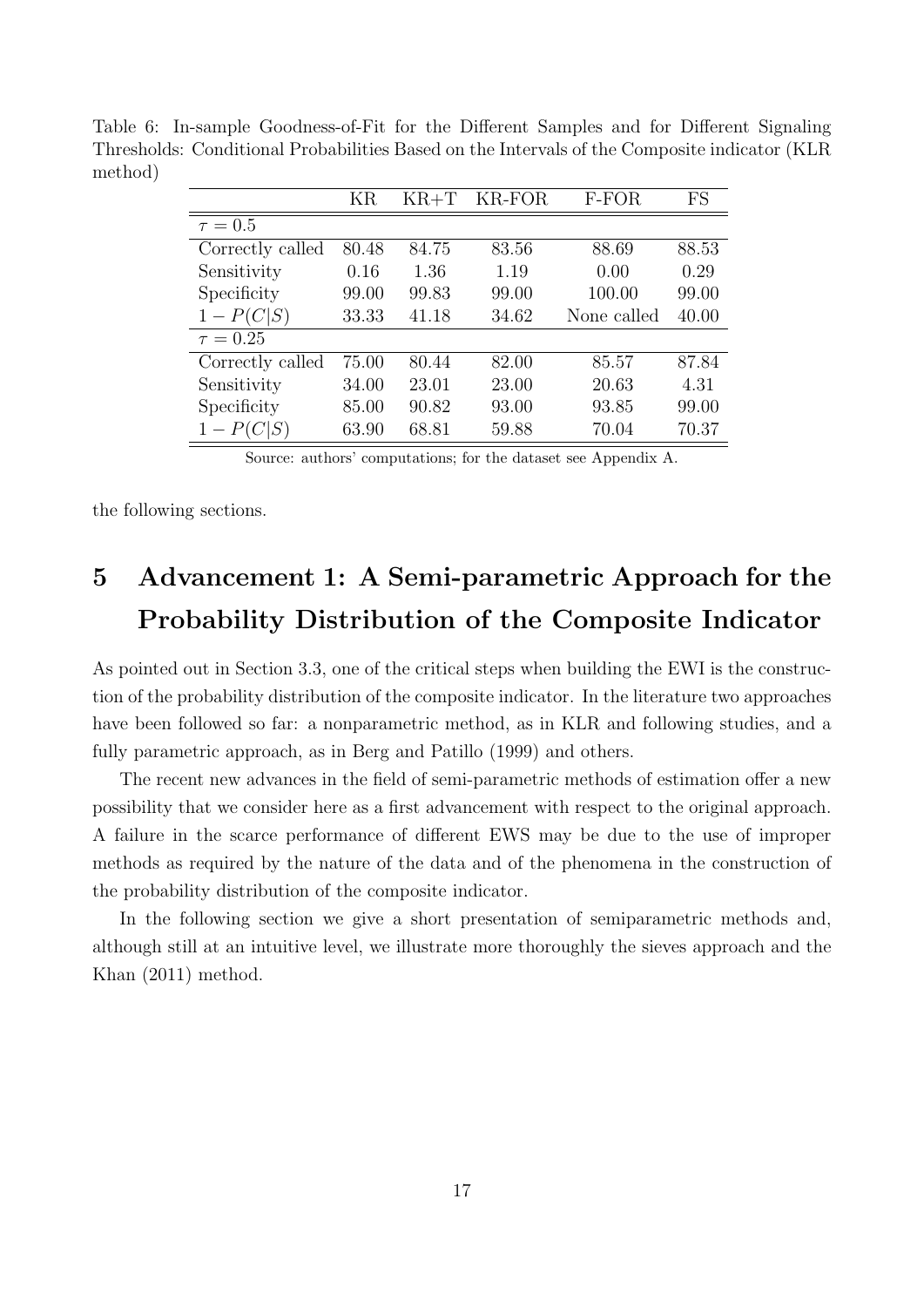### 5.1 Semi-parametric Methods and the Sieve Approach

In the classical parametric approach, $8$  it is typically assumed that the dependent variable is functionally dependent on the conditioning variables ("regressors") and the unobservable "errors" according to a fixed structural relation of the form:

$$
y = g(x, \beta_0, \epsilon; \gamma_0)
$$

where the function  $g(\cdot)$  is known,  $\beta_0$  is the vector of the unobserved finite-dimensional "parameters of interest",  $\epsilon$  is the idiosyncratic stochastic component and  $\gamma_0$  is the vector of "nuisance" parameters". The form of the  $q(\cdot)$  function is usually chosen in order to have a simple and interpretable data generating process.

Since the previous equation does not hold exactly for any value of the parameters, we interpret  $\epsilon$  as the stochastic part and, in parametric methods, we "force" it to belong to a finite-dimensional family of distributions where the vector  $\gamma_0$  is finite (e.g. in the normal distribution  $\gamma_0$  includes mean and variance of the distribution).

Once the conditional distribution given  $g(\cdot)$  is known, the conditional distribution of y given x can be derived. Then, if both the specification of  $g(\cdot)$  and the error distribution are correct, all the parameters  $(\beta_0$  and the nuisance parameters of the conditional distribution of the error,  $\gamma_0$  can be estimated consistently. Instead, in case of nonlinear  $g(\cdot)$ , misspecification of the error distribution causes inconsistency of the MLE estimates and inconsistency of the conditional distribution of  $y$  given  $x$ .

Differently from the parametric model, a nonparametric approach assumes that the error term is fully separated from the functional form  $g(\cdot)$ , which becomes:

$$
g(x) = H[F(y|x)]
$$

where  $F(y|x)$  is the conditional distribution of y given x and H[·] is a functional location measure. For example, if  $g(x)$  is the mean regression function, i.e. the conditional expectation of y given x,  $E[y|x]$ , then  $g(x) = H[F(y|x)] = \int y dF(y|x)$ .

Hence, the model for  $y$  can be written as follows:

$$
y = g(x) + \epsilon = E[y|x] + \epsilon
$$

and  $\epsilon$  has to satisfy the orthogonality condition:  $E[\epsilon|x] = 0$ .

In this case the interpretation of the error term is different: its stochastic properties derive from the assumptions on the function  $g(\cdot)$  rather than assuming for  $\epsilon$  an a priori distribution,

<sup>8</sup>Our description of semiparametric methods and sieve estimators follows loosely Powell (1994) and Chen (2007).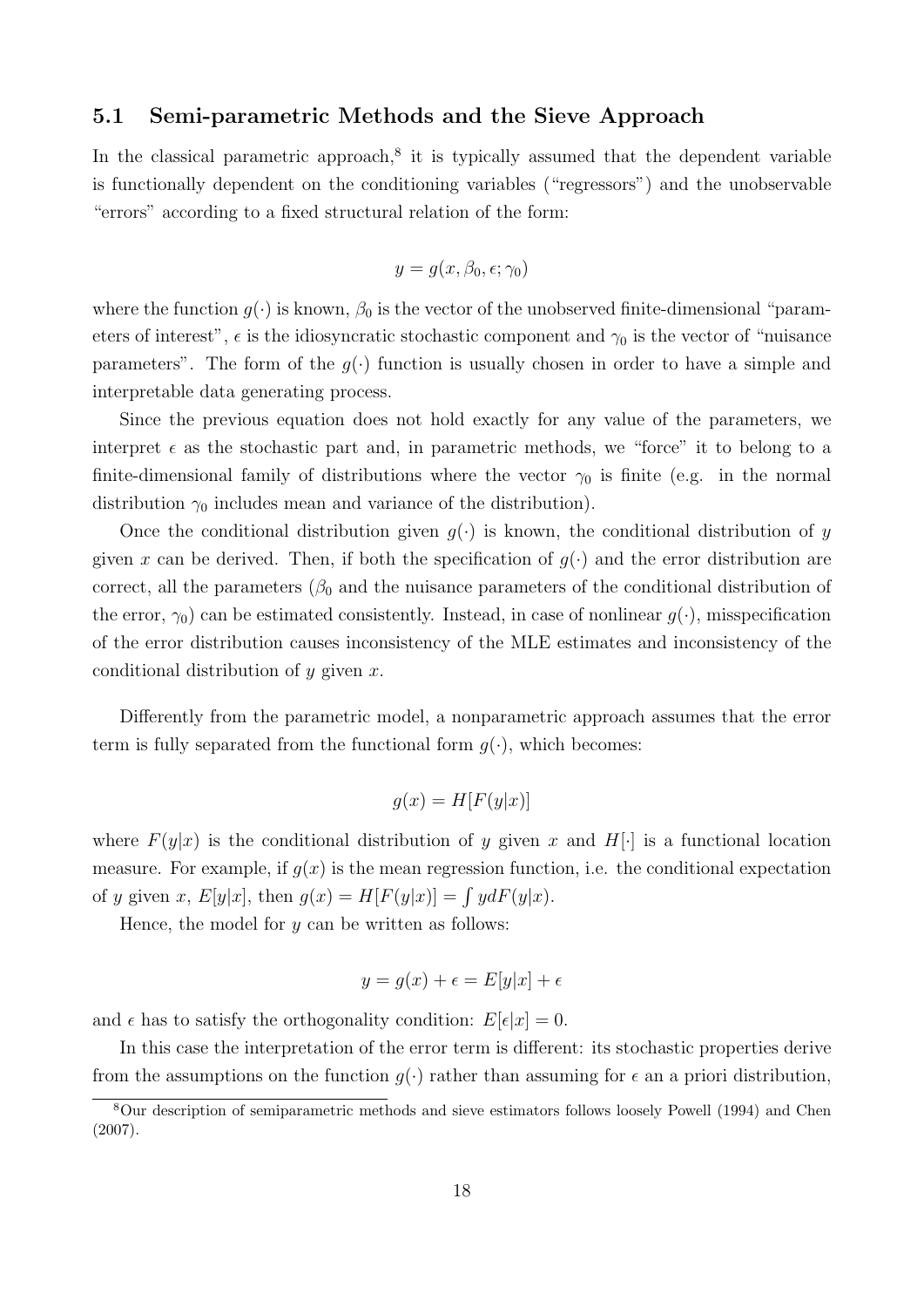as in the parametric case.

A suitable estimator of  $g(\cdot)$  (for a sample of n observations) is:

$$
\hat{g}_n = H[\hat{F}_n(y|x)]
$$

where the functional  $H[\cdot]$  is known (it was the operator "expected value" above). In the nonparametric approach the main problem is an efficient estimation of the conditional distribution function of y given x, i.e.  $\hat{F}_n(y|x)$ .

The main advantage of nonparametric models is that they impose few restrictions on the form of the joint distribution of the data and so the misspecification of the functional form is less likely. On the other hand, the precision of the estimators based only on nonparametric restrictions is often poor. For example, when you estimates  $g(\cdot)$  by smoothing the empirical cumulative distribution function (CDF) of the data, the rate of convergence is slower than in the parametric case because of the bias caused by the smoothing.

The semi-parametric approach is halfway between the two latter models since it considers jointly the regressors and the error term within the function  $q(\cdot)$ , as in the parametric case, but treats separately the behavior of the errors.

In a semi-parametric model we consider two components: the "parameters of interest" that link x to y, which are finite-dimensional, and nuisance functions related to the distribution of the error term, which are treated nonparametrically. More formally:

$$
y = g(x, \beta_0, \epsilon; \gamma(\cdot))
$$

where  $\beta_0$  is the unknown vector of parameters of interest that belongs to a finite-dimensional Euclidian subspace;  $\gamma(\cdot)$  represents the nuisance functions that, differently from the parametric case, are unknown — or, said differently, involve the knowledge of nuisance parameters that lie in infinite-dimensional spaces.

In other words, in the semi-parametric approach the  $y-x$  relationship can be considered "parametric", whereas the error term characteristics are fully nonparametric.

It has been shown that it is possible to obtain consistent estimates of the nuisance parameters, although belonging to infinite-dimensional spaces, by means of the optimization of a criterion function that uses finite samples. This approach is named "sieve" since the approximation of the infinite-dimensional space is operated with less complex – and often finite-dimensional – parameter spaces that are called "sieves" (see Chen, 2007).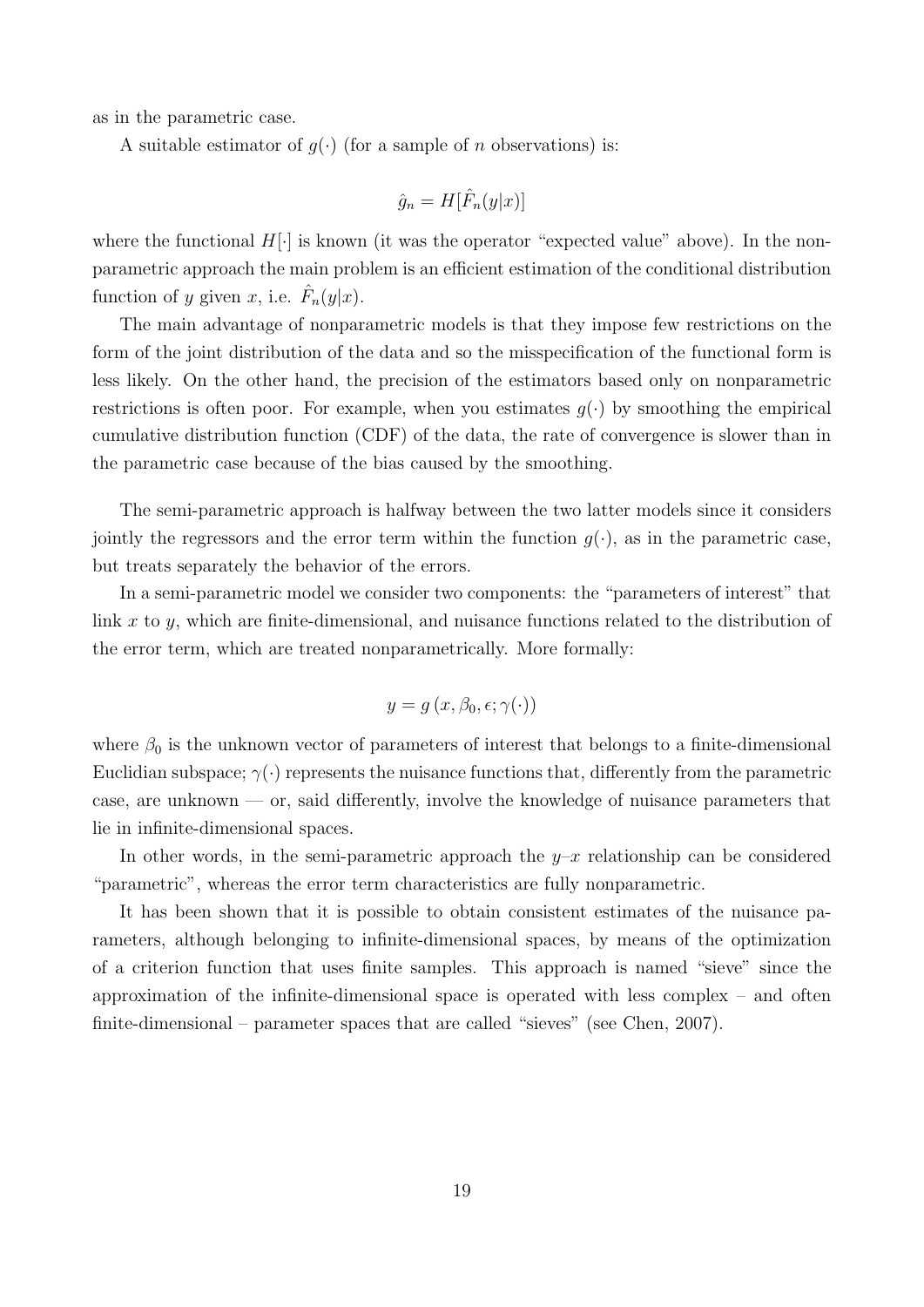## 5.2 Semi-parametric Methods for Binary-Choice Models and the Khan (2011) Approach

Manski (1975, 1985) used a semi-parametric method to estimate binary choice models, which is the class of econometric models we are using in this paper. He solved the main problems related to these models, i.e. the inconsistency of the estimators under both heteroskedastic conditional error terms and misspecification of the error distribution. The identification of the parameters of interest  $\beta_0$  is obtained by imposing that the conditional median be zero (conditional-median-restriction estimator).

However, the Manski (1975, 1985) approach has three main problems. First, it does not estimate choice probabilities. Second, it is very difficult to implement since the criterion function is not smooth. Third, it does not have good statistical properties (i.e. slow rate of convergence of the estimators and non-Gaussian limiting distribution).<sup>9</sup>

Khan (2011) proposes the application of the sieve approach to the binary choice models by using a "distribution-free" binary response estimator with a manageable implementation.<sup>10</sup>

Khan (2011) has shown that the binary response model  $y_i = I\{x_i'\beta - \epsilon_i\}$  (where  $I(\cdot)$  is an indicator function) with a null conditional-median restriction for identification is "observationally" equivalent<sup>11</sup> to a multiplicative heteroskedastic probit (or logit) model up to an unknown infinite-parameter scale function.

By using the sieve approach described above, the empirical implementation of Khan (2011)'s result is possible by the definition of a simple empirical criterion function. In particular, over the sample of n observations the estimator  $\tilde{\alpha}_n$  of all the parameters can be obtained by means of nonlinear least squares (NLLS) according to the following:

$$
\widetilde{\alpha}_n = \min_{\alpha} \frac{1}{n} \sum_{i=1}^n \left\{ y_i - \Phi \left[ x_i' \beta \cdot \gamma_n(x_i) \right] \right\},\,
$$

where  $\gamma_n(x)$  is the sieve base and, according to Khan (2011), this can be computed as an exponential function where the argument is any polynomial of the dependent variables;  $\Phi$  is the normal CDF. The estimated vector  $\tilde{\alpha}_n$  contains both the estimates of  $\beta_0$  and the nuisance parameters of the exponential  $\gamma_n(x)$  that approximates the unknown "nuisance functions"  $\gamma(\cdot)$ . Choice probabilities can then be easily computed and are shown to be consistent.

More specifically, in this paper we estimate model  $(5)$ , i.e. similar to BP linear but with a semi-parametric approach to estimation.

<sup>9</sup>Horowitz (1992) proposed a new approach by improving the implementation of the estimation procedure with a Gaussian limiting distribution.

 $10$ See Blevins and Khan (2010) for the actual implementation in Stata.

<sup>&</sup>lt;sup>11</sup>That is,  $P(y_i = 1 | x_i = x)$  is the same in both models.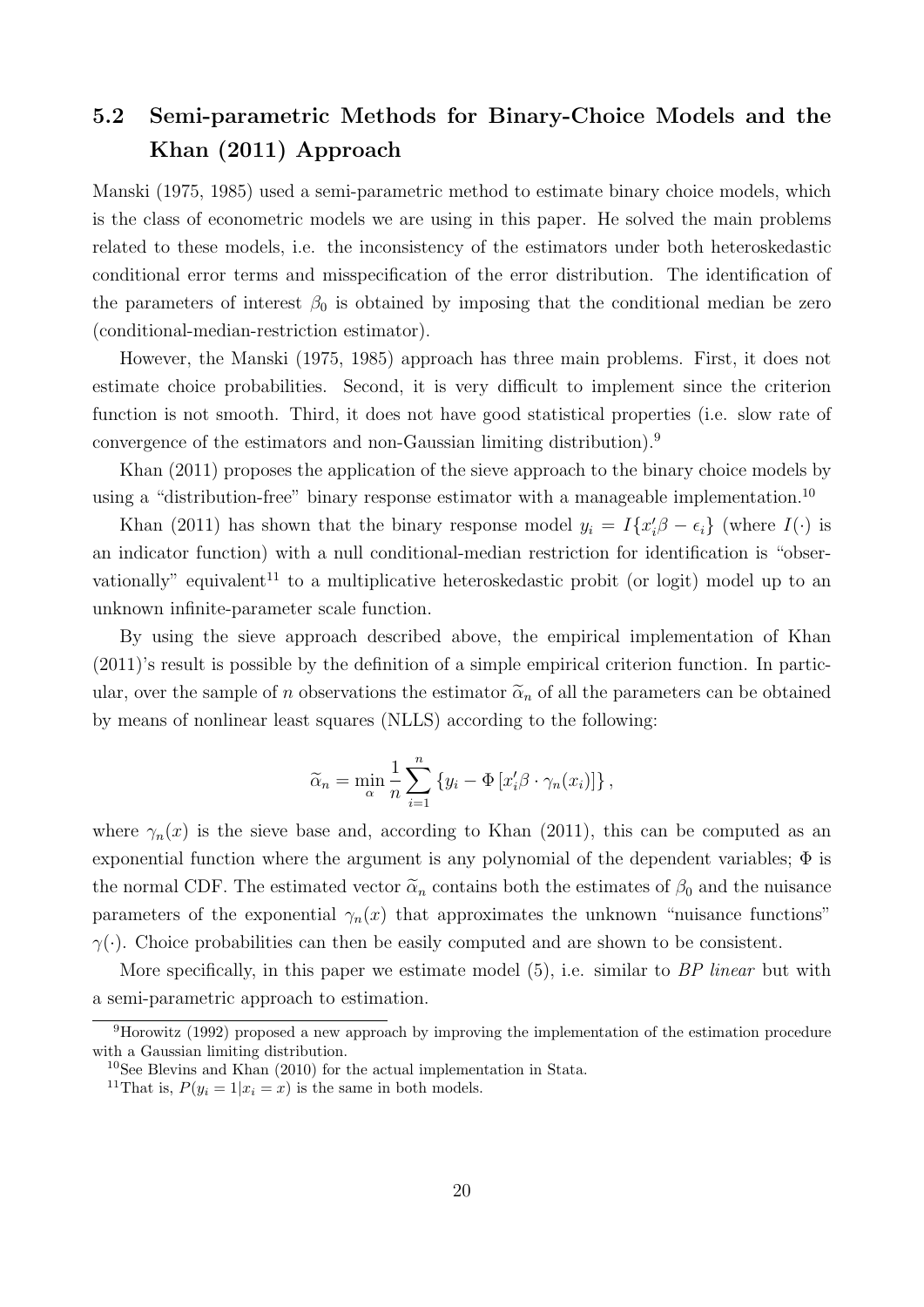| Method            | <i>Characteristics</i>                            | Reference                   |
|-------------------|---------------------------------------------------|-----------------------------|
| KLR               | Nonparametric                                     | Kaminski et al. (1998)      |
| BP linear         | Parametric by using a probit                      | Berg and Pattillo (1999)    |
| $BP$ piecewise    | Parametric by using a probit with nonlinear terms | Berg and Pattillo (1999)    |
| <b>KLR</b> Probit | As KLR but parametric, normal CDF                 | this paper                  |
| Sieve NLLS        | Semi-parametric version of BP linear              | Khan $(2011)$ (methodology) |

Table 7: Methods to obtain the conditional probability distribution of the composite indicator proposed in the literature

# 6 What Insights from Using Different Methods to Obtain the Probability Distribution of the Composite Indicator?

Let us recall that the KLR method is fully nonparametric and suffers from different drawbacks for the construction of the conditional distribution of the composite indicator that have been recalled in Section 3.3 (i.e. difficulty in obtaining a monotonically increasing probability distribution; finding the maximum value of the unbounded indicator for which the probability distribution is close to one).

As still reported in Section 3.3, Berg and Pattillo (1999) take a different parametric approach by fitting a probit model where the conditional probability of a crisis is regressed on the main macroeconomic variables. We recalled two variants of the Berg and Pattillo (1999) approach by either including or excluding nonlinear terms (we named them, respectively, BP piecewise and *BP* linear).

Besides these methods, we propose a "more parametric" approach in the KLR EWS by fitting a normal probability distribution for the composite indicator by means of the following empirical model (we name it KLR Probit):

$$
P(C_j|G_j) = \Phi(\beta_0 + \beta_1 G_j)
$$

for  $j = 1, \ldots, NT$ .

Finally, we use the semi-parametric method described in Section 5 and, more specifically, the Khan (2011) approach to the estimation of binary-choice models within the class of sieve estimators (named it Sieve NLLS, since it involves nonlinear least squares within the sieve approach).

Table 8 reports the different measures of "goodness of fit" for all the samples. This is complementary to Table 6, where the goodness of fit is reported only for the original KLR method of reconstruction of the probability distribution of the composite indicator.

In terms of Sensitivity, these results confirm the drop in the performance of the EWS for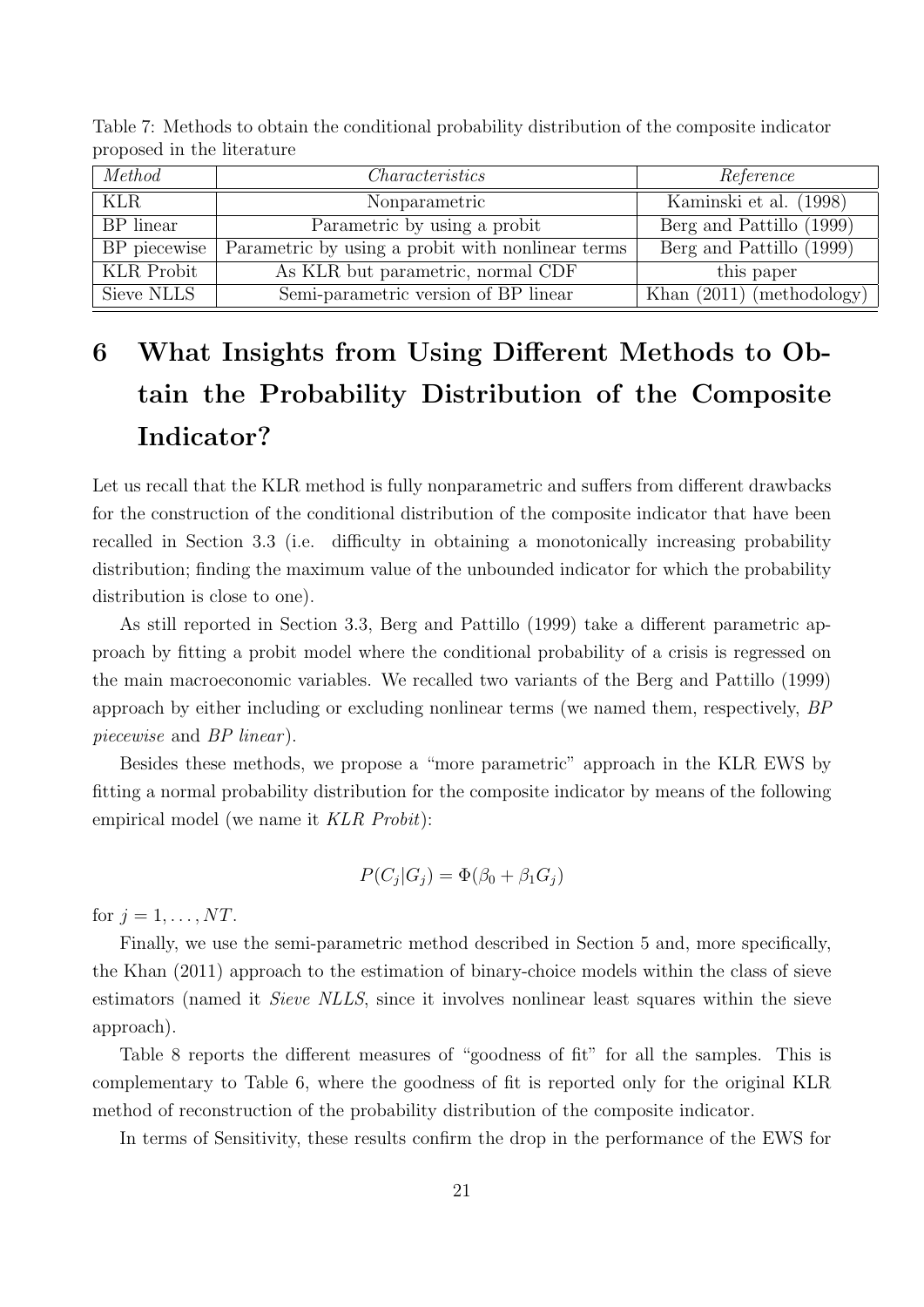Table 8: In-sample Goodness-of-Fit for the Different Samples and for the Different Methodologies: Conditional Probabilities (Signaling Threshold:  $\tau = 0.25$ )

Source: authors' computations; for the dataset see Appendix A.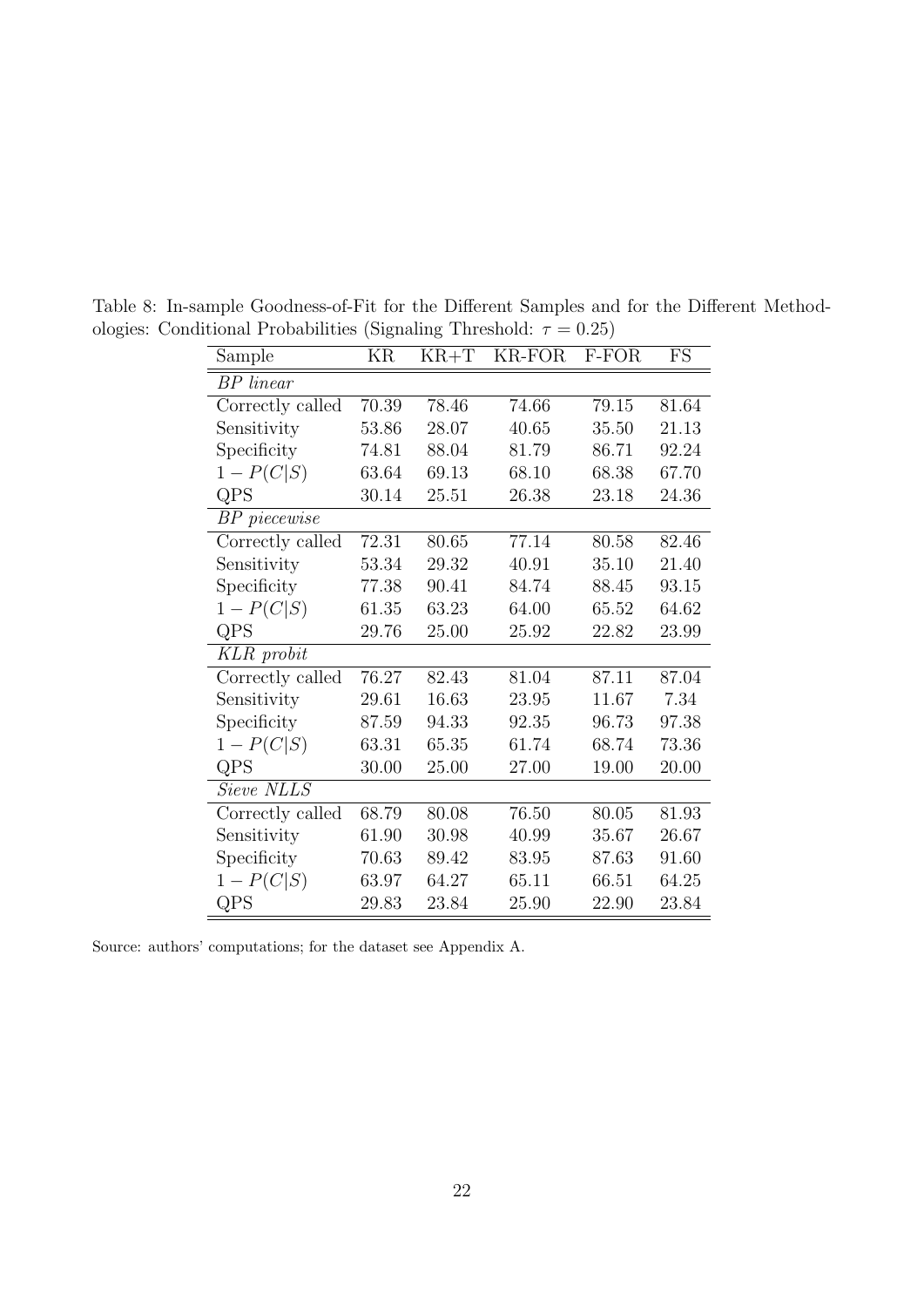the full sample with respect to all the other samples. Differently from Table 6 we note a systematic fall in sensitivity between 2006 and 2010, not only for the samples that include all 37 countries (i.e. F-FOR and FS), but also for the sample that include only the original KLR 20 countries (i.e. KR-FOR and KR+T).

Hence, the peculiarity of the last years around the Great Recession, independently on the geographical sample (i.e. either including or excluding the new 17 countries), seems to be confirmed by these latter results. The next experiment would be to consider an alternative composite indicators and see whether there can be an improvement in the predictability of currency crises with a different set of variables.

## 7 Advancement 2: An Alternative Pseudo-Financial EWI

In the Section 6 we have shown that, when using alternative methods for the construction of the probability distribution of the composite indicator, the EWS dramatically underperforms in the last period 2006-2010.

In this section we want to analyze whether the weakness of the EWS depends on the fact that too many irrelevant variables are contributing to the formation of the composite indicator, hence introducing too much noise.

Following the same steps as in the construction of a composite indicator, we then formed an alternative early warning indicator (EWI) that would focus on the best-performing (in terms of average NSR) pseudo-financial variables. More exactly, we considered: domestic credit/GDP, the real exchange rate, international reserves and the real interest-rate differential.

This new EWI combines both pure financial variables (like Domestic Credit/GDP and International Reserves) and real variables that we name "pseudo-financial" (i.e. the real exchange rate and the real interest-rate differential) since they are highly affected by their nominal component in the short run. The increasing importance of financial flows in the last two decades and the financial nature of the Great Recession are the additional, sensible reasons why to confine our indicator to these determinants.

Moreover, knowing in advance the NSR of all the variables that compose our pseudofinancial indicator, we are aware to select what could be the best of all possible alternative financial indicators ex post.

In other words, we are playing an unfair game knowing that the pseudo-financial indicator is including only the best macroeconomic variables. However, this is done on purpose to improve our EWS along the dimension of the best information set. We recall that our main purpose is to evaluate the stability of the relationship between the fundamentals and the exchange rates. Our new indicator should be the best on average, but our question is whether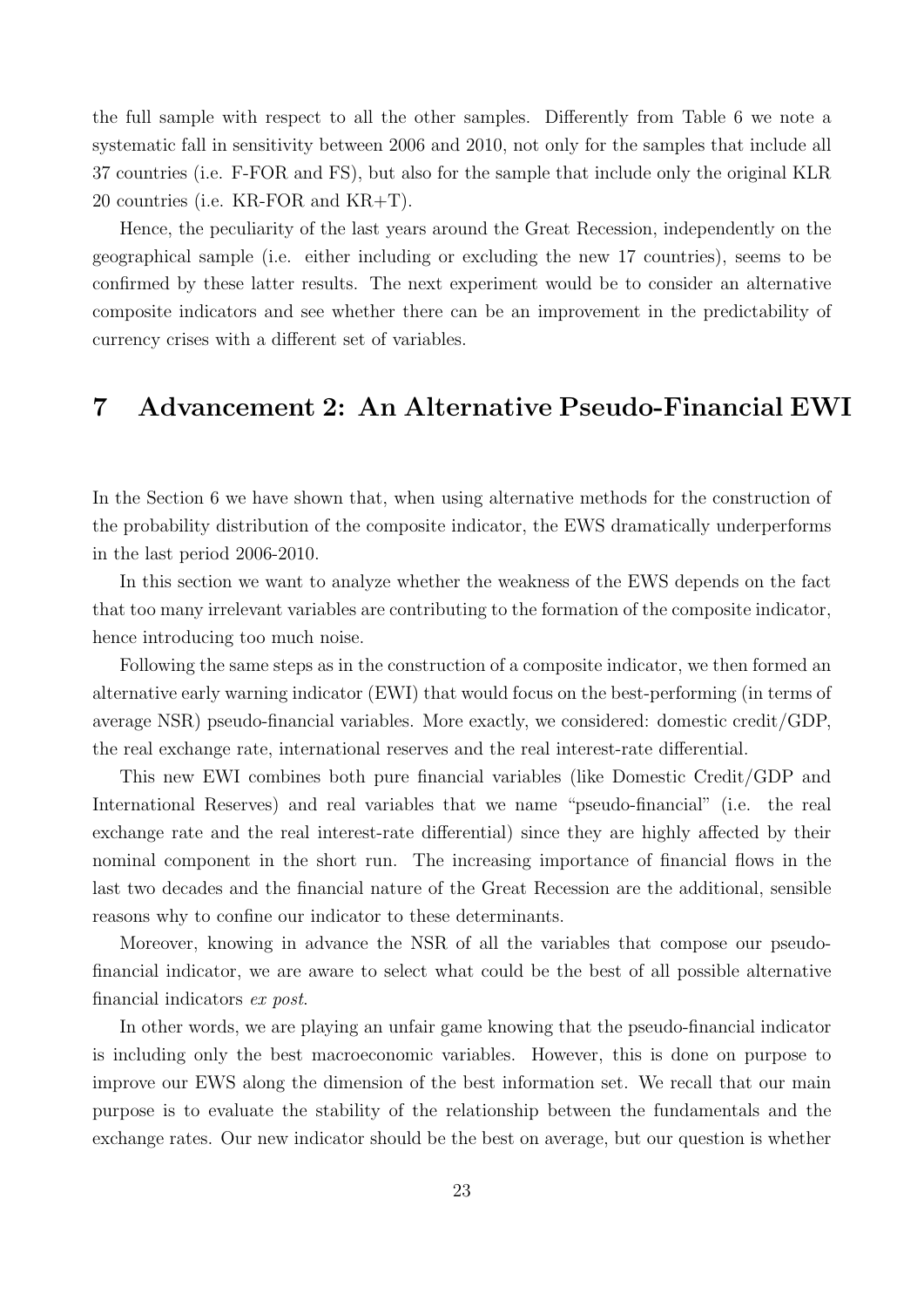this is true all over the sample including the period of the Great Recession.

Table 9 reports the various indexes of performance for all our samples and for all methods to obtain the probability distribution of the new composite index.

As expected, the general performance of the new composite index improves according to the  $QPS$  and the probability of having a crisis when it is signalled (i.e.  $P[C|S]$ ). More interesting is the comparison between the performances in terms of Sensitivity in the subsamples, especially KR-FOR vs. KR+T and F-FOR vs. FS, recalling that there was a sensitive decrease when including the last four years with the original composite indicators.

This latter result seems to be generally confirmed. This is consistently observed between KR-FOR and KR+T (except for KLR Probit for which there is a very slight improvement). Hence, with the original KR 20 countries, the last four years show a break even in the performance of the pseudo-financial indicator.

The same can be said also for the larger new sample of 37 countries when considering three out of five methods. Only when considering the original KLR method and its slight parametric variation (KLR Probit) there is an improvement in the Sensitivity of the new pseudo-financial indicator in the full sample.

Finally, we ought to notice that, just like in the case of original EWS (in Table 8), the distribution-free semi-parametric method (Sieve NLLS) performs best with respect to Sensitivity.

# 8 Is There a Structural Break during the Great Recession?

The empirical results shown thus far indicate that there is a discontinuity in the last four years of our sample. The performance of the composite indicator as an early-warning indicator seems to get worse when including the years 2006-2009 and this is confirmed when considering not only different methodologies in the (very sensitive) construction of the probability distribution of the composite indicators (Section 6), but also when choosing an  $ad-hoc$  well-performing pseudo-financial indicator (Section 7).

In this section we test formally the presence of a structural break in two different ways. First, we check whether there is instability in a probit model a la Berg-Pattillo (1999) by adding dummy variables for the different sample extensions. We focus on results for the time extension 2006-2009.

Next, we evaluate the out-of-sample performance of the original KLR EWS for the last period 2006-2009 and we compare it along two lines: first, with its out-of-sample performance for the Asian Crisis; secondly, with the out-of-sample performance of the pseudo-financial indicator (for both the Asian Crisis and the Great Recession period). This latter analysis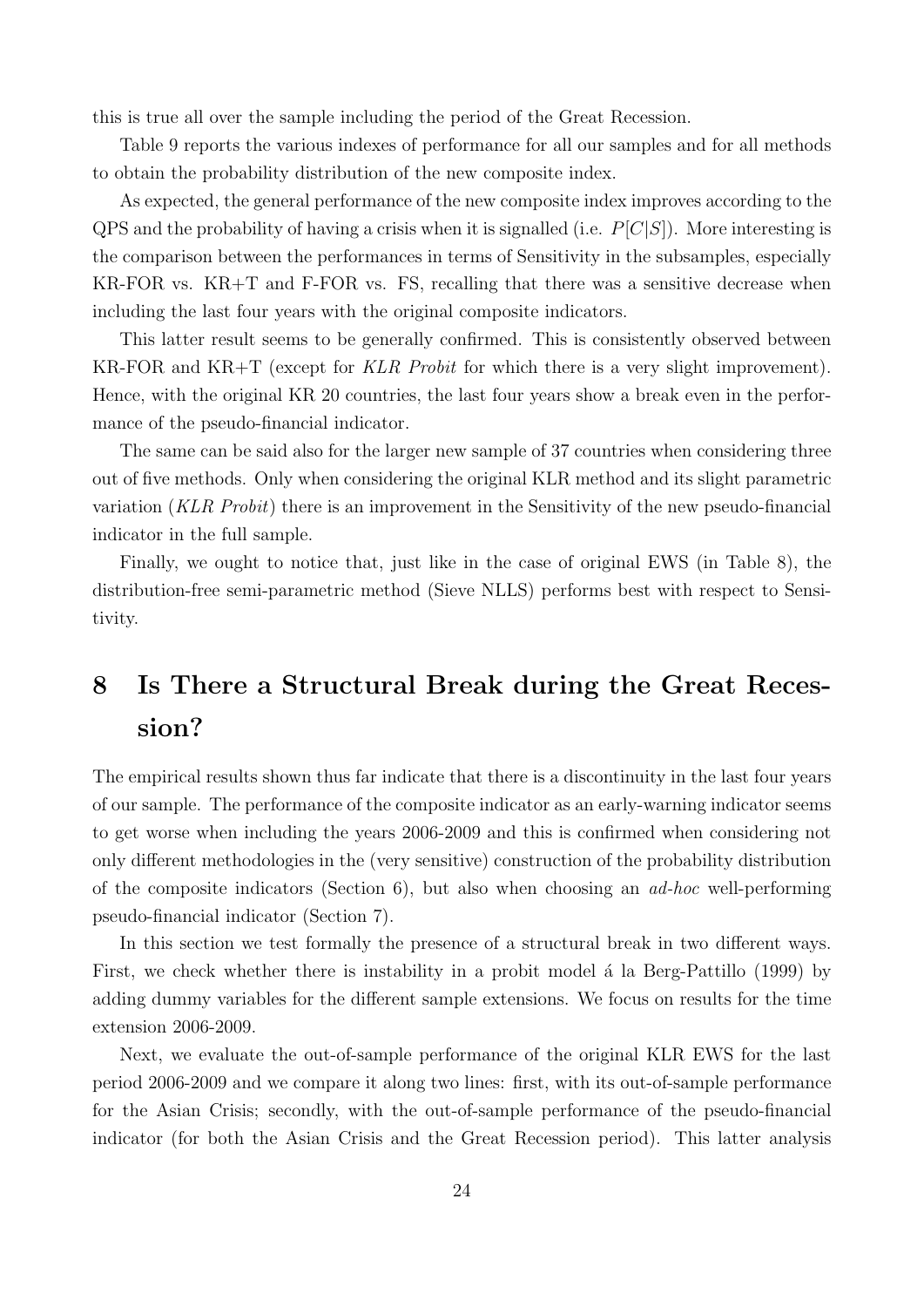| Sample                    | KR    | $KR+T$ | KR-FOR             | F-FOR  | <b>FS</b> |
|---------------------------|-------|--------|--------------------|--------|-----------|
| $\overline{KLR}$ method   |       |        |                    |        |           |
| Correctly called          | 78.78 | 83.24  | 80.12              | 87.86  | 86.87     |
| Sensitivity               | 23.54 | 19.01  | 27.38              | 13.38  | 16.64     |
| Specificity               | 92.19 | 94.86  | 90.56              | 97.35  | 95.98     |
| $1 - P(C S)$              | 57.73 | 59.94  | 63.53              | 60.78  | 65.06     |
| QPS                       | 0.29  | 0.24   | 0.25               | 0.19   | 0.19      |
| <b>BP</b> linear          |       |        |                    |        |           |
| Correctly called          | 71.78 | 79.93  | 76.88              | 79.90  | 81.50     |
| Sensitivity               | 57.34 | 25.88  | 35.14              | 31.69  | 21.12     |
| Specificity               | 75.59 | 89.18  | 85.19              | 87.90  | 91.49     |
| $1 - P(C S)$              | 61.73 | 70.97  | 67.91              | 69.70  | 70.90     |
| QPS                       | 0.29  | 0.23   | 0.26               | 0.22   | 0.23      |
| $\overline{BP}$ piecewise |       |        |                    |        |           |
| Correctly called          | 81.45 | 82.33  | 78.79              | 81.45  | 83.00     |
| Sensitivity               | 36.63 | 31.17  | 38.53              | 36.63  | 24.64     |
| Specificity               | 88.89 | 91.08  | 86.81              | 88.89  | 92.65     |
| $1 - P(C S)$              | 64.63 | 62.60  | 63.21              | 64.63  | 64.32     |
| QPS                       | 0.21  | 0.22   | 0.24               | 0.21   | 0.22      |
| $\overline{KLR}$ probit   |       |        |                    |        |           |
| Correctly called          | 78.78 | 83.24  | 82.47              | 81.19  | 86.58     |
| Sensitivity               | 23.54 | 19.01  | 18.77              | 0.00   | 16.89     |
| Specificity               | 92.19 | 94.86  | 95.08              | 100.00 | 95.62     |
| $1 - P(C S)$              | 57.73 | 59.94  | 56.98              |        | 66.67     |
| QPS                       | 0.29  | 0.24   | 0.26               | 0.31   | 0.19      |
| Sieve NLLS                |       |        |                    |        |           |
| Correctly called          | 70.71 | 83.34  | $\overline{76.20}$ | 78.21  | 81.42     |
| Sensitivity               | 65.95 | 38.33  | 41.79              | 40.78  | 27.84     |
| Specificity               | 72.01 | 89.92  | 83.05              | 84.67  | 90.28     |
| $1 - P(C S)$              | 61.05 | 64.25  | 67.05              | 68.49  | 67.82     |
| QPS                       | 0.28  | 0.19   | 0.25               | 0.22   | 0.22      |

Table 9: In-sample Goodness-of-Fit of the Pseudo-Financial EWI for the Different Samples and for the Different Methodologies: Conditional Probabilities (Signaling Threshold:  $\tau = 0.25$ )

Source: authors' computations; for the dataset see Appendix A.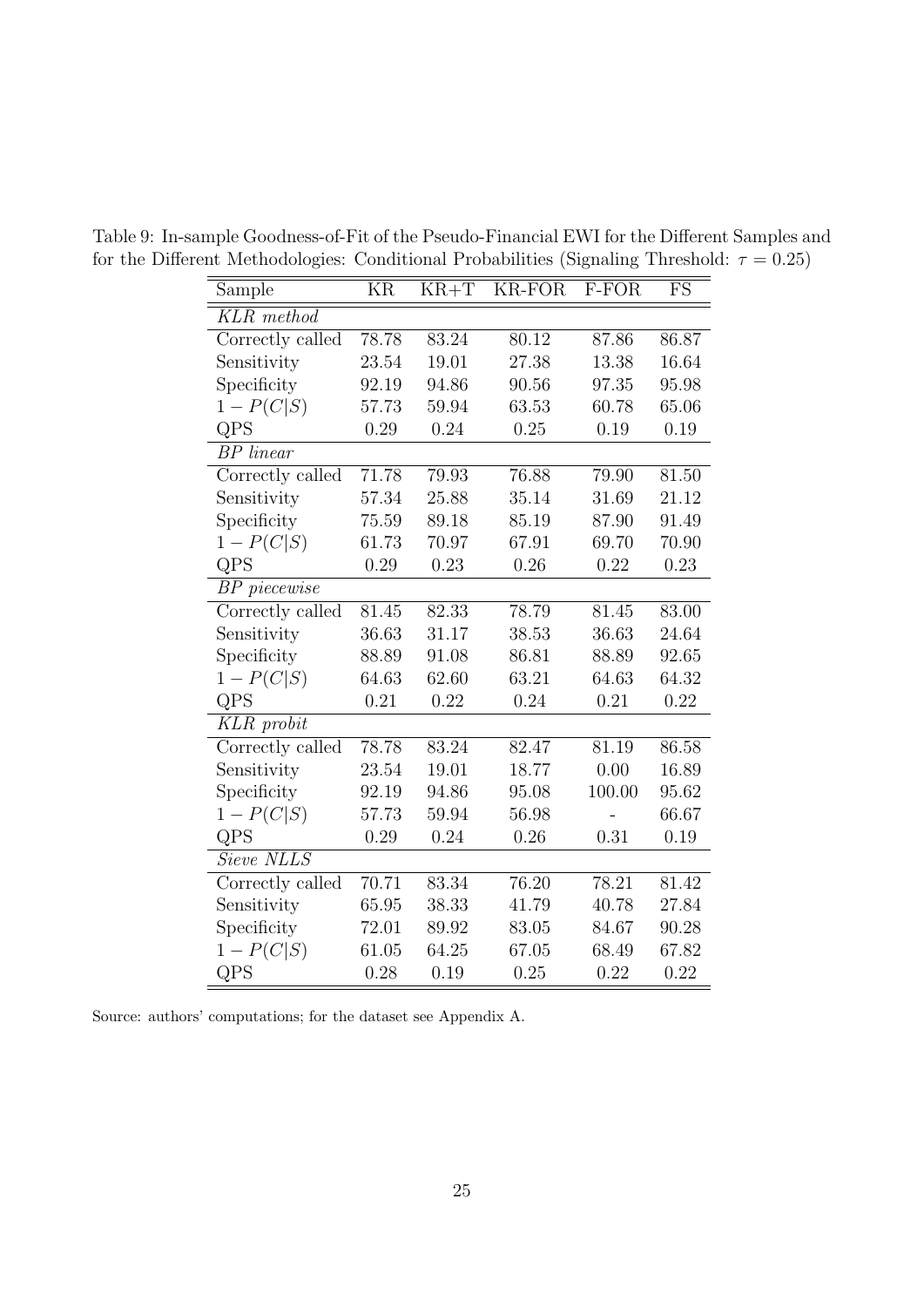allows us to compare the stability in the "out-of-sample relationship" between exchange rates and the two classes of fundamentals identified by the original KLR EWI (a mixture of real and financial variables) and by the pseudo-financial EWI (more focused on financial variables).

Table 10 reports the results for the in-sample detection of a structural break. The analysis is based on the approach of Berg and Pattillo (1999) and evaluates the significativeness of four most relevant variables (i.e. the real exchange rate, international reserves, exports and M2/reserves) in predicting the crisis by means of a probit model where the dependent variable is the occurrence of the crisis 24 months ahead.

The first column in Table 10 reports the estimates for the full sample (i.e. 37 countries in the period 1970:1-2010:1) and shows that three out of four variables (all except M2/Reserves) are statistically significant at the standard 5-per-cent level. In column (2) the dummy variables single out the original KR sample (20 countries in 1970:1-1995:12) and allows us to test whether there is a significant difference. Besides the intercept, only M2/Reserves results significantly positive. This could be related to the large incidence of crises in fixed exchange-rate regimes in the pre-1995 period.

Column (3) of Table 10 checks the difference between the full sample and the sample containing only the new added 17 countries for the whole time period 1970-2009. Again, besides the intercept and M2/Reserves, all the other variables are not significantly different at the 5-per-cent level. Hence, both the original KR sample and the sole restriction to the new 17 countries for the whole time period 1970-2009 cannot make us conclude for a structural break.

Instead, when checking the difference of the last subperiod 2005-2009 for all the countries, indications of a significant break cannot be excluded. Indeed, the last column (4) in Table 10 shows a significant difference in all the parameters at the 5-per-cent level (except for M2/Reserves, significant at 10 per cent). Moreover, when looking at the LR test, although they always reject the null hypothesis of same parameters, in the case of column (4) the LR statistics is much greater than in all the other cases.

Hence, we may conclude for higher instability in the sample after 2005.

Our second test for instability hinges on the out-of-sample performance of the original KLR indicator for the period 2006-2009.

Table 11 reports the usual indexes for both the KLR and the pseudo-financial indicator in predicting the Asian currency crises in 1995:4-1997:12 and the currency crises during the period of the Great Recession, 2006:1-2010:1 (signaling threshold is 25 per cent).

Regarding the performances of the two EWI for the period of the Asian crisis, similarly to the in-sample exercise, the percentages remain high for the correctly called periods of either crisis or tranquility. The relatively good performance of both indicators is pointed out by the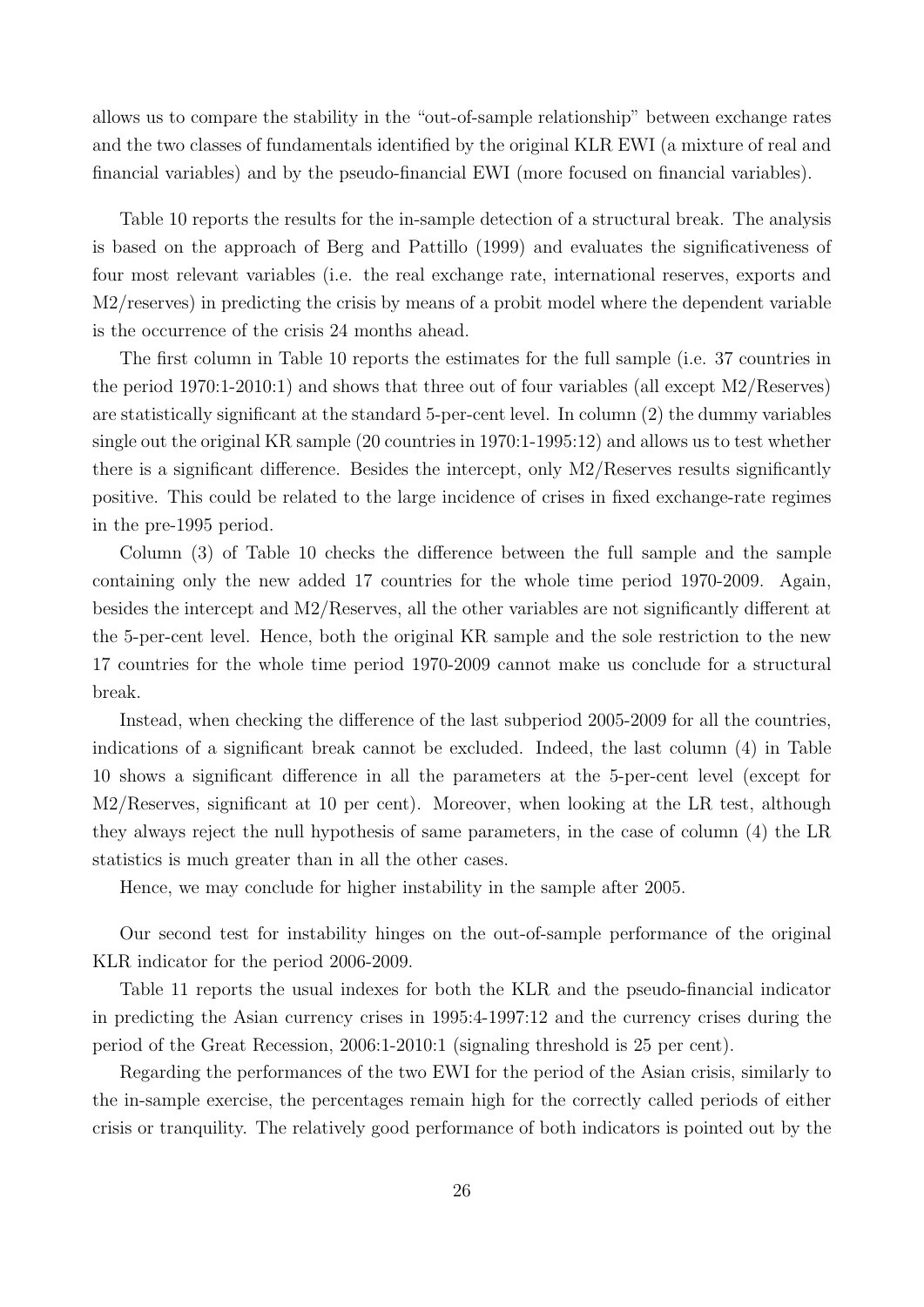| VARIABLES          | (1)                            | (2)                              | (3)                                  | (4)                     |  |  |  |  |  |  |
|--------------------|--------------------------------|----------------------------------|--------------------------------------|-------------------------|--|--|--|--|--|--|
| Real exchange rate | $-0.713***$                    | $-0.745***$                      | $-0.736***$                          | $-1.237***$             |  |  |  |  |  |  |
|                    | (0.0542)                       | $-0.557***$                      | $(0.0617)$ $(0.0612)$<br>$-0.577***$ | (0.0668)                |  |  |  |  |  |  |
| Reserves           | $-0.488***$                    | $(0.0800)$ $(0.0872)$ $(0.0862)$ |                                      | $-0.539***$<br>(0.0893) |  |  |  |  |  |  |
| Exports            | $-0.378***$                    | $-0.418***$                      | $-0.446***$                          | $-0.496***$             |  |  |  |  |  |  |
|                    | (0.0569)                       |                                  | $(0.0642)$ $(0.0634)$                | (0.0658)                |  |  |  |  |  |  |
| M2/Reserves        | $-0.110$<br>(0.0769)           | $-0.293***$                      | $-0.222***$<br>$(0.0854)$ $(0.0840)$ | $-0.338***$<br>(0.0893) |  |  |  |  |  |  |
| D KR sample        |                                | $-0.918***$                      |                                      |                         |  |  |  |  |  |  |
|                    |                                | (0.120)                          |                                      |                         |  |  |  |  |  |  |
| $dKR^*RER$         |                                | $0.244*$<br>(0.138)              |                                      |                         |  |  |  |  |  |  |
| $dKR*Res$          |                                | 0.251                            |                                      |                         |  |  |  |  |  |  |
|                    |                                | (0.230)                          |                                      |                         |  |  |  |  |  |  |
| $dKR*Exp$          |                                | 0.139                            |                                      |                         |  |  |  |  |  |  |
| $dKR^*M2/Res$      |                                | (0.146)<br>$0.926***$            |                                      |                         |  |  |  |  |  |  |
|                    |                                | (0.211)                          |                                      |                         |  |  |  |  |  |  |
| D new sample       |                                |                                  | $-0.833***$                          |                         |  |  |  |  |  |  |
| $d$ NS $k$ RER     |                                |                                  | (0.125)<br>0.175                     |                         |  |  |  |  |  |  |
|                    |                                |                                  | (0.144)                              |                         |  |  |  |  |  |  |
| $dNS*Res$          |                                |                                  | $0.431*$                             |                         |  |  |  |  |  |  |
|                    |                                |                                  | (0.246)<br>$0.283*$                  |                         |  |  |  |  |  |  |
| $dNS*Exp$          |                                |                                  | (0.150)                              |                         |  |  |  |  |  |  |
| $dNS*M2/Res$       |                                |                                  | $0.596***$                           |                         |  |  |  |  |  |  |
|                    |                                |                                  | (0.223)                              |                         |  |  |  |  |  |  |
| D forecast         |                                |                                  |                                      | $-1.207***$<br>(0.139)  |  |  |  |  |  |  |
| $dF^*RER$          |                                |                                  |                                      | $1.611***$              |  |  |  |  |  |  |
|                    |                                |                                  |                                      | (0.139)                 |  |  |  |  |  |  |
| $dF^*Res$          |                                |                                  |                                      | $0.497**$               |  |  |  |  |  |  |
| $dF^*Exp$          |                                |                                  |                                      | (0.229)<br>$0.648***$   |  |  |  |  |  |  |
|                    |                                |                                  |                                      | (0.141)                 |  |  |  |  |  |  |
| $dF^*M2/Res$       |                                |                                  |                                      | $0.374*$                |  |  |  |  |  |  |
| Constant           | $-0.239***$                    | $-0.0617$                        | $-0.0852$                            | (0.209)<br>0.0755       |  |  |  |  |  |  |
|                    | (0.0465)                       |                                  | $(0.0526)$ $(0.0519)$                | (0.0529)                |  |  |  |  |  |  |
| LR tests           |                                | $85.47***$                       | $60.27***$                           | $321.30***$             |  |  |  |  |  |  |
|                    | Standard errors in parentheses |                                  |                                      |                         |  |  |  |  |  |  |
|                    |                                | *** p<0.01, ** p<0.05, * p<0.1   |                                      |                         |  |  |  |  |  |  |

Table 10: Probit estimates. Full sample, indicators in percentile

Source: authors' computations; for the dataset see Appendix A. 27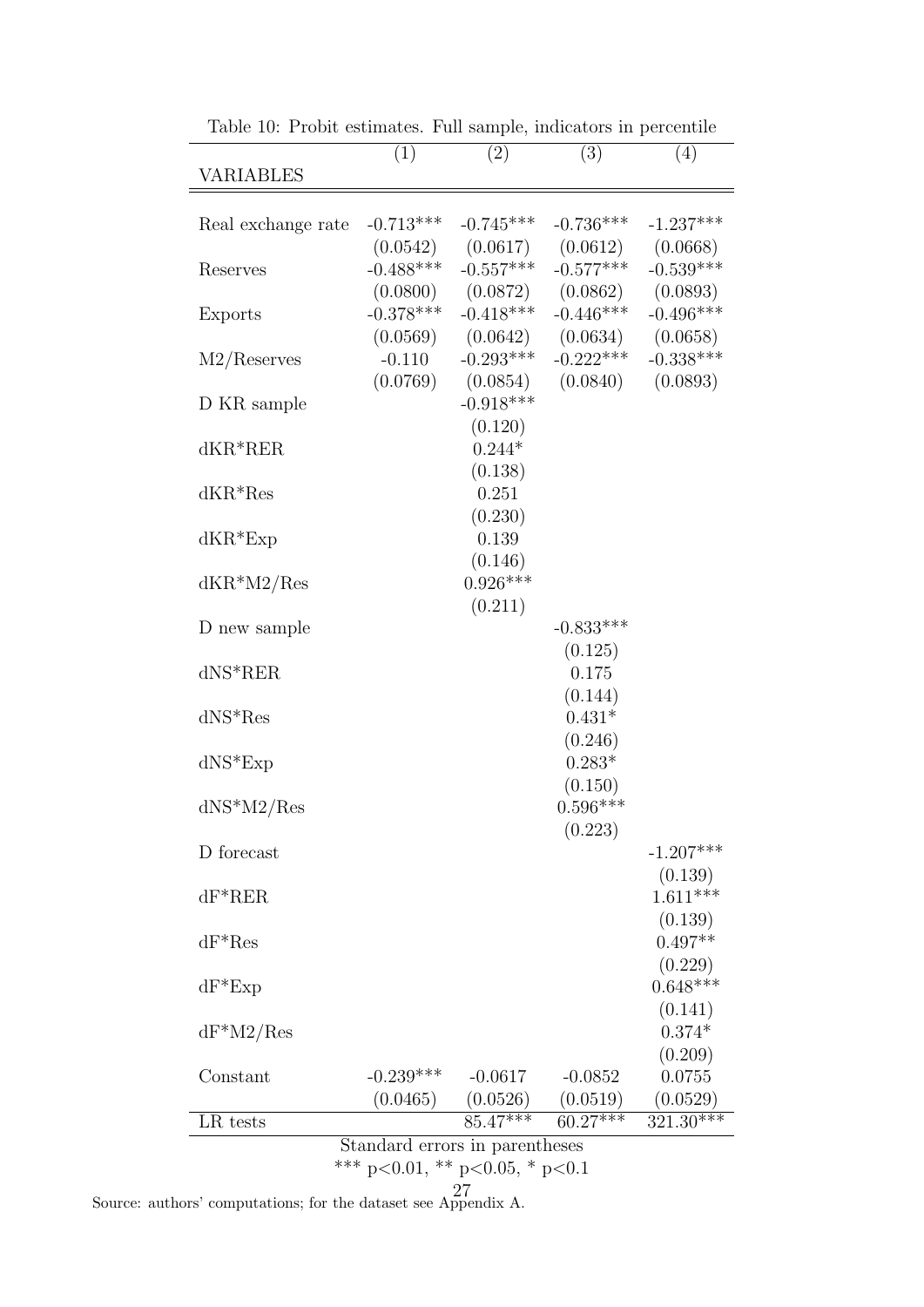Table 11: Out-of-Sample Performance of the KLR EWI and the Pseudo-Financial EWI for the 1997 Asian Crisis and the Great Recession (2006-2009) (signalling probability  $\tau = 25$ ; all methods)

| 1997 Asian Crisis    |            |                  |                             |            |                   |  |  |  |  |
|----------------------|------------|------------------|-----------------------------|------------|-------------------|--|--|--|--|
|                      | <b>KLR</b> | <b>BP</b> Linear | BP piecewise                | Probit KLR | Sieve NLLS        |  |  |  |  |
| <b>KLR EWI</b>       |            |                  |                             |            |                   |  |  |  |  |
| Correctly called     | 78         | 68.99            | 64.60                       | 66.67      | 72.73             |  |  |  |  |
| Sensitivity          | 32         | 25.78            | 18.62                       | 51.57      | 22.64             |  |  |  |  |
| Specificity          | 87         | 83.12            | 76.54                       | 71.46      | 88.62             |  |  |  |  |
| $1 - P(C S)$         | 66         | 66.66            | 82.92                       | 63.56      | 61.29             |  |  |  |  |
| QPS                  | 0.26       | 0.34             | 0.37                        | 0.26       | 0.38              |  |  |  |  |
| Pseudo-Financial EWI |            |                  |                             |            |                   |  |  |  |  |
| Correctly called     | 84.11      | 69.23            | 66.14                       | 75.15      | 65.15             |  |  |  |  |
| Sensitivity          | 7.42       | 28.87            | 18.30                       | 25.79      | 28.93             |  |  |  |  |
| Specificity          | 99.31      | 82.56            | 76.44                       | 90.82      | 76.65             |  |  |  |  |
| $1 - P(C S)$         | 31.81      | 64.66            | 85.66                       | 52.87      | 71.78             |  |  |  |  |
| QPS                  | 0.27       | 0.36             | 0.36                        | 0.34       | 0.36              |  |  |  |  |
|                      |            |                  | Great Recession (2006-2009) |            |                   |  |  |  |  |
|                      | <b>KLR</b> | <b>BP</b> Linear | BP piecewise                | Probit KLR | <b>Sieve NLLS</b> |  |  |  |  |
| <b>KLR EWI</b>       |            |                  |                             |            |                   |  |  |  |  |
| Correctly called     | 69         | 75.12            | 72.96                       | 74.46      | 75.79             |  |  |  |  |
| Sensitivity          | 8          | 10.81            | 8.11                        | 4.99       | 11.44             |  |  |  |  |
| Specificity          | 84         | 91.82            | 89.79                       | 90.56      | 90.69             |  |  |  |  |
| $1 - P(C S)$         | 88         | 74.47            | 82.91                       | 89.10      | 77.84             |  |  |  |  |
| QPS                  | 0.33       | 0.37             | 0.37                        | 0.33       | 0.37              |  |  |  |  |
| Pseudo-Financial EWI |            |                  |                             |            |                   |  |  |  |  |
| Correctly called     | 80.30      | 79.91            | 74.29                       | 81.19      | 77.61             |  |  |  |  |
| Sensitivity          | 1.17       | 5.80             | 6.70                        | 0.00       | 8.50              |  |  |  |  |
| Specificity          | 98.64      | 95.87            | 88.85                       | 100        | 93.61             |  |  |  |  |
| $1 - P(C S)$         | 83.33      | 76.79            | 88.55                       |            | 76.42             |  |  |  |  |
| QPS                  | 0.32       | 0.31             | 0.33                        | 0.32       | 0.37              |  |  |  |  |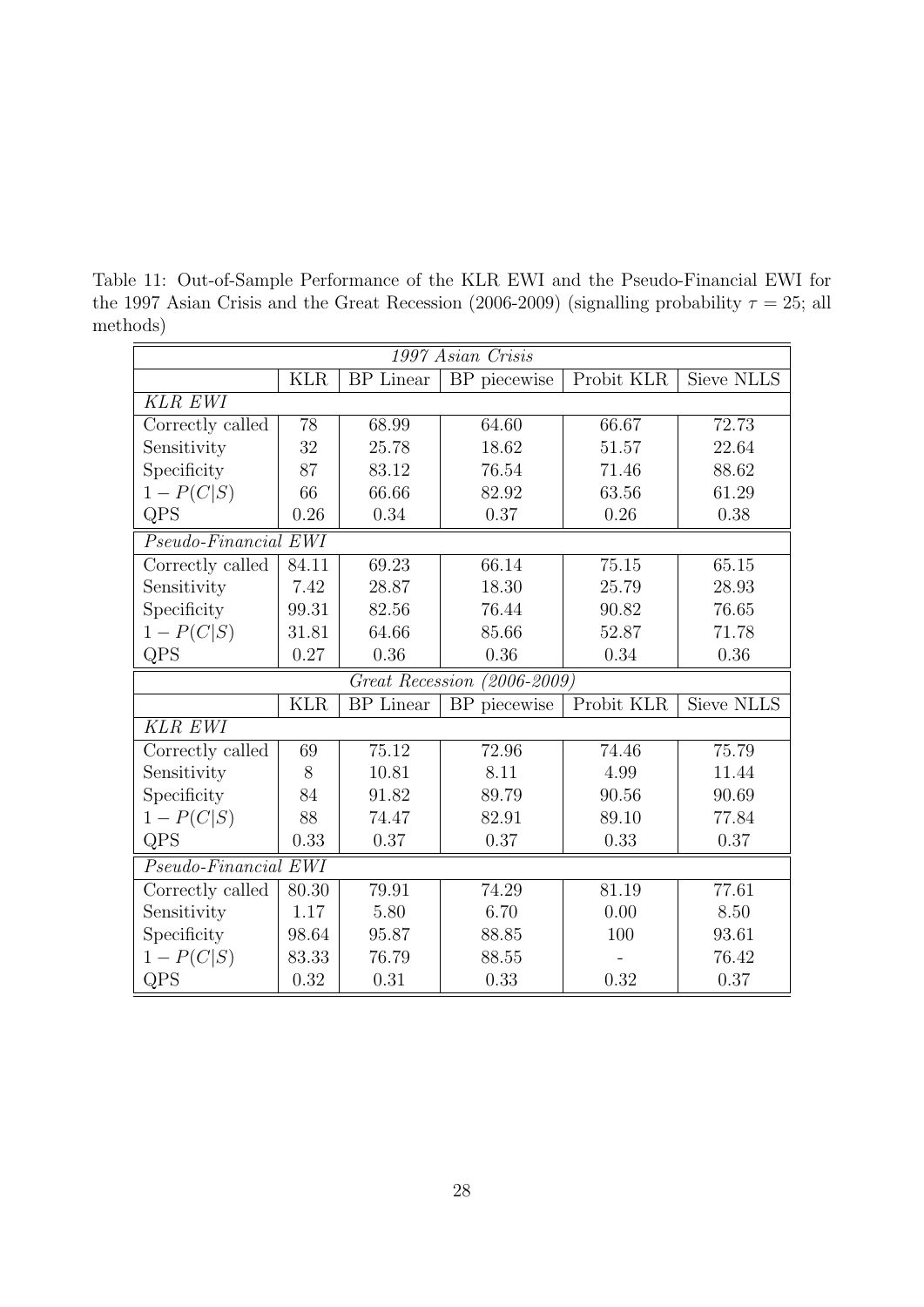sum, greater than one, of Sensitivity and Specificity. Sensitivity is comparatively low with respect to the in-sample results, but still appreciable since a crisis is correctly anticipated on average, across all the methods, with 30 per cent probability for the KLR EWI and 21 per cent for the pseudo-financial EWI.

It ought to be noticed that for the Asian crisis, the KLR method performs best among all techniques when using the original KLR EWI, while it worsens when considering the pseudofinancial EWI. This is not surprising, since it uses only 4 variables that makes the mapping from the composite indicator to the probability space more troublesome. Instead, when the mapping is done through the probit specification (i.e. KLR Probit), the performance of the pseudo-financial EWI is comparable with the other methods.

Overall the two EWIs have very similar performances, hence indicating that there is no big gain when focusing on the core pseudo-financial variables. The only exception is the average probability of anticipating a crisis,  $P(C|S)$ , that reveals a better average performance of the pseudo-financial indicator (31 per cent versus 40 per cent on average).

The same conclusions cannot be drawn when considering the out-of-sample performance for the period of the Great Recession (2006-2009), as reported in the lower part of Table 11. Although the probability of "correctly-called" periods does not drop, the sum of Sensitivity and Specificity falls and is not always greater than one across all methods. There is a relevant decrease also in probability of correctly signalling a crisis,  $P(C|S)$ , for both indicators. The pseudo-financial EWI with the Sieve NLLS method is the best performing indicator.

In conclusion, no large difference is detected and both indicators have become much less reliable during the Great Recession. Hence, we interpret this result as evidence of the instability in the relationship between exchange rates and fundamentals in the latter period that does not vanish when restricting the core of fundamentals to the pseudo-financial variables.

Finally, Figure 1 shows the out-of-sample conditional probabilities of all the currency crises during the Great Recession for all the countries of our sample when using both the Sieve NLLS and original KLR methods. We notice that the original KLR EWS correctly signals a crisis only for seven countries (a signal inside the shaded area is issued for Poland, Hungary, Venezuela, Korea, Serbia, Norway, Slovak Republic), while a false alarm is issued for all the other countries. Figure 2 reports for comparison the same exercise for the Asian Crisis.

Figure 1 highlights the occurrence of a contemporaneous rise in probabilities of a crisis (that is, a signal) in 32 countries (when considering both methods), although only 7 of them were considered currency crises according to our definition. Such contemporaneous rise occurs in the time span between the last quarter of 2008 and the first quarter of 2009, which corresponds to a particularly bad period of the global financial crisis: Lehman Brothers collapsed in September 2008 and the world stock markets bottomed in March 2009.

We summarize this qualitative result in Table 13, where we ordered countries according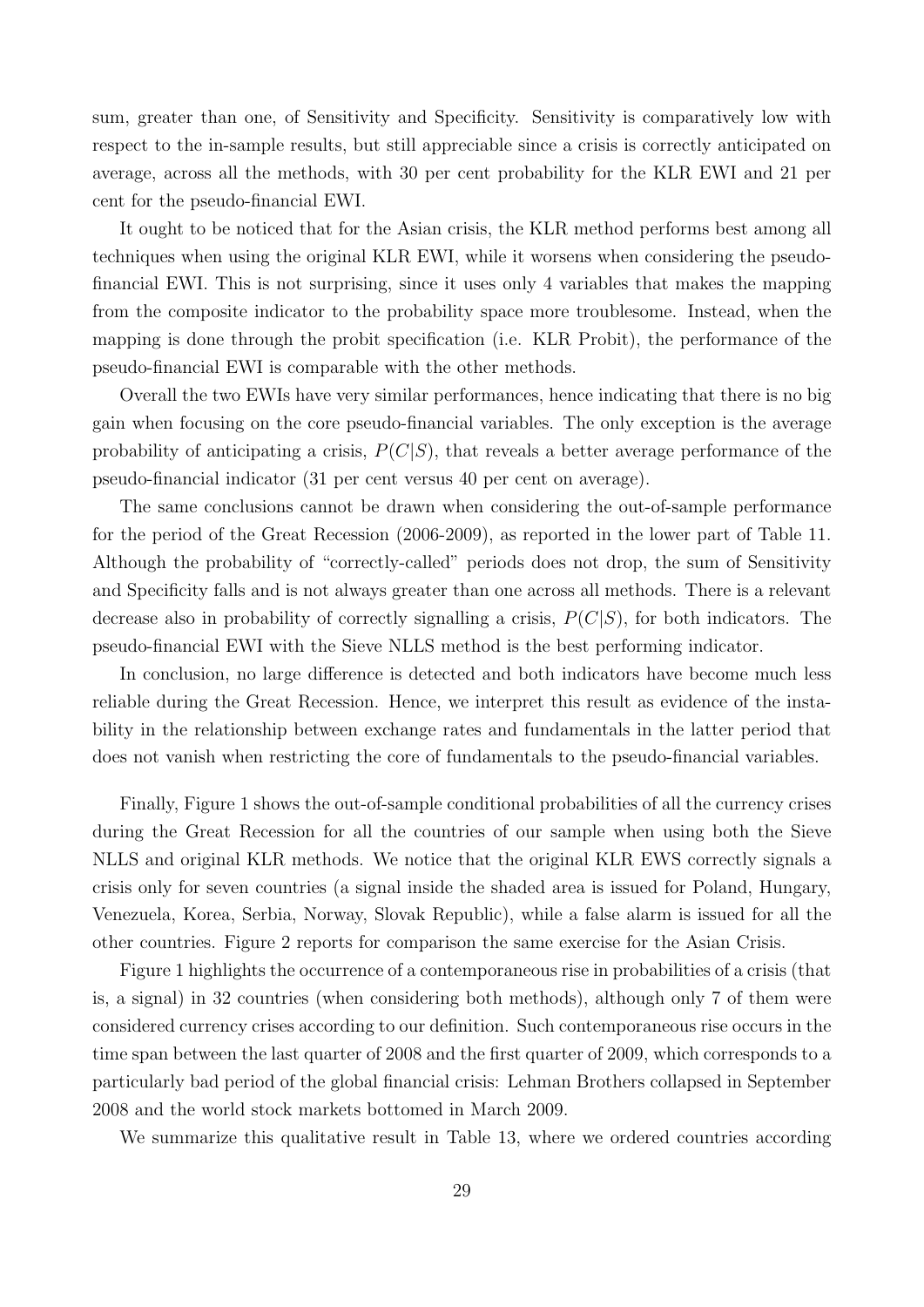to the out-of-sample indications coming from: (i) the KLR EWI and using the KLR method to obtain the conditional probability of a crisis, (ii) the pseudo-financial EWI with the Sieve NLLS method for the probability derivation. We choose these two methods coupled with the relative EWIs because the Sieve NLLS is the best in the in-sample experiment and his performance is good enough in out-of-sample forecast. KLR instead is a natural benchmark in the EWS literature. $12$ 

The Sieve NLLS issues a good signal only for three crises, but it has the lowest number of false alarms among all the methods. The group of countries that experienced a crisis but for which no signal was issued had some relevant currency swings. This is a clear indication that macroeconomic fundamentals have lost their predictive power in the latter period.

The KLR method instead is able to issue an early warning in Venezuela, Korea, Iceland, Poland, Norway and a late warning for Denmark, Sweden and Croatia. Indeed, even if the NLLS method is able to provide a better fit in aggregate<sup>13</sup>, KLR may be more interesting from a qualitative point of view even though it is less reliable because of the high quantity of false alarms.

Regarding the performance of the two methods in forecasting the Asian crisis, a summary is provided in table 12. As it has been noted before, KLR has the best out-of-sample performance; as we can see from the table, it issued a signal for all the countries that had a crisis, though at the cost of of a slightly higher number of false signals compared to other methods. However, from a qualitative perspective, the two methods do not differ very much.

<sup>12</sup>Similar tables for all the other methods and EWIs are available upon request. In particular, in the literature BP linear is the other traditional benchmark. NLLS performs better than BP linear because of less false alarms and because it signals for a longer time when the signal is good. We should note however that BP linear probit is qualitatively similar to Sieve NLLS.

<sup>&</sup>lt;sup>13</sup>Our explanation for such a feature of the Sieve approach depends on the fact that it is smoother in the variables and hence it produces a higher degree of autocorrelation of the fitted probabilities. So, when it issues a good signal, usually it keeps signalling for a longer time, enhancing the sensitivity and thus boosting the overall goodness of fit. Clearly this depends on the limitations of the classification table for binary variables in a time-series context.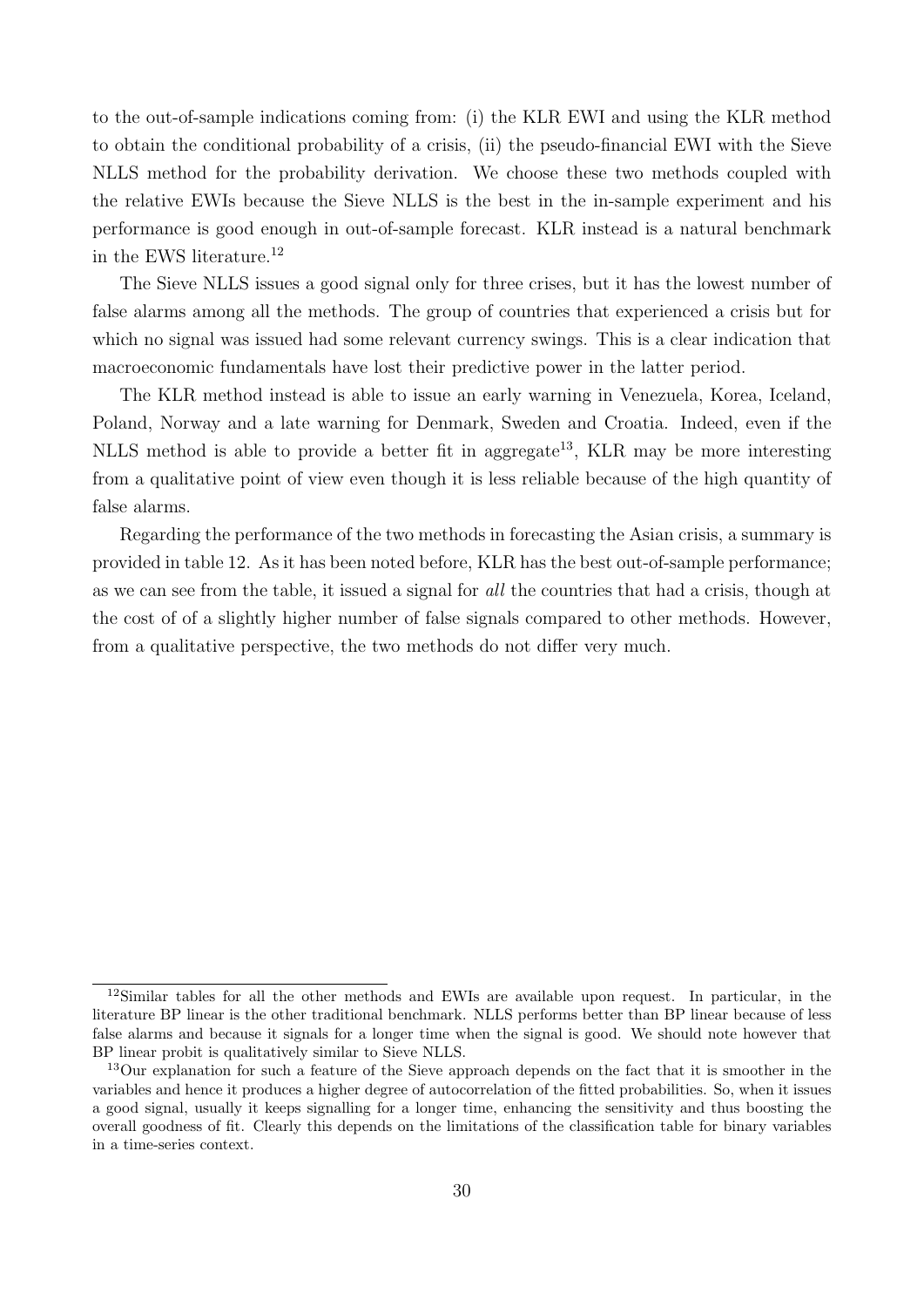Figure 1: Out-of-Sample Probability of Currency Crisis for the Great Recession: BP linear EWS (blue line) and KLR EWS (original Figure 1: Out-of-Sample Probability of Currency Crisis for the Great Recession: BP linear EWS (blue line) and KLR EWS (original method for the construction of the probability distribution; black line) method for the construction of the probability distribution; black line)

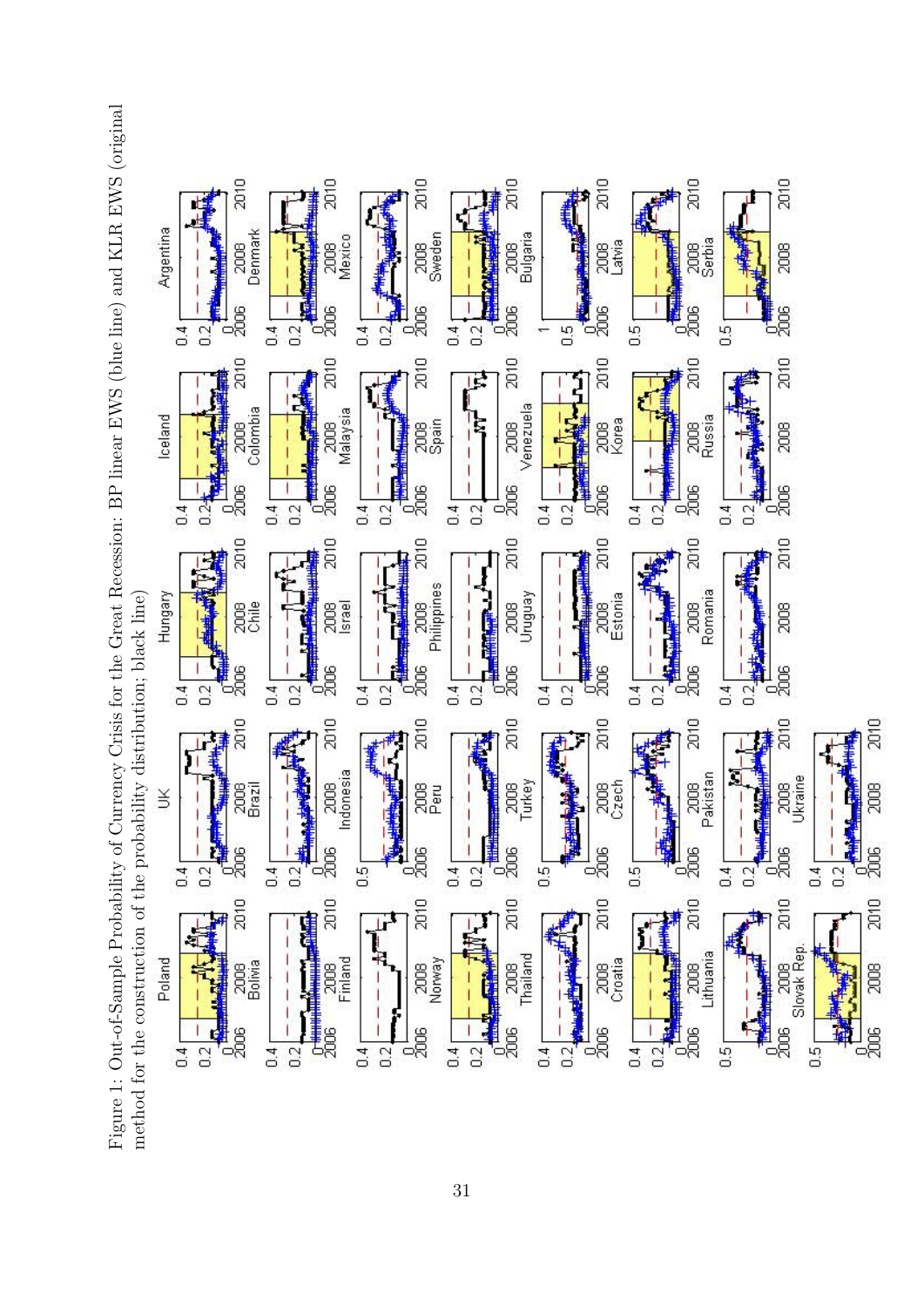Figure 2: Out-of-Sample Probability of Currency Crisis for the Asian Crisis: BP linear EWS (blue line) and KLR EWS (original Figure 2: Out-of-Sample Probability of Currency Crisis for the Asian Crisis: BP linear EWS (blue line) and KLR EWS (original method for the construction of the probability distribution; black line) method for the construction of the probability distribution; black line)

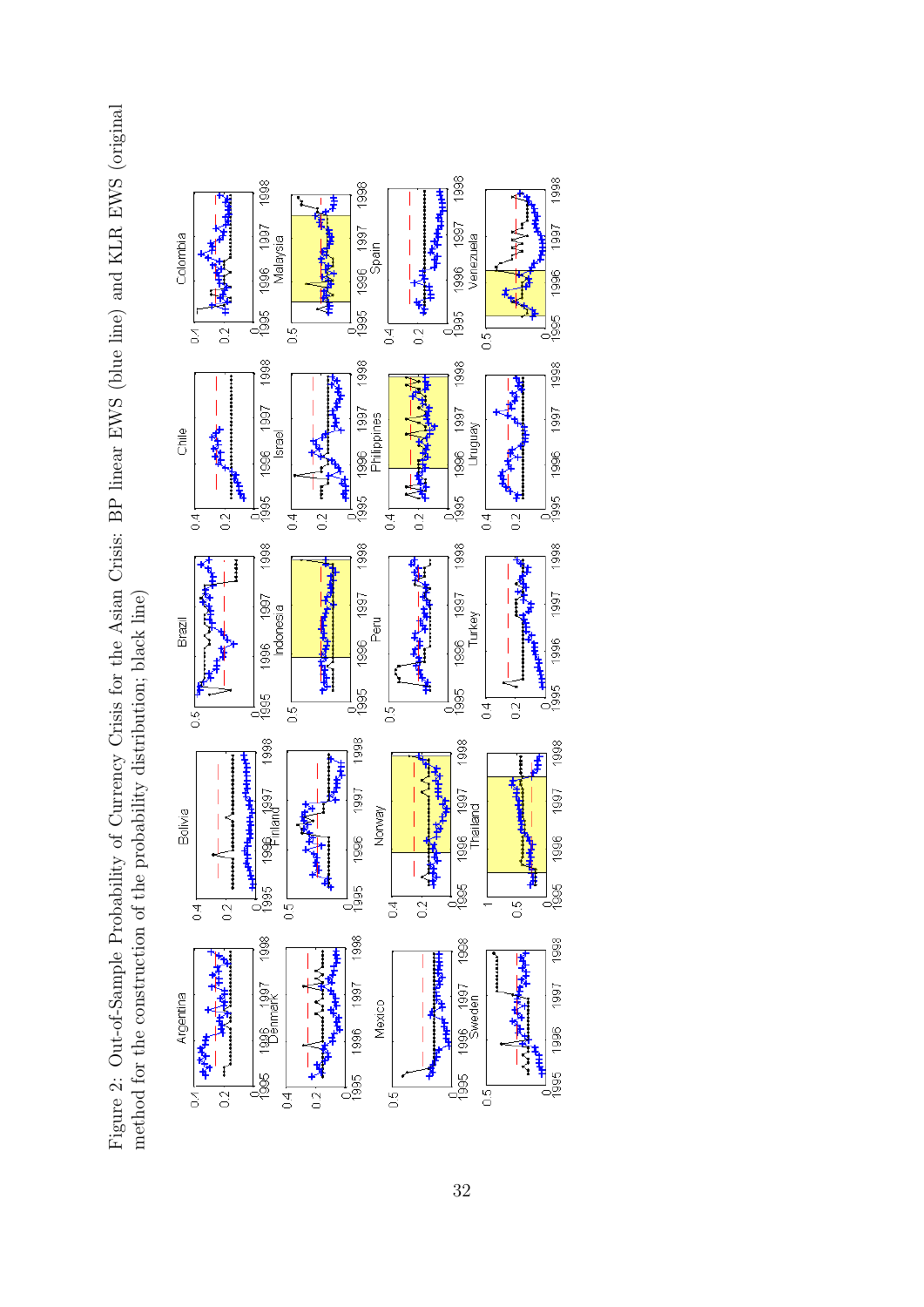|           | Crisis                               | No Crisis                     |  |
|-----------|--------------------------------------|-------------------------------|--|
|           | (Date of crisis; date of 1st signal) |                               |  |
|           | KLR EWI with KLR method              |                               |  |
| Signal    | DEN (2008-10; 2008-10),              | ARG (2008-12), BRA (2008-12)  |  |
|           | NOR (2008-10; 2008-09),              | CHI (2008-04), FIN (2008-08), |  |
|           | VEN (2009-01; 2007-02),              | ISR (2008-10), MAL (2008-12), |  |
|           | ICE (2008-09; 2008-09),              | MEX (2008-12), SPA (2008-11), |  |
|           | KOR (2008-11; 2006-12),              | THA (2009-05), TUR (2006-01), |  |
|           | POL (2008-10; 2008-03),              | BUL (2008-03), CZE (2008-03), |  |
|           | SER (2008-10; 2008-07),              | EST (2009-01), LIT (2006-06), |  |
|           | SLO (2008-10; 2006-07)               | PAK (2008-06), ROM (2009-01), |  |
|           |                                      | RUS (2008-02) UKR (2009-02)   |  |
|           |                                      | UNK (2008-10)                 |  |
| No signal | COL (2008-09) CRO (2008-10)          | BOL, IND, PER,                |  |
|           | HUN (2008-10) SWE (2008-10)          | PHI, URU                      |  |
|           | LAT $(2008-10)$                      |                               |  |
|           | Pseudo-financial EWI with Sieve NLLS |                               |  |
| Signal    | LAT $(2008-10; 2008-10)$             | $IND (2008-09)$               |  |
|           | SER (2008-10; 2007-08)               | TUR (2007-02), BUL (2008-03), |  |
|           | SLO (2008-10; 2006-11)               | CZE (2007-11), EST (2008-11)  |  |
|           |                                      | LIT (2008-09), RUS (2008-06)  |  |
| No signal | COL $(2008-09)$ , DEN $(2008-10)$    | ARG, BOL, BRA, CHI, FIN,      |  |
|           | NOR (2008-10), SWE (2008-10)         | ISR, MAL, MEX, PER,           |  |
|           | VEN (2009-01), CRO (2008-10)         | PHI, SPA, THA, URU            |  |
|           | HUN (2008-10), ICE (2008-09)         | PAK, ROM, UKR, UNK            |  |
|           | KOR (2008-11), POL (2008-10)         |                               |  |

Table 12: Out-of-Sample summary table for the Great Recession

## 9 Conclusions

In this paper we have used an extension of the original KLR data set of currency crises to evaluate whether there has been a change in both in-sample and out-of-sample performance especially for the last period of the Great Recession.

Besides a simple extension of the original KLR EWS, we propose two ways of improving its performance. First, we consider both a parametric extension of the original KLR method and a semi-parametric method to construct the conditional probability distribution of the composite indicator. Second, we propose an alternative composite indicator where we restricted the number of macroeconomic variables to four most relevant and better-performing pseudofinancial variables (domestic credit/GDP, the real exchange rate, international reserves and the real interest-rate differential).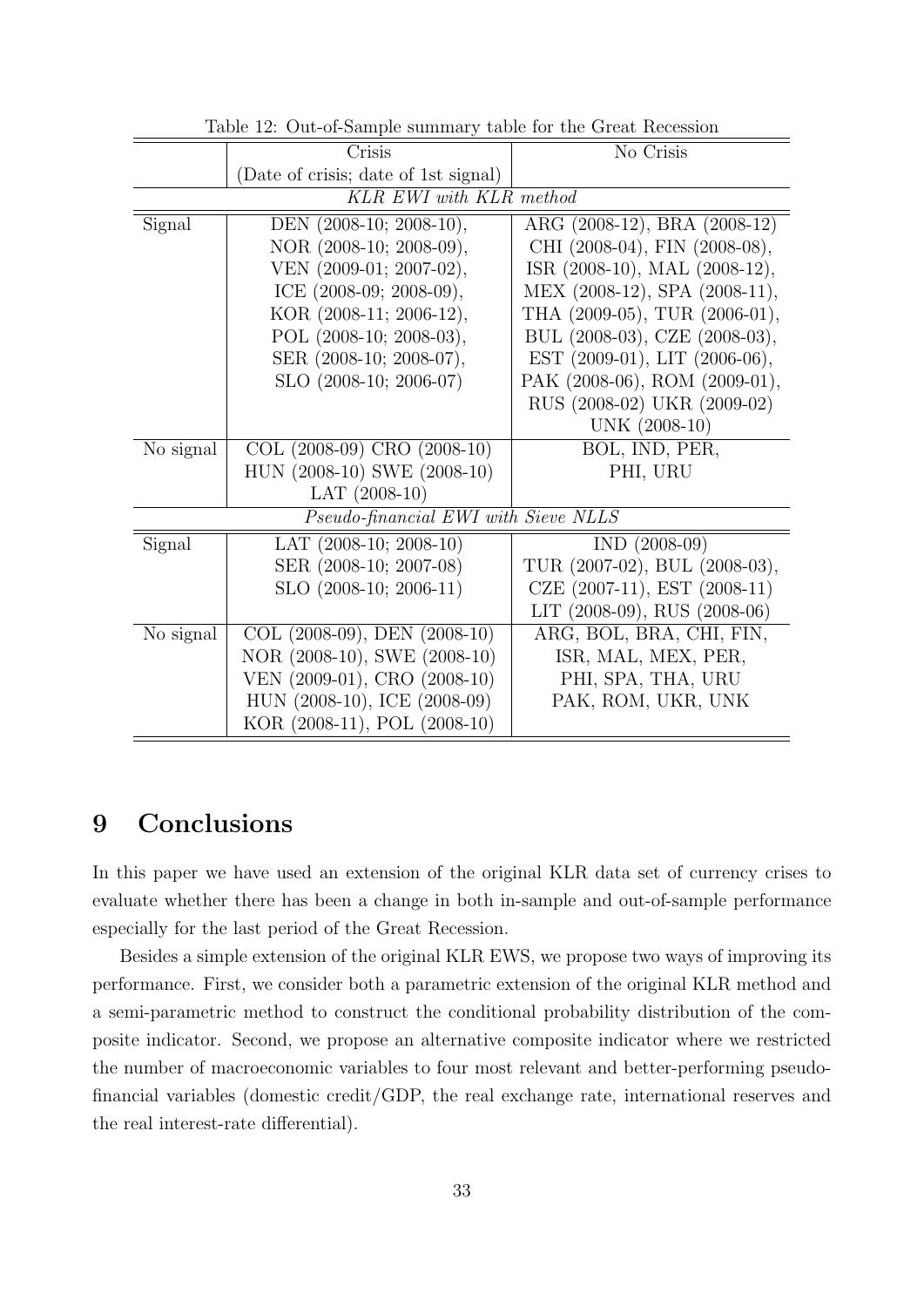|         | Crisis                               | No Crisis                     |
|---------|--------------------------------------|-------------------------------|
|         | (Date of crisis; date of 1st signal) |                               |
|         | KLR EWI with KLR method              |                               |
| sig     | MAL (1997-06; 1995-02),              | BOL (1995-11), ISR (1995-09), |
|         | NOR (1997-11; 1997-11),              | BRA (1995-01), MEX (1996-01), |
|         | PHI (1997-11; 1995-02),              | COL (1995-01), PER (1995-04), |
|         | THA (1997-06; 1995-08),              | DEN (1995-11), SWE (1995-11), |
|         | VEN (1995-11; 1995-07)               | FIN (1996-04), TUR (1995-02), |
|         |                                      | $IND (1997-11)$               |
| non sig |                                      | ARG, CHI,                     |
|         |                                      | SPA, URU.                     |
|         | Pseudo-financial EWI with Sieve NLLS |                               |
| sig     | NOR (1997-11; 1997-11),              | ARG (1995-01), PER (1995-01), |
|         | THA (1997-06; 1995-01),              | BRA (1995-01), SWE (1996-05), |
|         | VEN (1995-11; 1995-07)               | COL (1995-01), TUR (1997-10), |
|         |                                      | FIN (1995-06) URU (1995-07)   |
|         |                                      | MEX (1995-01)                 |
| non sig | MAL (1997-06), PHI (1997-11).        | BOL, CHI, DEN,                |
|         |                                      | IND, ISR, SPA                 |

Table 13: Out-of-Sample summary table for the Asian Crisis.

The results show that, independently on the method to obtain the probability distribution of the composite indicator and no matters whether using the original composite indicator or the restricted pseudo-financial indicator, currency crises in the last period 2006-2009 have become much more unpredictable than before, especially with respect to the period of the Asian crisis. This occurs when performing both in-sample and out-of-sample exercises.

These results pave the way to future research, which should identify the reasons why such indicators have failed recently. From Figure 1 we notice that for 27 countries, two of the methods we propose signal the occurrence of a crisis in the period that comprehends the last quarter of 2008 and the first quarter of 2009 (the climax of the world financial crisis), although a currency crisis identified by the market-pressure index is detected for only seven countries. This contemporaneous increase in the probability of a crisis suggests that one possible explanation is the occurrence of a common shock and the presence of contagion effects. Future work should head towards testing this hypothesis.

## References

[1] Abiad, A. (2003), "Early Warning Systems: a Survey and a Regime-Switching Approach", IMF Working Papers, WP/03/32.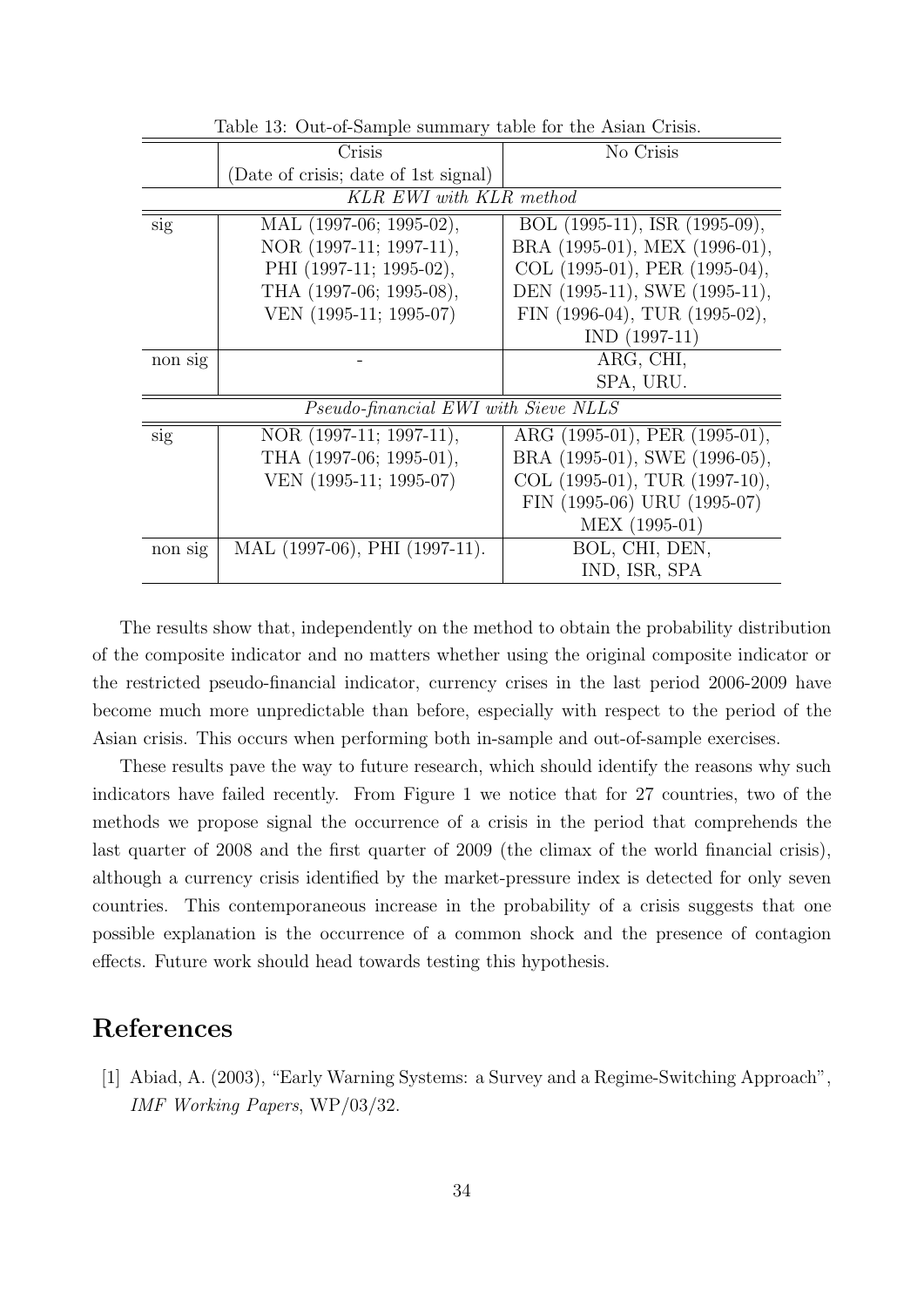- [2] Anzuini, A. and G. Gandolfo (2003), "Can Currency Crises Be Forecast?", in Gandolfo, G. and F. Marzano (eds.) International Economic Flows, Currency Crises, Investment and Economic Development: Essays in Memory of Vittorio Marrama, Roma, EUROMA (Publications of the Faculty of Economics of the University of Rome La Sapienza), 2003, pp. 61-82.
- [3] Berg, A. and C. Patillo (1999), "Predicting Currency Crises: The Indicators Approach and an Alternative", Journal of International Money and Finance, vol. 18, pp. 561-86.
- [4] Berg, A., Borensztein E. and C. Patillo (2005), "Assessing Early Warning Systems: How Have They Worked in Practice?", IMF Staff Papers, vol. 52(3), pages 5.
- [5] Blevins, J. R. and S. Khan (2010), "Distribution-Free Estimation of Heteroskedastic Binary Response Models in Stata", mimeo.
- [6] Chen, X. (2007). "Large Sample Sieve Estimation of Semi-Nonparametric Models". In: Heckman, J. J., Leamer, E. E. (Eds.), Handbook of Econometrics, vol. 6B. North-Holland, Amsterdam.
- [7] Edison, H. (2000), "Do Indicators of Financial Crises Work? An Evaluation of an Early Warning System", Board of Governors of the Federal Reserve System, International Finance Discussion Papers, n. 675.
- [8] Frankel, J. and G. Saravelos (2010), "Are Leading Indicators of Financial Crises Useful for Assessing Country Vulnerability? Evidence from the 2008-09 Global Crisis", NBER Working Paper n. 16047.
- [9] Goldstein, M. and G. Kaminsky and C. Reinhart (2000), Assessing Financial Vulnerability. An Early Warning System for Emerging Markets, Institute for International Economics
- [10] Horowitz, J. L. (1992), "A Smoothed Maximum Score Estimator for the Binary Response Model", Econometrica, 60, 505-531
- [11] Kaminsky, G. and S. Lizondo and C. Reinhart (1998), "Leading Indicators of Currency Crises", IMF Staff Papers, 45, 48-64.
- [12] Kaminsky, G. and C. Reinhart (1999), "The Twin Crises: Causes of Banking and Balance of Payments Problems", American Economic Review, vol. 89, Issue 3, pp. 473-500.
- [13] Khan, S. (2010), "Distribution Free Estimation of Heteroskedastic Binary Response Models Using Probit/Logit Criterion Functions", mimeo, Duke University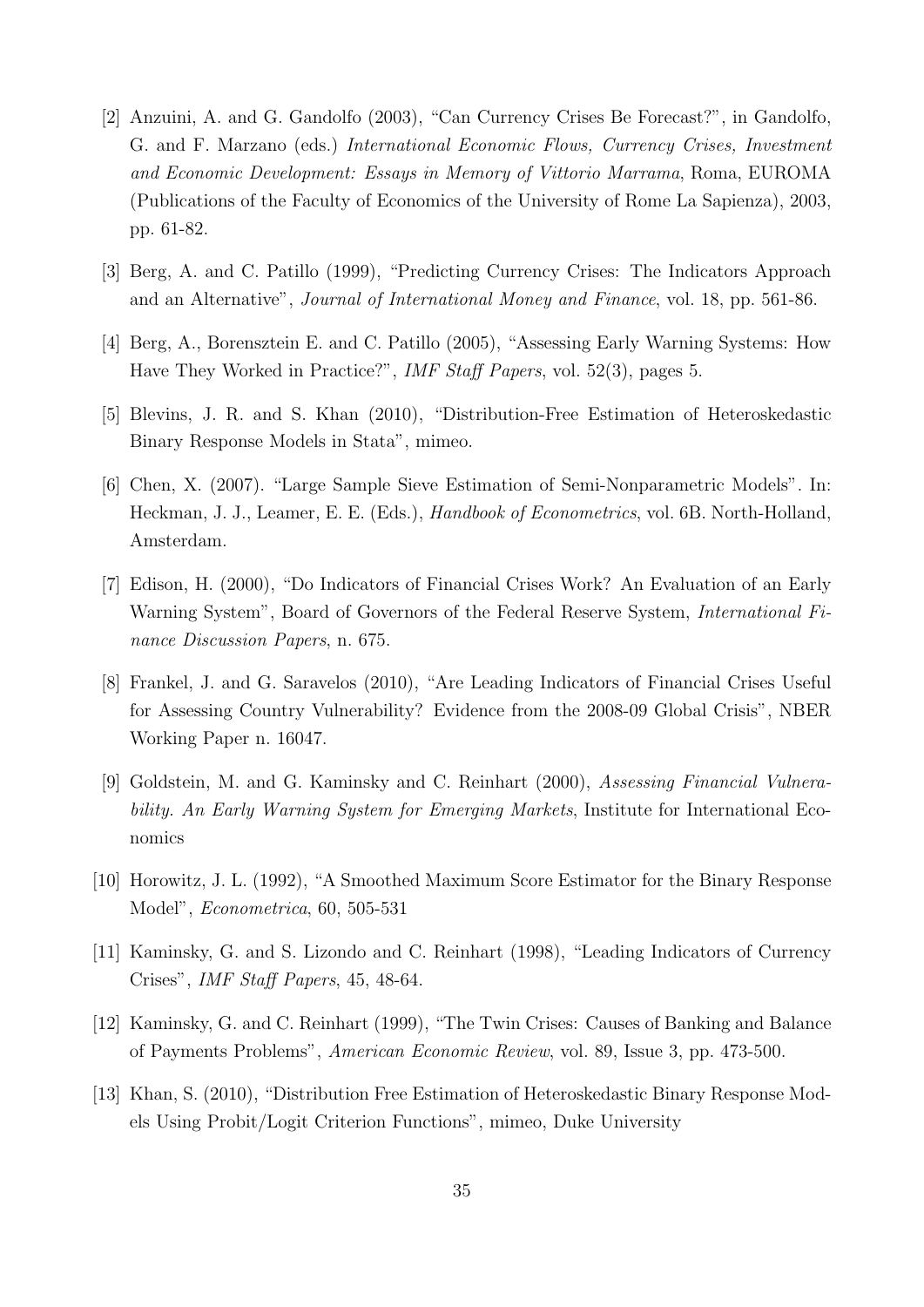- [14] Krugman, P. (1979), "A Model of Balance-of-Payments Crises", Journal of Money, Credit and Banking, vol. 11, Issue 3, pp. 311-25.
- [15] Lane, P. and G. M. Milesi-Ferretti (2010), "The Cross Country Incidence of the Global Crisis" mimeo prepared for the IMF/BOP/PSE Conference "Economic Linkages, Spillovers and the Financial Crisis", Paris, January 28-29 2010.
- [16] Mansky, C. F. (1975), "Maximum Score Estimation of the Stochastic Utility Model of Choice", Journal of Econometrics, 3, 205-228
- [17] Mansky, C. F. (1985), "Semiparametric Analysis of Discrete Response: Asymptotic Properties of Maximum Score Estimation", Journal of Econometrics, 27, 313-334
- [18] Obstfeld, M. and K. Rogoff (2009), "Global Imbalances and the Financial Crisis: Product of Common Causes", mimeo prepared for the Federal Reserve Bank of San Francisco Asia Economic Policy Conference, Santa Barbara, CA, October 18-20, 2009.
- [19] Powell, J. (1994). "Estimation of semiparametric models". In: Engle III, R.F., McFadden, D.F. (Eds.), *Handbook of Econometrics*, vol. 4. North-Holland, Amsterdam.
- [20] Rose, A. and M. Spiegel (2009), "The Causes and Consequences of the 2008 Crisis: Early Warning", NBER Working Paper n. 15357.
- [21] Shi, J. and Y. Gao (2010), "A Study on KLR Financial Crisis Early-Warning Model", Frontiers of Economics in China, vol. 5(2), pp. 254-75.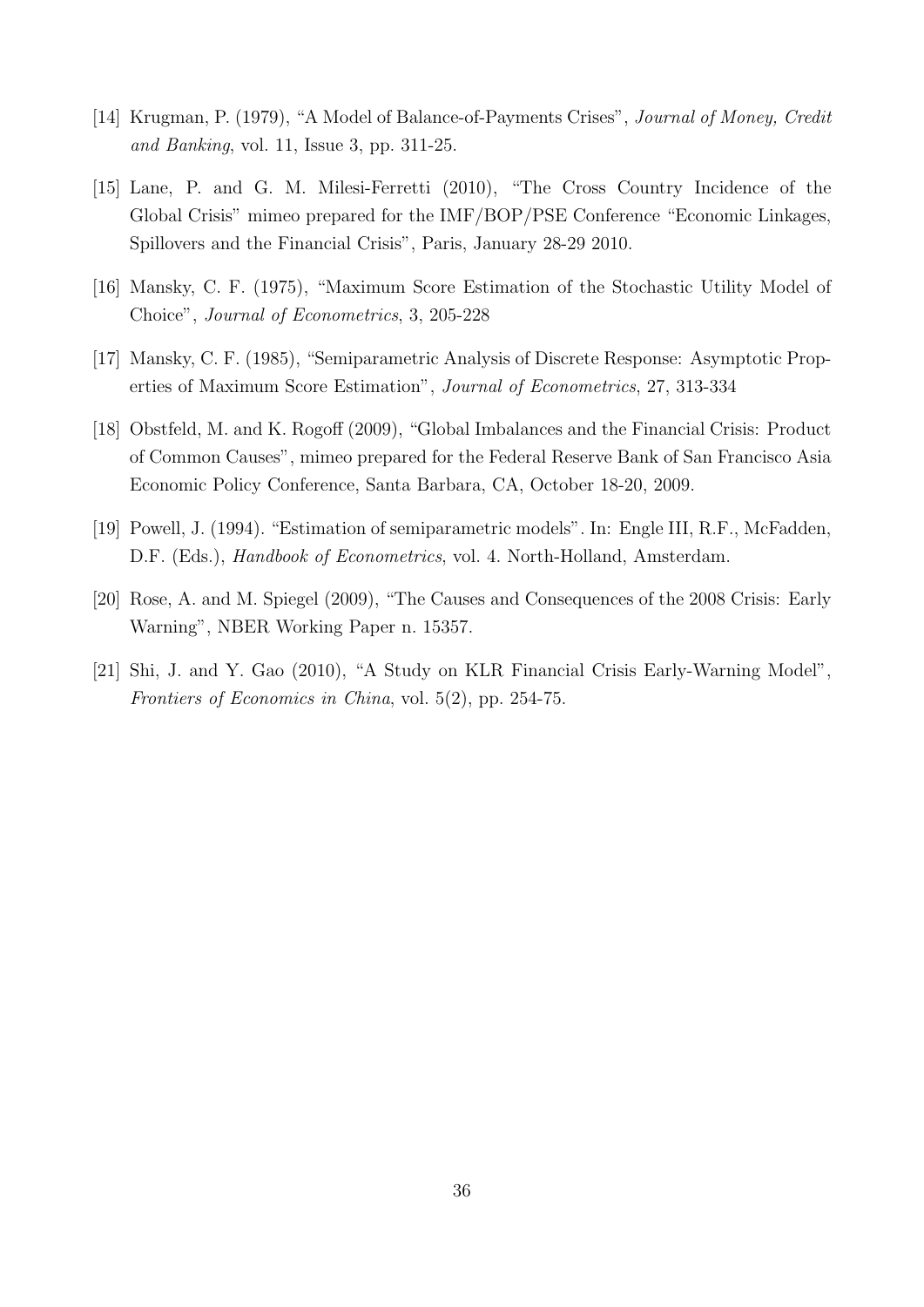## APPENDIX

### A Description of the Data

Sample period: January 1970–January 2010.

#### Selected Countries

Original KR Countries: Argentina, Bolivia, Brazil, Chili, Columbia, Denmark, Finland, Indonesia, Israel, Malaysia, Mexico, Norway, Peru, Philippines, Spain, Sweden, Thailand, Turkey, Uruguay, Venezuela.

New Added Countries (whole sample period unless indicated): Bulgaria (1990-), Croatia, Czech Republic (1990-), Estonia (1990-), Hungary (1990-), Iceland, South Korea, Latvia (1990-), Lithuania (1990-), Pakistan, Poland (1990-), Romania (1990-), Russia (1990-), Slovak Republic (1990-), Ukraine, United Kingdom.

#### Macroeconomic Indicators

Indicators with the symbol  $*$  are 12-month percent change, otherwise they are in levels.

- M2 Multiplier<sup>\*</sup>: M2/Base Money
- Domestic Credit/GDP\*: Domestic Credit/GDP. Domestic credit is deflated using CPI. Monthly GDP is obtained by linear interpolation of annual data.
- Real Interest Rate:  $r_t = \frac{1+i_t}{1+\pi}$  $\frac{1+i_t}{1+\pi_t} - 1$ , where  $i_t$  is the deposit rate and  $\pi_t$  is the 12 month CPI inflation rate.
- Lending/Deposit Rate Ratio: Lending rate/ deposit rate
- *Excess M1 Balances*: calculated for each country as the residual from a linear regression of the type  $M_t/P_t = \beta_0 + \beta_1 t + \beta_2 Y_t + \beta_3 i_t + u_t$ , where t is a linear trend,  $Y_t$  is monthly real GDP (interpolated linearly) and  $i_t$  is the deposit rate.
- $M2/Reserves Ratio^*$ : M2/Reserves. M2 is converted in US dollars using monthly exchange rates.
- Bank Deposits<sup>\*</sup>: Bank deposits are daflated using CPI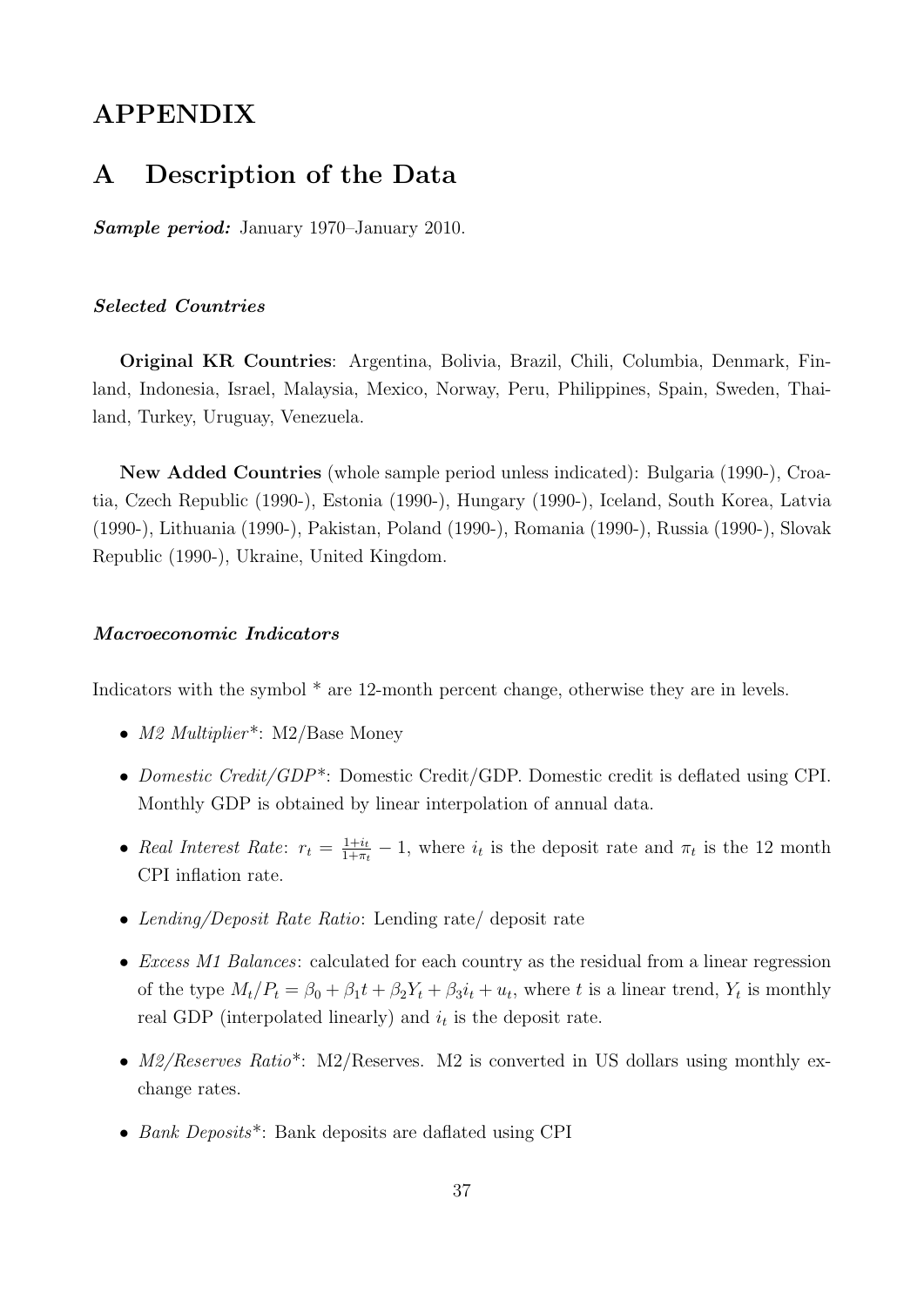- Exports\*
- Terms of Trade: unit value of exports/ unit value of imports
- Real Exchange Rate: since not all real appreciations are sympthoms of disequilibrium, deviations from a linear trend are used as indicator.
- Imports\*
- International Reserves\*
- Real Interest Rate Differential: is the difference between real deposit rate in the domestic country and the foreign country (US or Eurozone/Germany).
- *Output*<sup>\*</sup>: monthly industrial production indices are used.
- Stock Prices<sup>\*</sup>: stock indices.
- Deficit: cash surplus / nominal GDP. Monthly GDP and monthly deficits are obtained by linear interpolation of annual data.

#### Data Sources

Most of the data are obtained from the online version of the International Financial Statistics (IFS) of the IMF.

CPI: IFS line 64.

FX: national currency per US Dollars (end of period) IFS line AE.

RESERVES: Total reserves minus gold (USD). IFS line 1L.

M2: generally 59MB / Croatia, Philippines: IFS line 34 (Transferable deposits) + 35 (other deposits).

BASE MONEY: IFS line 19MA or (Bulgaria, Finland, Korea, Latvia, Serbia) IFS line 14. IPI: IFS line 66, IFS line 66aa index of output of primary commodities as alternative and industrial employment index for Russia and Ukraine IFS line 67.

STOCK PRICES: IFS line 62 Share Price Index (end of period).

EXPORTS: IFS line 70. The unit of account changes depending on the country: Croatia USD, Bulgaria Leva, Argentina USD, Bolivia USD, Brazil USD, Chile USD, Colombia USD, Finland Markkaa/Euro, Indonesia USD, Norway Kroner, Malaysia Ringgit, Peru USD, Phillipines Pesos, Sweden Kronor, Thailand Bath, Denmark Kroner, Czech Republic Koruny, Estonia Kroony, Hungary Florint, Iceland Kronur, Korea USD, Latvia Lats, Lithuania Litai,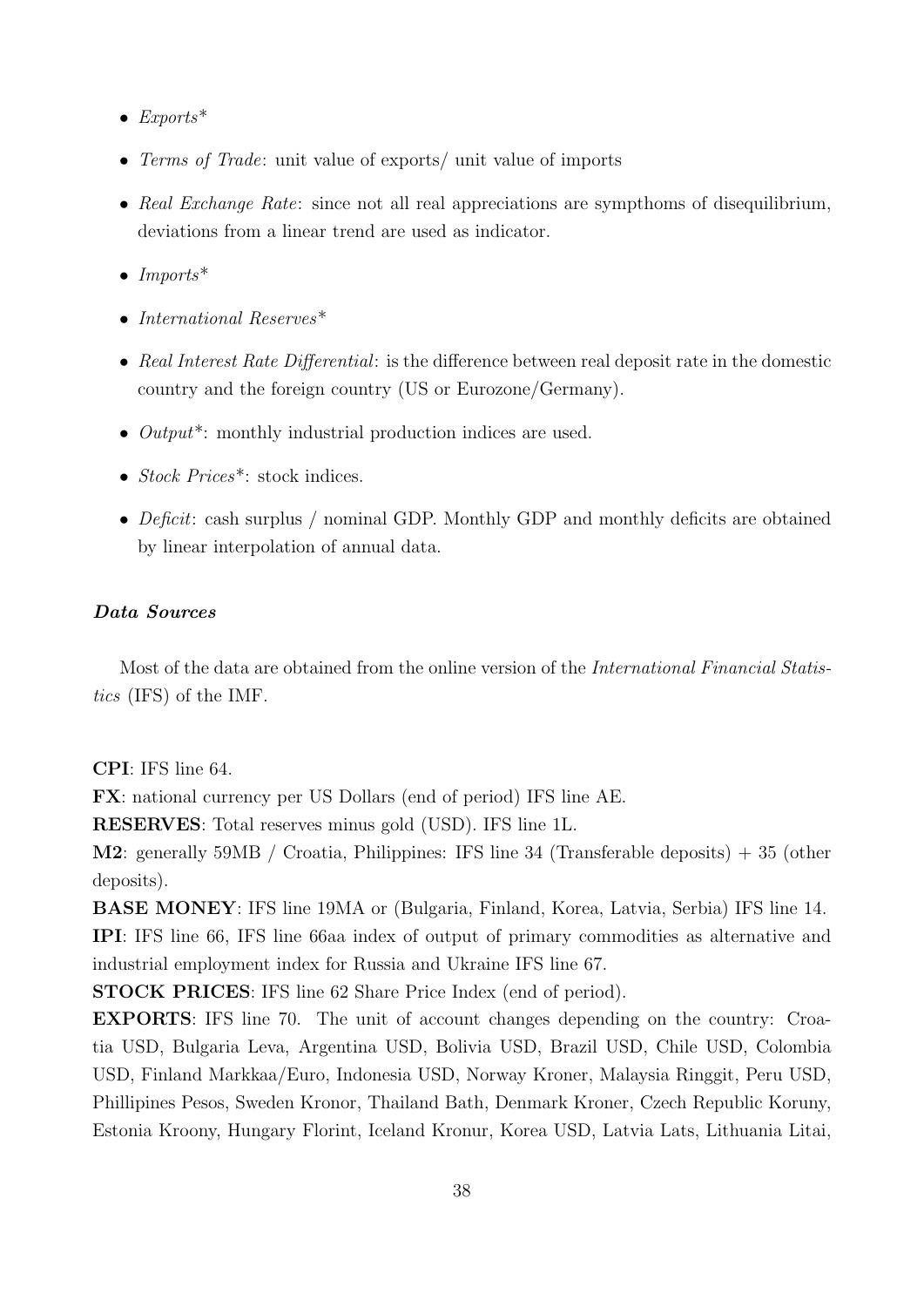Pakistan Rupees, Poland Zloty, Romania USD, Russia USD, Serbia Dinars, Slovak Republic Koruny/Euro, Ukraine USD, UK Pounds, Turkey USD, Venezuela Bolivares.

IMPORTS: IFS line 71 (unit-of-account currencies as for Exports).

TERMS OF TRADE: unit value of exports (IFS line 74) over unit value of imports (IFS line 75).

LENDING RATE: 60P. Finland: line 60P until 2002M12. Average of lines 60pns, 60phm, 60phn, 60pcs. Poland spa: 60phm,pcs,pcn

DEPOSIT RATE: 60L England: Bank of England: Monthly average of Sterling certificates of deposit interest rate, 3 months, mean offer/bid.

GDP: GDP at current prices line 99B. Monthly data obtained with linear interpolation.

**GDP DEFLATOR:** annual,  $2005 = 100$  line 99BIPZF.

DEFICIT: Cash Surplus/Deficit [1-2-31=1-2M] line CSD.

REER: generally IFS line RE (Real exchange rate index based on relative CPI). When it is not available, we built a real exchange rate index (in base 2005=100) based on relative CPI with the US, or with Germany for European countries.

M1: IFS line 59 (national definition) or line 34 (demand deposit).

## B Dating the Crises

| Countries | Fixed    | Moving threshold Rolling threshold |          | Separate samples                       |
|-----------|----------|------------------------------------|----------|----------------------------------------|
|           |          |                                    |          | $(1970:1-1981:12$ and $1982:1-2010:1)$ |
| Argentina | $Mar-75$ | $Mar-75$                           | $Mar-75$ | $Mar-75$                               |
|           | $Jun-75$ | $Jun-75$                           | $Jun-75$ | $Jun-75$                               |
|           | $Jul-82$ | $Jul-82$                           | $Jul-82$ | $Jul-82$                               |
|           | Apr-89   | Apr-89                             | Apr-89   | Apr-89                                 |
|           | Dic-89   | Dic-89                             | Dic-89   | Dic-89                                 |
|           | Feb-90   | Feb-90                             | Feb-90   | Feb-90                                 |
|           |          | $Mar-95$                           |          |                                        |
|           |          | $Jul-01$                           |          |                                        |
|           |          | $Jan-02$                           |          | $Jan-02$                               |
|           |          | $\text{Feb-02}$                    |          | $\text{Feb-02}$                        |
|           |          | $Mar-02$                           |          | $Mar-02$                               |
|           |          |                                    |          | $May-02$                               |

Table 14: Crisis dates according to different thresholds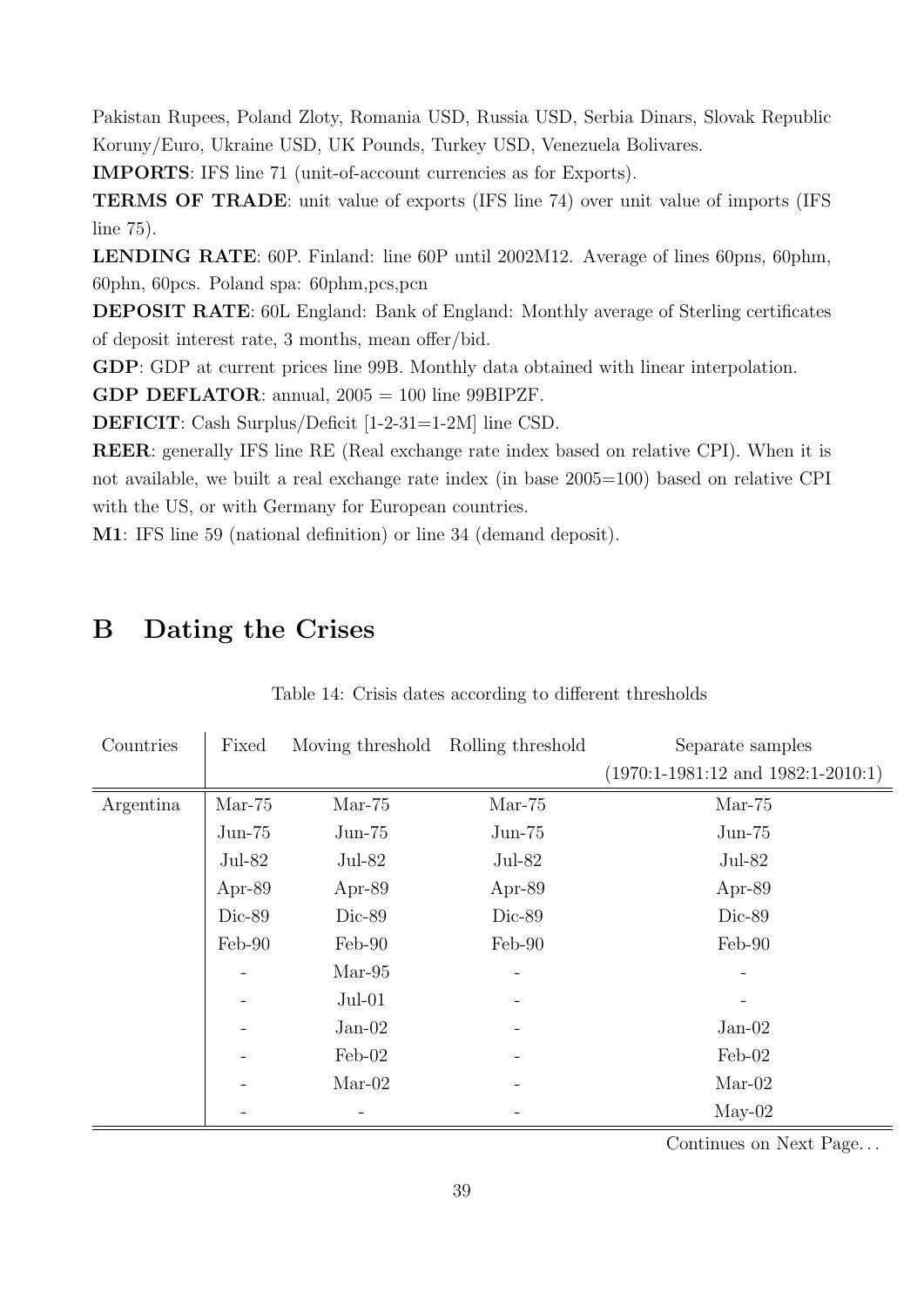| continued      |                          |                          |                                    |                          |
|----------------|--------------------------|--------------------------|------------------------------------|--------------------------|
| Countries      | Fixed                    |                          | Moving threshold Rolling threshold | Two samples              |
|                | $\equiv$                 | $\overline{\phantom{a}}$ |                                    | $Jan-06$                 |
|                |                          |                          |                                    |                          |
| <b>Bolivia</b> | $Oct-72$                 | $Oct-72$                 | $Oct-72$                           | $Oct-72$                 |
|                | $\sim$ $-$               | Nov-79                   | $\overline{\phantom{a}}$           |                          |
|                | Feb-82                   | Feb-82                   | Feb-82                             | Feb-82                   |
|                | $Sep-85$                 | Sep- $85$                | $Sep-85$                           | Sep- $85$                |
|                | $\overline{\phantom{a}}$ | $Feb-03$                 |                                    | $Feb-03$                 |
|                | $\equiv$                 | $Oct-08$                 | $\overline{\phantom{a}}$           | $Oct-08$                 |
|                |                          |                          |                                    |                          |
| <b>Brazil</b>  |                          | $Jan-74$                 |                                    |                          |
|                | Dic-79                   | Dic-79                   | Dic-79                             | Dic-79                   |
|                | Sep-82                   | Sep-82                   | $Sep-82$                           | Sep-82                   |
|                | ${\rm Jan}\text{-}83$    | $\sim 100$               | $Jan-83$                           |                          |
|                | Feb-83                   | Feb-83                   | Feb-83                             |                          |
|                | $Mar-90$                 | $Mar-90$                 | $Mar-90$                           | $Mar-90$                 |
|                | $\overline{\phantom{a}}$ | $Oct-97$                 | $\equiv$                           |                          |
|                |                          | $Sep-98$                 | $Sep-98$                           |                          |
|                | $Jan-99$                 | $Jan-99$                 | $Jan-99$                           | $Jan-99$                 |
|                | $Sep-02$                 | $\sim$ $-$               |                                    |                          |
|                | $\blacksquare$           | $Sep-08$                 | $\overline{\phantom{a}}$           | $\overline{\phantom{a}}$ |
|                |                          |                          |                                    |                          |
| Chile          | $Jul-71$                 | $Jul-71$                 | $Jul-71$                           | $Jul-71$                 |
|                | $Sep-72$                 | $\overline{\phantom{a}}$ | $\qquad \qquad -$                  | $\qquad \qquad -$        |
|                |                          | $\rm Jun\text{-}82$      |                                    |                          |
|                | $\rm{Jul}\text{-}85$     | $\rm{Jul}\text{-}85$     | $_{\rm{Jul-85}}$                   | $\rm{Jul}\text{-}85$     |
|                |                          | $Oct-95$                 |                                    |                          |
|                |                          | $Jun-99$                 |                                    |                          |
|                |                          | $\mathrm{Oct}\text{-}08$ |                                    | $\mathrm{Oct}\text{-}08$ |
|                |                          |                          |                                    |                          |
| Colombia       |                          |                          |                                    | $Sep-74$                 |
|                |                          | $Jan-84$                 |                                    |                          |
|                |                          |                          | $Jan-85$                           |                          |
|                |                          | Aug-95                   | Aug-95                             |                          |
|                |                          | Aug-07                   | Aug-07                             |                          |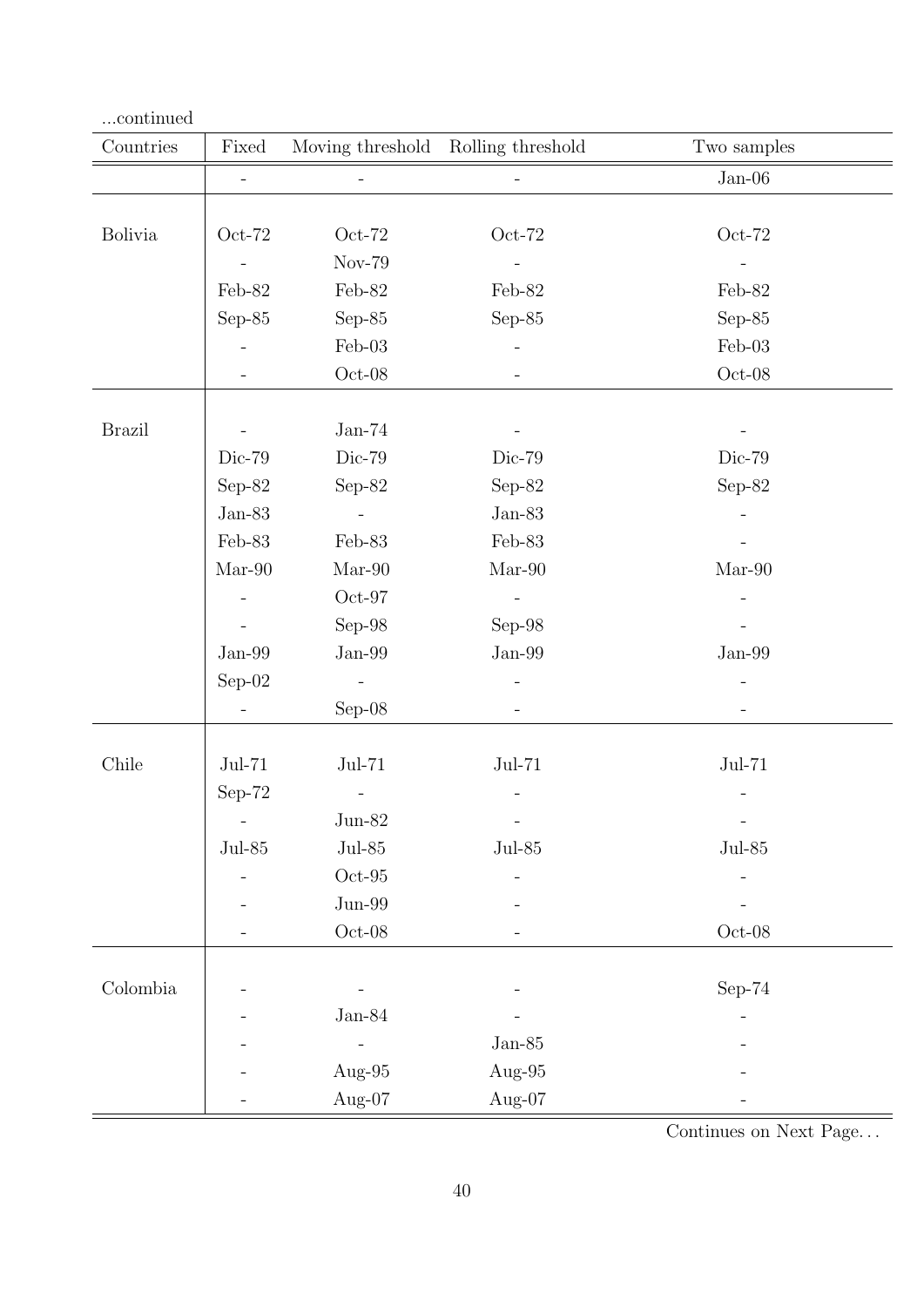| $\ldots$ continued |                          |                          |                          |                          |
|--------------------|--------------------------|--------------------------|--------------------------|--------------------------|
| Countries          | Fixed                    | Moving threshold         | Rolling threshold        | Two samples              |
|                    | $Sep-08$                 | $Sep-08$                 | $Sep-08$                 | $Sep-08$                 |
|                    |                          |                          |                          |                          |
| Denmark            | $Oct-08$                 | $Oct-08$                 | $\mathrm{Oct}\text{-}08$ | $\mathrm{Oct}\text{-}08$ |
|                    |                          |                          |                          |                          |
| Finland            |                          | $Jul-75$                 | $Jul-75$                 |                          |
|                    |                          |                          | Nov-78                   | <b>Nov-78</b>            |
|                    |                          |                          | $Oct-82$                 | $Oct-82$                 |
|                    |                          |                          | $May-86$                 |                          |
|                    | $Mar-91$                 | $Mar-91$                 | $Mar-91$                 |                          |
|                    | Sep-92 $\,$              | $\overline{\phantom{0}}$ | Sep-92                   | $Sep-92$                 |
|                    |                          |                          |                          |                          |
| Indonesia          | <b>Nov-78</b>            |                          | <b>Nov-78</b>            | <b>Nov-78</b>            |
|                    |                          | $Mar-83$                 |                          | $Mar-83$                 |
|                    |                          | Apr-83                   |                          | Apr-83                   |
|                    | Sep-86                   | $Sep-86$                 | $Sep-86$                 | $Sep-86$                 |
|                    |                          | Aug-97                   |                          |                          |
|                    |                          | $Oct-97$                 |                          |                          |
|                    |                          |                          | Dic-97                   |                          |
|                    | $Jan-98$                 | $Jan-98$                 | $Jan-98$                 | $Jan-98$                 |
|                    | May-98                   |                          |                          |                          |
|                    | $Jun-98$                 |                          | $\rm Jun\text{-}98$      | $Jun-98$                 |
|                    | $\overline{a}$           | $Oct-08$                 |                          | $\overline{a}$           |
|                    |                          |                          |                          |                          |
| Israel             | Aug- $71$                | Aug- $71$                | Aug- $71$                | Aug- $71$                |
|                    | $Nov-74$                 | $Nov-74$                 | $Nov-74$                 | $Nov-74$                 |
|                    | $Sep-75$                 | $\mathbb{L}$             |                          |                          |
|                    | $\mbox{Nov-}77$          | Nov-77                   | $Nov-77$                 | Nov-77                   |
|                    |                          | Aug-83                   |                          |                          |
|                    |                          | $Oct-08$                 |                          | $\mathrm{Oct}\text{-}08$ |
|                    |                          |                          |                          |                          |
| Malaysia           |                          | $Dic-92$                 |                          |                          |
|                    | $\rm{Jul}\text{-}97$     | $\rm{Jul}\text{-}97$     | $\rm{Jul}\textrm{-}97$   | $\rm{Jul-97}$            |
|                    | Aug-97                   |                          | Aug-97                   | Aug-97                   |
|                    | $\mathrm{Dic}\text{-}97$ |                          | $\mathrm{Dic}\text{-}97$ | $\mathrm{Dic}\text{-}97$ |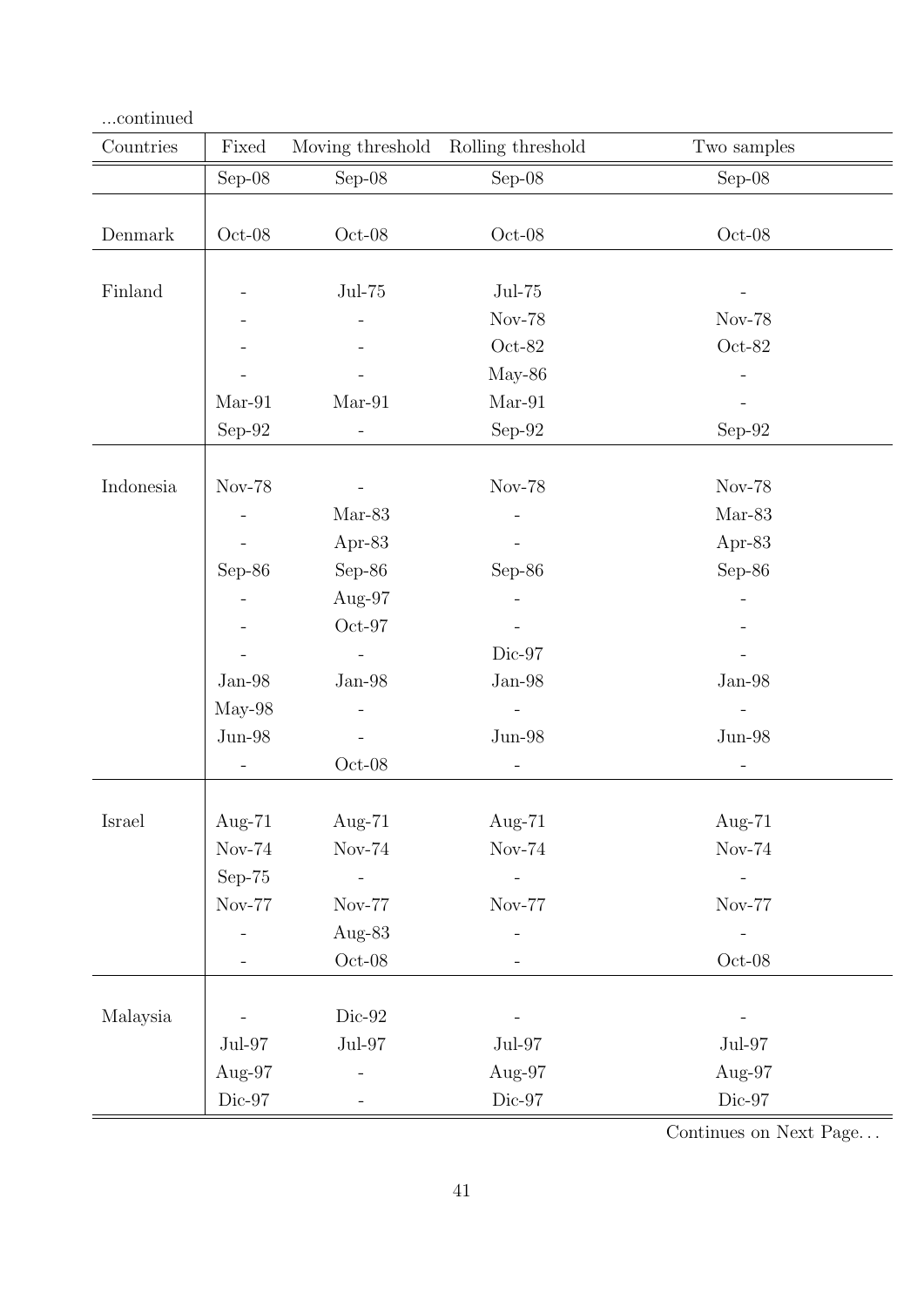| continued   |               |                          |                   |                     |
|-------------|---------------|--------------------------|-------------------|---------------------|
| Countries   | Fixed         | Moving threshold         | Rolling threshold | Two samples         |
|             | $Jan-98$      | $Jan-98$                 | $Jan-98$          | $Jan-98$            |
|             | $\Box$        | $\hbox{Oct-08}$          |                   |                     |
|             |               |                          |                   |                     |
| Mexico      | $Sep-76$      | $Sep-76$                 | $Sep-76$          | $Sep-76$            |
|             | $Oct-76$      |                          | $Oct-76$          |                     |
|             |               | $Jun-81$                 |                   |                     |
|             |               | $Sep-81$                 |                   |                     |
|             | Feb-82        | Feb-82                   | Feb-82            | Feb-82              |
|             | Dic-82        | Dic-82                   | Dic-82            | Dic-82              |
|             | Dic-94        | $Dic-94$                 | $Dic-94$          | Dic-94              |
|             |               |                          |                   | Aug-98              |
|             |               | $Oct-08$                 |                   | $Oct-08$            |
|             |               |                          |                   |                     |
| Norway      | <b>Nov-78</b> | Nov-78                   | <b>Nov-78</b>     | Nov-78              |
|             |               | $\equiv$                 | $Jan-81$          |                     |
|             | $May-86$      | $May-86$                 | May-86            | $May-86$            |
|             | $Mar-91$      | $Mar-91$                 | $Mar-91$          | $\overline{a}$      |
|             | $Nov-92$      | $\overline{\phantom{a}}$ | $Nov-92$          | $Nov-92$            |
|             | Dic-97        | Dic-97                   | Dic-97            | Dic-97              |
|             | $Oct-08$      | $Oct-08$                 | $Oct-08$          | $Oct-08$            |
|             |               |                          |                   |                     |
| Peru        | $Jun-76$      | $Jun-76$                 | $Jun-76$          | $Jun-76$            |
|             | Oct-87        | Oct-87                   | $Oct-87$          | $Oct-87$            |
|             | Dic-87        | $\mathrm{Dic}\text{-}87$ | $Dic-87$          | $Dic-87$            |
|             | $Sep-88$      | $Sep-88$                 | $Sep-88$          | $Sep-88$            |
|             |               | Aug- $05$                |                   |                     |
|             |               |                          |                   | $\rm Oct\text{-}08$ |
|             |               |                          |                   |                     |
| Philippines | Feb-70        | Feb-70                   | Feb-70            | $Feb-70$            |
|             |               | $\mathrm{Jul}\text{-}75$ |                   |                     |
|             |               | $Jan-82$                 |                   |                     |
|             |               | $Nov-82$                 |                   |                     |
|             |               |                          | $Sep-83$          |                     |
|             | $Oct-83$      | $Oct-83$                 | $Oct-83$          | $Oct-83$            |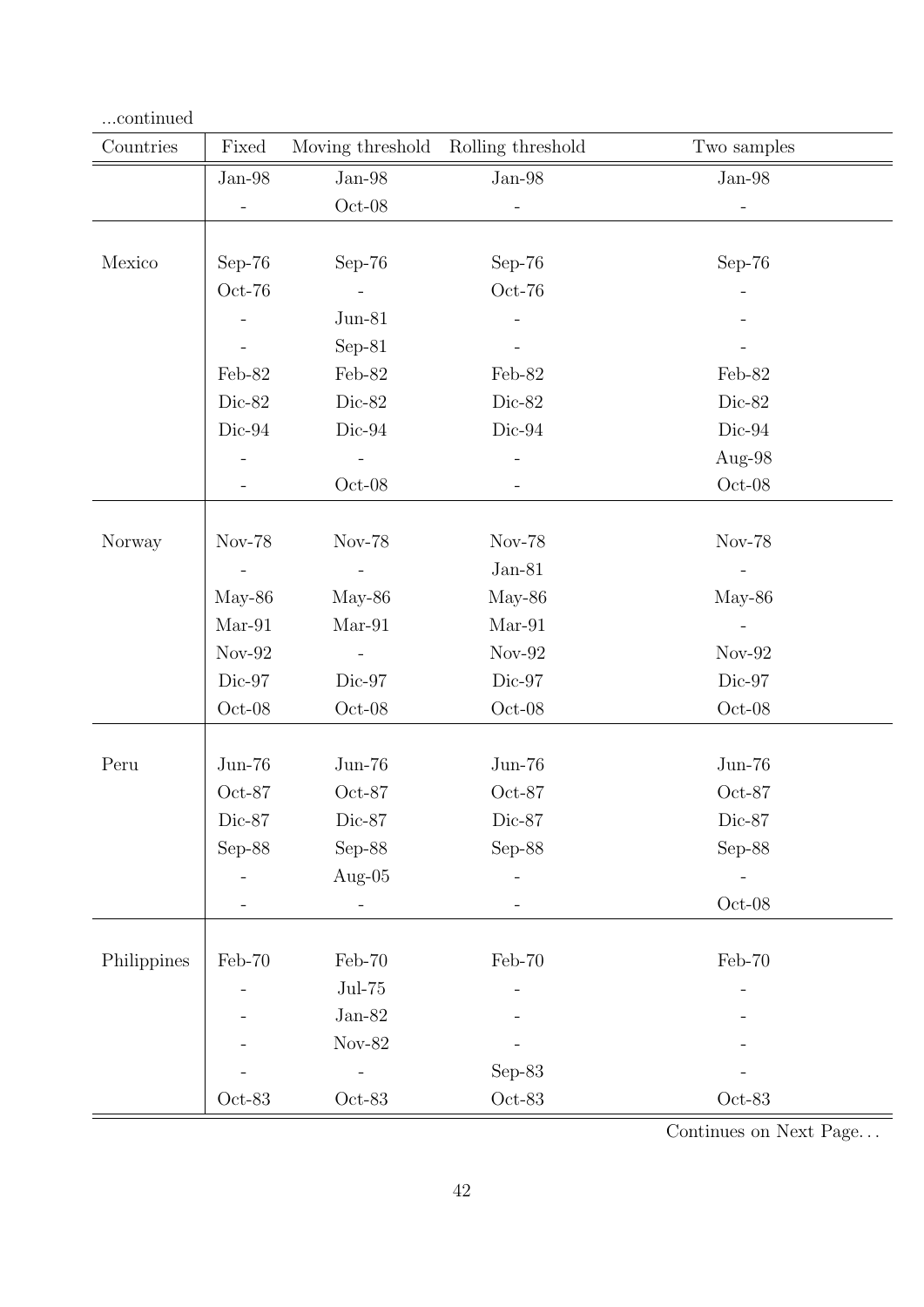| continued |                          |                              |                                    |                          |
|-----------|--------------------------|------------------------------|------------------------------------|--------------------------|
| Countries | Fixed                    |                              | Moving threshold Rolling threshold | Two samples              |
|           | $\mathrm{Jun}\text{-}84$ | $Jun-84$                     | $Jun-84$                           | $Jun-84$                 |
|           | $Feb-86$                 | $\equiv$                     |                                    | $\blacksquare$           |
|           | $\bar{\phantom{a}}$      | $Jul-97$                     |                                    | $Jul-97$                 |
|           |                          | $Sep-97$                     |                                    | $Sep-97$                 |
|           | Dic-97                   | Dic-97                       | Dic-97                             | Dic-97                   |
|           |                          | $\equiv$                     |                                    | $\mathrm{Oct}\text{-}00$ |
|           |                          | $Oct-08$                     |                                    |                          |
| Spain     |                          | Feb-76                       | Feb-76                             |                          |
|           |                          | $\equiv$                     | $Mar-80$                           |                          |
|           |                          | $Mar-91$                     | $Mar-91$                           |                          |
|           | $Sep-92$                 | $Sep-92$                     | $Sep-92$                           | $Sep-92$                 |
|           | $Oct-92$                 | $\overline{\phantom{a}}$     | $Oct-92$                           |                          |
|           | ${\rm Nov}\mbox{-} 92$   | $\qquad \qquad \blacksquare$ | $Nov-92$                           | $Nov-92$                 |
|           | $\overline{\phantom{a}}$ | Dic-98                       | $\blacksquare$                     | $\rm{Dic-98}$            |
|           |                          |                              |                                    |                          |
| Sweden    |                          | Aug-77                       | Aug-77                             | Aug-77                   |
|           | $Nov-92$                 | $Nov-92$                     | $Nov-92$                           | $Nov-92$                 |
|           | $\mathrm{Oct}\text{-}08$ | $Oct-08$                     | $Oct-08$                           | $Oct-08$                 |
| Thailand  |                          | Nov-78                       | Nov-78                             | <b>Nov-78</b>            |
|           |                          | $Oct-79$                     | $Oct-79$                           |                          |
|           |                          | $\overline{\phantom{a}}$     | $Jul-81$                           | $Jul-81$                 |
|           |                          |                              |                                    | $\mbox{Feb-85}$          |
|           |                          |                              |                                    | $Oct-85$                 |
|           |                          | $May-97$                     |                                    |                          |
|           |                          |                              |                                    |                          |
|           | $Jul-97$                 | $Jul-97$                     | $Jul-97$                           | $Jul-97$                 |
|           | Aug-97                   | Aug-97                       | Aug-97                             | Aug-97                   |
|           |                          |                              | $Nov-97$                           |                          |
|           | Dic-97                   |                              | Dic-97                             | Dic-97                   |
|           | ${\rm Jan}\text{-}98$    |                              | $Jan-98$                           | $Jan-98$                 |
|           |                          |                              |                                    |                          |
| Turkey    | Aug-70                   | Aug- $70$                    | Aug- $70$                          | Aug- $70$                |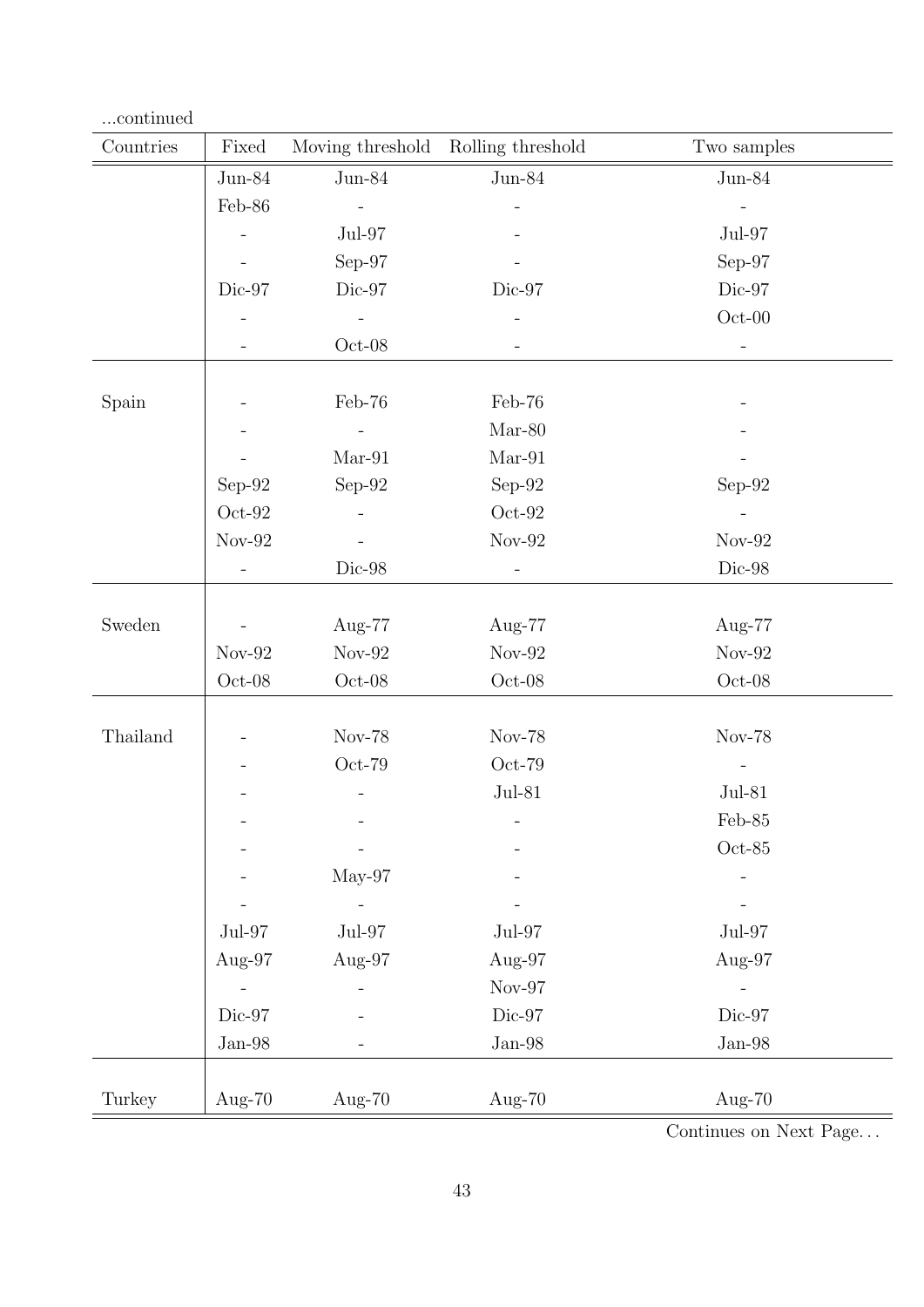| continued                     |                          |                          |                                    |                 |
|-------------------------------|--------------------------|--------------------------|------------------------------------|-----------------|
| $\label{1.1} {\rm Countries}$ | Fixed                    |                          | Moving threshold Rolling threshold | Two samples     |
|                               | $\blacksquare$           | $Oct-76$                 |                                    |                 |
|                               | $Mar-78$                 | $Mar-78$                 | $Mar-78$                           |                 |
|                               | $Jan-80$                 | $\sim 10$                | $Jan-80$                           |                 |
|                               | Feb-80                   | Feb-80                   | Feb-80                             | Feb-80          |
|                               | Feb-94                   | Feb-94                   | Feb-94                             | Feb-94          |
|                               | $Mar-94$                 | $\equiv$                 | $Mar-94$                           | $Mar-94$        |
|                               | Apr-94                   | Apr-94                   | Apr-94                             | Apr-94          |
|                               |                          | $\overline{\phantom{a}}$ |                                    | Feb-01          |
|                               | $Mar-01$                 | $Mar-01$                 | $Mar-01$                           | $Mar-01$        |
|                               | Apr- $01$                | $\blacksquare$           |                                    | Apr- $01$       |
|                               | $\overline{\phantom{a}}$ | $Oct-08$                 |                                    | $Oct-08$        |
|                               |                          |                          |                                    |                 |
| Uruguay                       | $Mar-72$                 | $Mar-72$                 | $Mar-72$                           | $Mar-72$        |
|                               | $Nov-82$                 | $Nov-82$                 | $Nov-82$                           | $Nov-82$        |
|                               | Dic-82                   | Dic-82                   | Dic-82                             | Dic-82          |
|                               |                          | $\blacksquare$           |                                    | $Nov-84$        |
|                               |                          | Feb-02                   |                                    |                 |
|                               |                          | $\equiv$                 |                                    | $Jun-02$        |
|                               | $Jul-02$                 | $Jul-02$                 | $Jul-02$                           | $Jul-02$        |
|                               | $\overline{\phantom{a}}$ | $Sep-08$                 | $\overline{\phantom{a}}$           | $\equiv$        |
|                               |                          |                          |                                    |                 |
| Venezuela                     | Feb-84                   | Feb-84                   | Feb-84                             | Feb-84          |
|                               | Dic-86                   | Dic-86                   | Dic-86                             | Dic-86          |
|                               | $Mar-89$                 | $Mar-89$                 | $Mar-89$                           | $\mbox{Mar-}89$ |
|                               | $May-94$                 | $May-94$                 | $May-94$                           |                 |
|                               | $Dic-95$                 | $\mathrm{Dic}\text{-}95$ | $\rm{Dic} \mbox{-} 95$             |                 |
|                               | Apr-96                   | Apr-96                   | Apr-96                             | Apr-96          |
|                               | $\mbox{Feb-02}$          | $\mbox{Feb-02}$          | $Feb-02$                           | $Feb-02$        |
|                               |                          | $Jan-03$                 |                                    | $Jan-03$        |
|                               |                          | Apr-07                   |                                    |                 |
|                               | $Jan-09$                 | $\rm Jan\text{-}09$      | $Jan-09$                           | $Jan-09$        |
|                               |                          |                          |                                    |                 |
| <b>Bulgaria</b>               |                          |                          | $Jan-94$                           |                 |
|                               | $Jul-94$                 |                          |                                    |                 |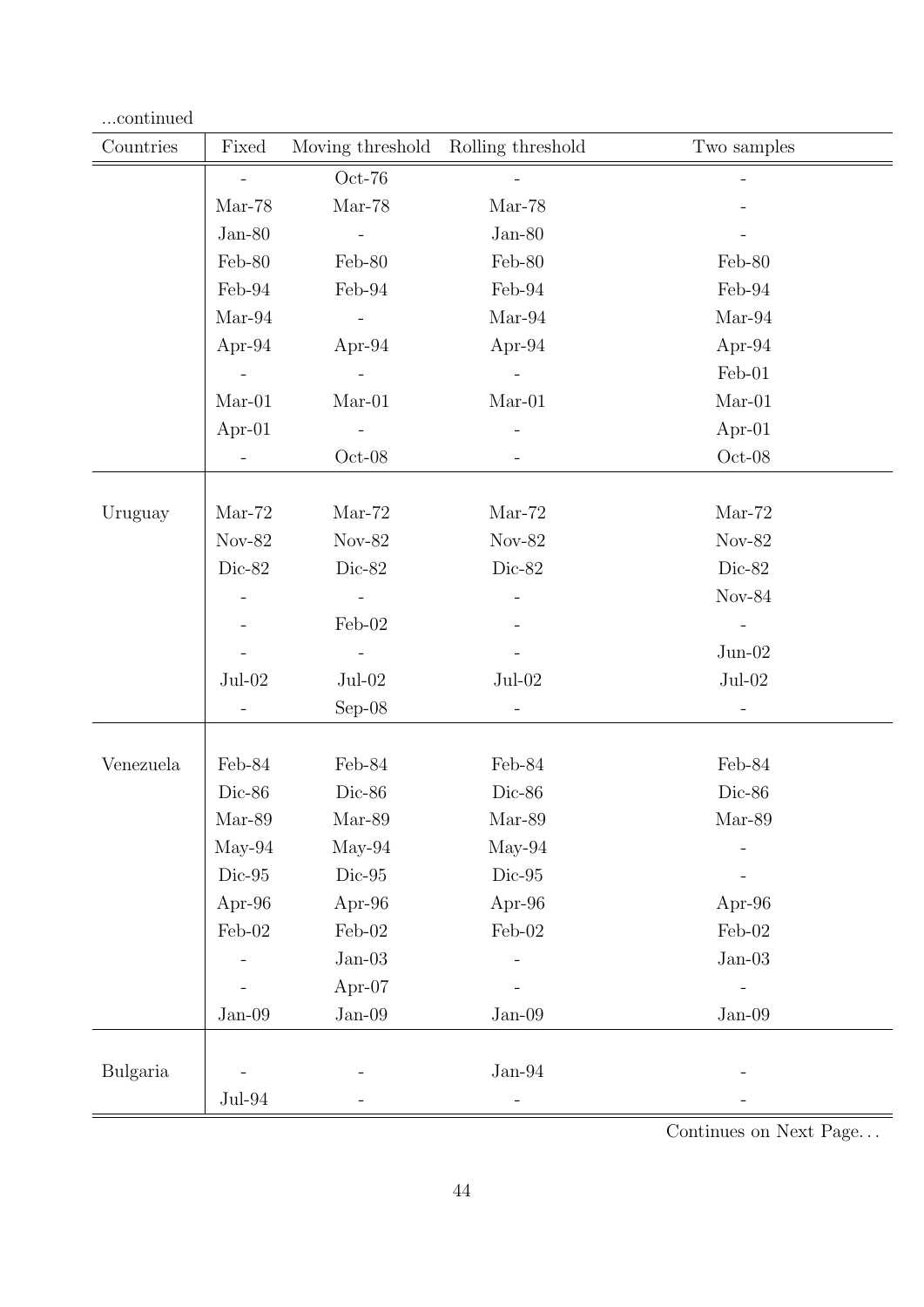| $\ldots$ continued |                     |                     |                     |                       |
|--------------------|---------------------|---------------------|---------------------|-----------------------|
| Countries          | Fixed               | Moving threshold    | Rolling threshold   | Two samples           |
|                    | $\equiv$            | $\equiv$            |                     | $Jan-96$              |
|                    |                     |                     |                     | $Mar-96$              |
|                    |                     |                     |                     | $May-96$              |
|                    |                     |                     |                     | $Jul-96$              |
|                    |                     | $Oct-08$            |                     | $\equiv$              |
|                    |                     |                     |                     |                       |
| Croatia            |                     | $\equiv$            | Feb-95              | -                     |
|                    | $Oct-08$            | $Oct-08$            | $Oct-08$            | $Oct-08$              |
|                    | $Jan-09$            | $\rm Jan\text{-}09$ | $Jan-09$            | $\rm Jan\text{-}09$   |
|                    |                     |                     |                     |                       |
| Czech              |                     | $\equiv$            | Feb-93              |                       |
|                    |                     | Aug- $08$           |                     |                       |
|                    |                     | $Oct-08$            |                     |                       |
|                    |                     | $Jan-09$            |                     | $Jan-09$              |
|                    |                     |                     |                     |                       |
| Estonia            |                     |                     | $Jul-92$            |                       |
|                    |                     |                     |                     | ${\rm Jan}\text{-}09$ |
|                    |                     |                     |                     |                       |
| Hungary            |                     | $\equiv$            | $Sep-89$            |                       |
|                    | $Oct-08$            | $Oct-08$            | $Oct-08$            | $Oct-08$              |
|                    | $\rm Jan\text{-}09$ | $Jan-09$            | $Jan-09$            | $Jan-09$              |
|                    |                     |                     |                     |                       |
| Iceland            |                     | $Dic-72$            |                     | -                     |
|                    | $Sep-74$            | $Sep-74$            | $Sep-74$            | $Sep-74$              |
|                    | Feb-75              | Feb-75              | Feb-75              | Feb-75                |
|                    | Aug-82              | Aug-82              | Aug-82              | Aug-82                |
|                    | $May-83$            | $May-83$            | $May-83$            | $May-83$              |
|                    | Sep-08              |                     | $Sep-08$            | $Sep-08$              |
|                    | $\hbox{Oct-08}$     |                     | $\rm Oct\text{-}08$ | $Oct-08$              |
|                    |                     |                     |                     |                       |
| Korea              |                     | $Jun-71$            |                     |                       |
|                    |                     | $Dic-71$            |                     |                       |
|                    | $Jan-80$            | $Jan-80$            | $Jan-80$            | $Jan-80$              |
|                    | $\rm Nov\text{-}97$ | $Nov-97$            | $\rm Nov\text{-}97$ | $\rm Nov\text{-}97$   |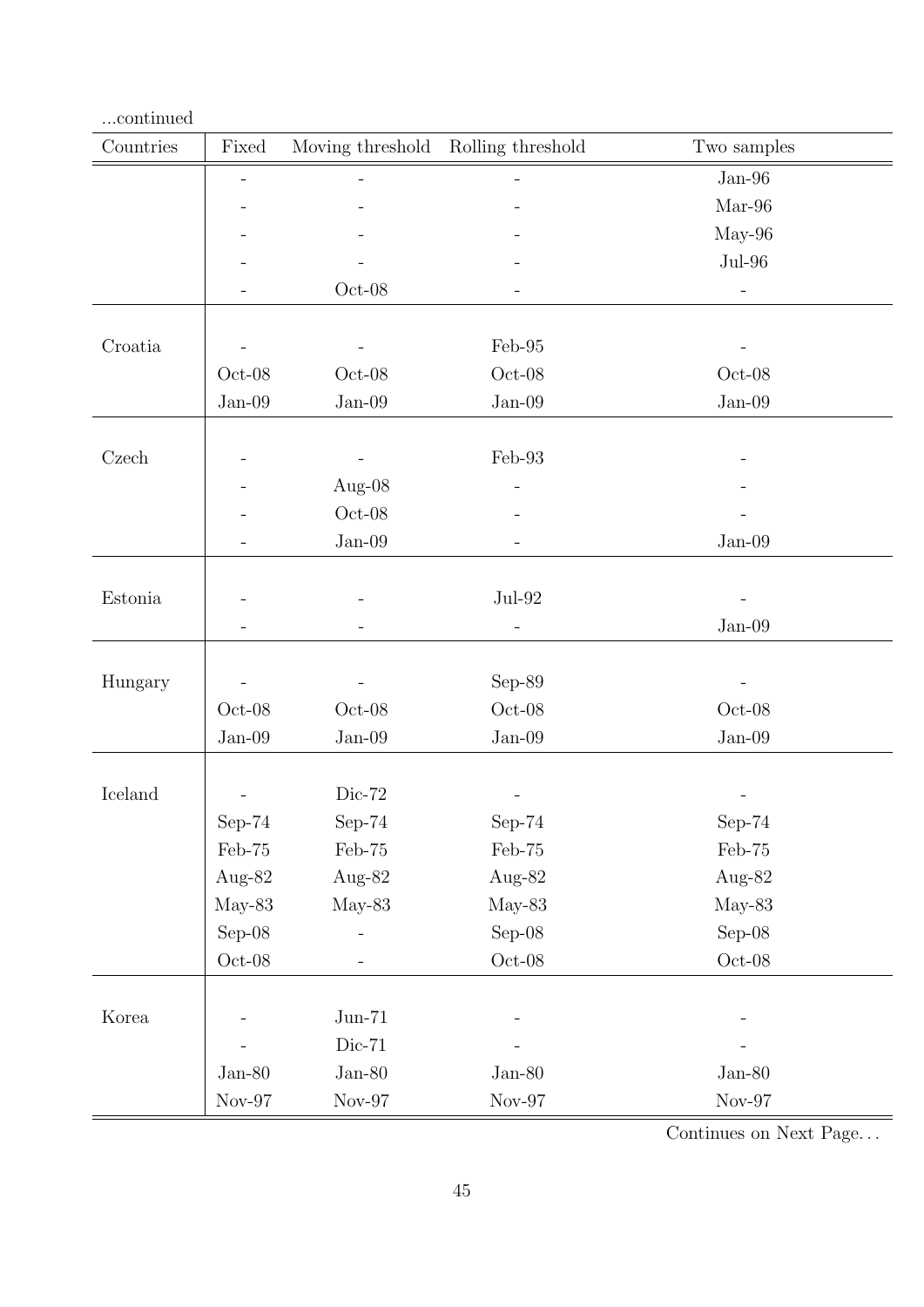| Countries | Fixed                    | Moving threshold Rolling threshold |                              | Two samples              |
|-----------|--------------------------|------------------------------------|------------------------------|--------------------------|
|           | $Dic-97$                 | Dic-97                             | $Dic-97$                     | $Dic-97$                 |
|           | $\equiv$                 | $Sep-08$                           |                              | $\overline{a}$           |
|           | $Nov-08$                 | $Nov-08$                           | $Nov-08$                     | $\overline{a}$           |
|           |                          |                                    |                              |                          |
| Latvia    |                          |                                    | Feb-94                       |                          |
|           | $Oct-08$                 | $Oct-08$                           | $Oct-08$                     | $Oct-08$                 |
|           |                          | $\overline{\phantom{a}}$           | $Nov-08$                     |                          |
|           | $Jan-09$                 | -                                  | $Jan-09$                     | $Jan-09$                 |
| Lithuania | $\overline{\phantom{a}}$ | $\overline{\phantom{a}}$           | $Jan-93$                     | $\overline{\phantom{a}}$ |
|           |                          |                                    |                              |                          |
| Pakistan  | $May-72$                 | $May-72$                           | $May-72$                     | $May-72$                 |
|           |                          | $\sim$                             |                              | $Oct-96$                 |
|           |                          | $Mar-08$                           |                              |                          |
|           |                          | $May-08$                           |                              |                          |
|           | $\qquad \qquad -$        | Aug-08                             |                              | $\qquad \qquad -$        |
|           |                          |                                    |                              |                          |
| Poland    | $Jul-86$                 | $\blacksquare$                     | $Jul-86$                     |                          |
|           | $May-89$                 | $\blacksquare$                     |                              | May-89                   |
|           | $\sim$ $-$               | $Mar-05$                           |                              | $\overline{\phantom{a}}$ |
|           | $Oct-08$                 | $Oct-08$                           | $Oct-08$                     | $Oct-08$                 |
|           | $Jan-09$                 | $\equiv$                           | $Jan-09$                     | $Jan-09$                 |
|           |                          |                                    |                              |                          |
| Romania   |                          | $\overline{\phantom{a}}$           | $\mbox{Feb-79}$              |                          |
|           | May-89                   | $May-89$                           | May-89                       |                          |
|           | Aug-89                   | Aug-89                             | Aug-89                       | Aug-89                   |
|           | $\mbox{Feb-90}$          |                                    | $\rm \mathit{Feb}\text{-}90$ | $\mbox{Feb-90}$          |
|           | $\mbox{Nov-}90$          |                                    | $Nov-90$                     | $\mbox{Nov-}90$          |
|           |                          | $Jan-97$                           |                              | ${\rm Jan}\text{-}97$    |
|           |                          |                                    |                              | $\mbox{Feb-97}$          |
|           |                          |                                    |                              | $\mbox{Nov-99}$          |
|           |                          | $\mathrm{Oct}\text{-}08$           |                              |                          |
|           |                          | $Jan-09$                           |                              | $\qquad \qquad -$        |